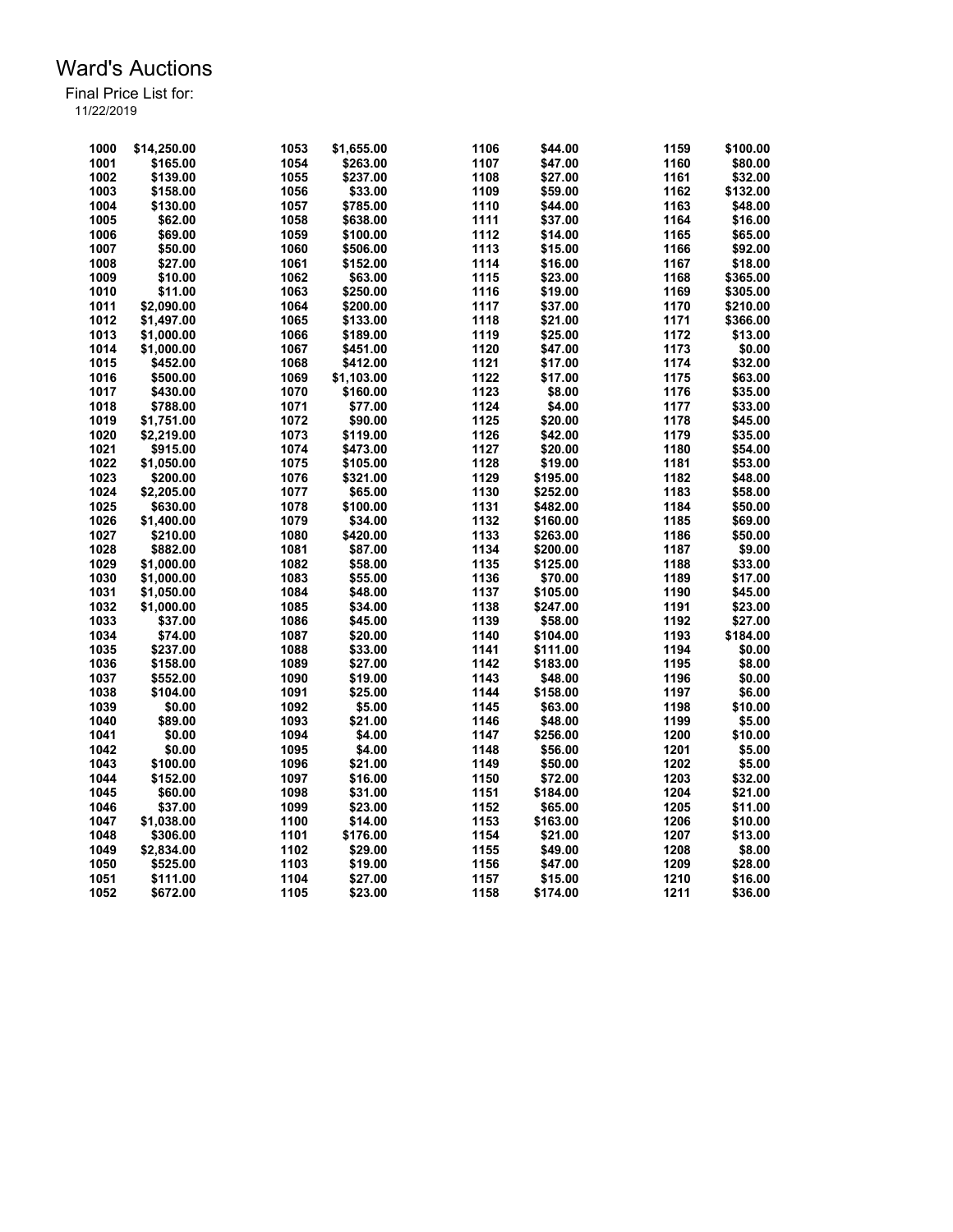| 1212 | \$9.00   | 1265         | \$8.00   | 1318 | \$91.00            | 1371 | \$6.00   |
|------|----------|--------------|----------|------|--------------------|------|----------|
| 1213 | \$13.00  | 1266         | \$11.00  | 1319 | \$27.00            | 1372 | \$6.00   |
| 1214 | \$5.00   | 1267         | \$14.00  | 1320 | \$42.00            | 1373 | \$7.00   |
| 1215 | \$3.00   | 1268         | \$29.00  | 1321 | \$65.00            | 1374 | \$23.00  |
| 1216 | \$12.00  | 1269         | \$42.00  | 1322 | \$70.00            | 1375 | \$90.00  |
| 1217 | \$6.00   | 1270         | \$29.00  | 1323 | \$17.00            | 1376 | \$39.00  |
| 1218 | \$6.00   | 1271         | \$39.00  | 1324 | \$23.00            | 1377 | \$166.00 |
| 1219 | \$12.00  | 1272         | \$10.00  | 1325 | \$0.00             | 1378 | \$53.00  |
| 1220 | \$102.00 | 1273         | \$6.00   | 1326 | \$263.00           | 1379 | \$39.00  |
| 1221 | \$30.00  | 1274         | \$3.00   | 1327 | \$116.00           | 1380 | \$5.00   |
| 1222 | \$17.00  | 1275         | \$5.00   | 1328 | \$135.00           | 1381 | \$29.00  |
| 1223 | \$12.00  | 1276         | \$12.00  | 1329 | \$66.00            | 1382 | \$25.00  |
| 1224 | \$21.00  | 1277         | \$19.00  | 1330 | \$54.00            | 1383 | \$12.00  |
| 1225 | \$6.00   | 1278         | \$12.00  | 1331 | \$0.00             | 1384 | \$16.00  |
| 1226 | \$149.00 | 1279         | \$21.00  | 1332 | \$132.00           | 1385 | \$7.00   |
| 1227 | \$31.00  | 1280         | \$5.00   | 1333 | \$0.00             | 1386 | \$11.00  |
| 1228 | \$69.00  | 1281         | \$10.00  | 1334 | \$105.00           | 1387 | \$40.00  |
| 1229 | \$152.00 | 1282         | \$45.00  | 1335 | \$150.00           | 1388 | \$14.00  |
| 1230 | \$34.00  | 1283         | \$69.00  | 1336 | \$176.00           | 1389 | \$5.00   |
| 1231 | \$172.00 | 1284         | \$65.00  | 1337 | \$0.00             | 1390 | \$9.00   |
| 1232 | \$12.00  | 1285         | \$8.00   | 1338 | \$220.00           | 1391 | \$11.00  |
| 1233 | \$49.00  | 1286         | \$11.00  | 1339 | \$103.00           | 1392 | \$5.00   |
| 1234 | \$52.00  | 1287         | \$29.00  | 1340 |                    | 1393 | \$27.00  |
| 1235 | \$92.00  | 1288         | \$7.00   |      | \$83.00<br>\$25.00 | 1394 | \$21.00  |
|      |          |              |          | 1341 |                    |      |          |
| 1236 | \$23.00  | 1289<br>1290 | \$33.00  | 1342 | \$61.00            | 1395 | \$27.00  |
| 1237 | \$433.00 |              | \$18.00  | 1343 | \$245.00           | 1396 | \$11.00  |
| 1238 | \$49.00  | 1291         | \$66.00  | 1344 | \$179.00           | 1397 | \$10.00  |
| 1239 | \$69.00  | 1292         | \$3.00   | 1345 | \$15.00            | 1398 | \$13.00  |
| 1240 | \$201.00 | 1293         | \$12.00  | 1346 | \$46.00            | 1399 | \$17.00  |
| 1241 | \$63.00  | 1294         | \$35.00  | 1347 | \$45.00            | 1400 | \$9.00   |
| 1242 | \$58.00  | 1295         | \$4.00   | 1348 | \$25.00            | 1401 | \$23.00  |
| 1243 | \$28.00  | 1296         | \$21.00  | 1349 | \$128.00           | 1402 | \$9.00   |
| 1244 | \$32.00  | 1297         | \$525.00 | 1350 | \$70.00            | 1403 | \$4.00   |
| 1245 | \$15.00  | 1298         | \$58.00  | 1351 | \$105.00           | 1404 | \$7.00   |
| 1246 | \$38.00  | 1299         | \$27.00  | 1352 | \$69.00            | 1405 | \$5.00   |
| 1247 | \$163.00 | 1300         | \$189.00 | 1353 | \$7.00             | 1406 | \$19.00  |
| 1248 | \$33.00  | 1301         | \$0.00   | 1354 | \$50.00            | 1407 | \$11.00  |
| 1249 | \$21.00  | 1302         | \$394.00 | 1355 | \$164.00           | 1408 | \$5.00   |
| 1250 | \$32.00  | 1303         | \$150.00 | 1356 | \$0.00             | 1409 | \$13.00  |
| 1251 | \$84.00  | 1304         | \$33.00  | 1357 | \$16.00            | 1410 | \$25.00  |
| 1252 | \$90.00  | 1305         | \$33.00  | 1358 | \$31.00            | 1411 | \$7.00   |
| 1253 | \$16.00  | 1306         | \$130.00 | 1359 | \$32.00            | 1412 | \$21.00  |
| 1254 | \$32.00  | 1307         | \$29.00  | 1360 | \$60.00            | 1413 | \$23.00  |
| 1255 | \$23.00  | 1308         | \$150.00 | 1361 | \$69.00            | 1414 | \$27.00  |
| 1256 | \$62.00  | 1309         | \$32.00  | 1362 | \$24.00            | 1415 | \$4.00   |
| 1257 | \$13.00  | 1310         | \$44.00  | 1363 | \$39.00            | 1416 | \$4.00   |
| 1258 | \$3.00   | 1311         | \$31.00  | 1364 | \$28.00            | 1417 | \$21.00  |
| 1259 | \$4.00   | 1312         | \$37.00  | 1365 | \$58.00            | 1418 | \$10.00  |
| 1260 | \$11.00  | 1313         | \$69.00  | 1366 | \$71.00            | 1419 | \$14.00  |
| 1261 | \$5.00   | 1314         | \$163.00 | 1367 | \$38.00            | 1420 | \$11.00  |
| 1262 | \$4.00   | 1315         | \$175.00 | 1368 | \$23.00            | 1421 | \$23.00  |
| 1263 | \$40.00  | 1316         | \$71.00  | 1369 | \$6.00             | 1422 | \$13.00  |
| 1264 | \$10.00  | 1317         | \$58.00  | 1370 | \$7.00             | 1423 | \$16.00  |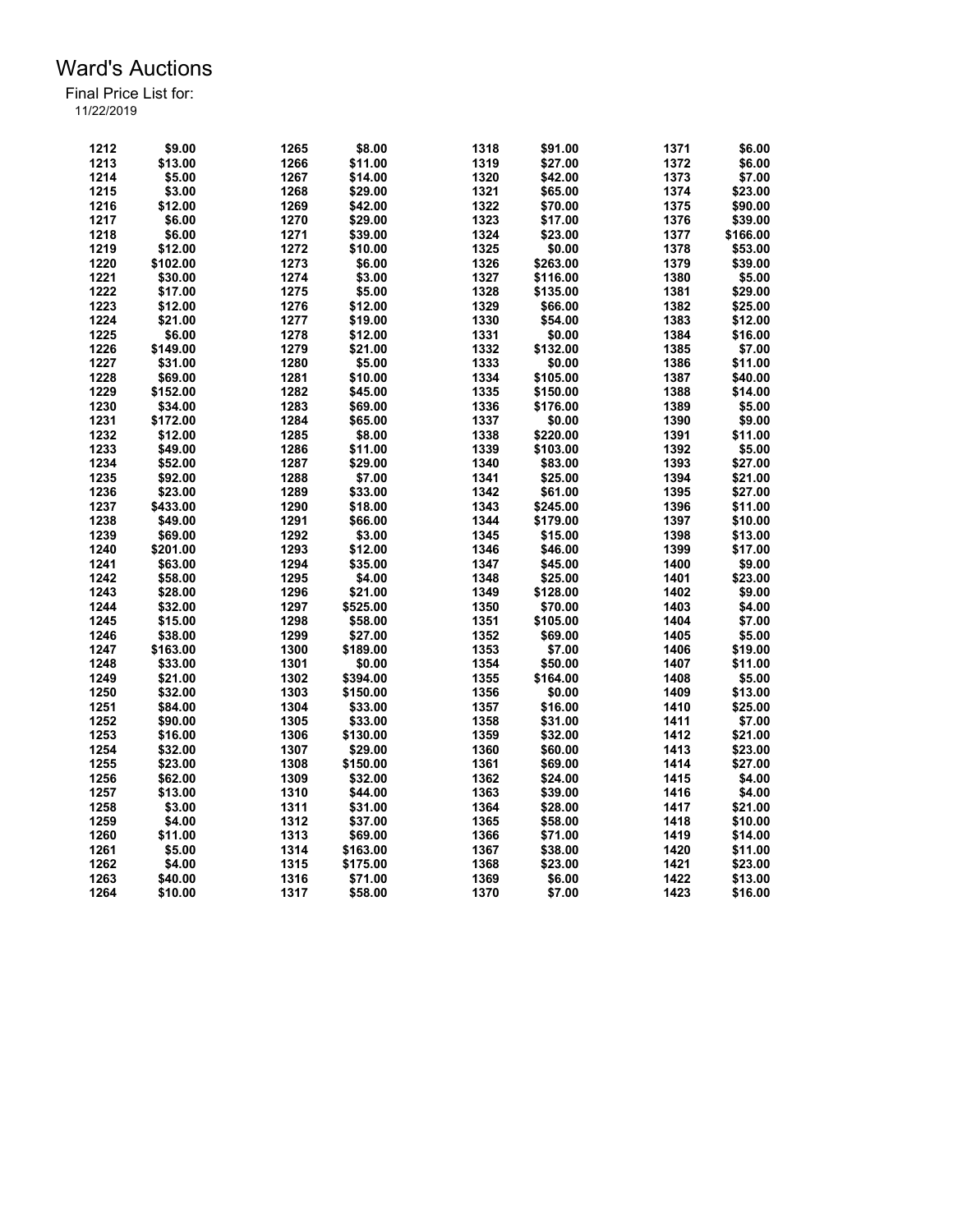| 1424 | \$8.00   | 1477 | \$9.00   | 1530 | \$6.00   | 1583 | \$12.00  |
|------|----------|------|----------|------|----------|------|----------|
| 1425 | \$27.00  | 1478 | \$5.00   | 1531 | \$4.00   | 1584 | \$12.00  |
| 1426 | \$6.00   | 1479 | \$11.00  | 1532 | \$37.00  | 1585 | \$8.00   |
| 1427 | \$10.00  | 1480 | \$76.00  | 1533 | \$83.00  | 1586 | \$25.00  |
| 1428 | \$16.00  | 1481 | \$71.00  | 1534 | \$19.00  | 1587 | \$4.00   |
| 1429 | \$1.00   | 1482 |          | 1535 | \$17.00  | 1588 | \$11.00  |
|      |          |      | \$84.00  |      |          |      |          |
| 1430 | \$9.00   | 1483 | \$35.00  | 1536 | \$107.00 | 1589 | \$9.00   |
| 1431 | \$4.00   | 1484 | \$37.00  | 1537 | \$57.00  | 1590 | \$12.00  |
| 1432 | \$8.00   | 1485 | \$16.00  | 1538 | \$37.00  | 1591 | \$6.00   |
| 1433 | \$12.00  | 1486 | \$17.00  | 1539 | \$12.00  | 1592 | \$13.00  |
| 1434 | \$16.00  | 1487 | \$6.00   | 1540 | \$37.00  | 1593 | \$25.00  |
| 1435 | \$6.00   | 1488 | \$18.00  | 1541 | \$42.00  | 1594 | \$12.00  |
| 1436 | \$0.00   | 1489 | \$25.00  | 1542 | \$13.00  | 1595 | \$10.00  |
| 1437 | \$8.00   | 1490 | \$15.00  | 1543 | \$37.00  | 1596 | \$4.00   |
| 1438 | \$4.00   | 1491 | \$23.00  | 1544 | \$12.00  | 1597 | \$4.00   |
| 1439 | \$4.00   | 1492 | \$21.00  | 1545 | \$4.00   | 1598 | \$5.00   |
| 1440 | \$7.00   | 1493 | \$30.00  | 1546 | \$25.00  | 1599 | \$8.00   |
| 1441 | \$3.00   | 1494 | \$39.00  | 1547 | \$19.00  | 1600 | \$23.00  |
| 1442 | \$8.00   | 1495 | \$21.00  | 1548 | \$79.00  | 1601 | \$9.00   |
| 1443 | \$8.00   | 1496 | \$1.00   | 1549 | \$15.00  | 1602 | \$9.00   |
| 1444 | \$8.00   | 1497 | \$11.00  | 1550 | \$72.00  | 1603 | \$21.00  |
| 1445 | \$6.00   | 1498 | \$8.00   | 1551 | \$32.00  | 1604 | \$20.00  |
| 1446 | \$7.00   | 1499 | \$9.00   | 1552 | \$16.00  | 1605 | \$5.00   |
| 1447 | \$4.00   | 1500 | \$17.00  | 1553 | \$37.00  | 1606 | \$7.00   |
| 1448 | \$8.00   | 1501 | \$5.00   | 1554 | \$17.00  | 1607 | \$18.00  |
| 1449 | \$29.00  | 1502 | \$13.00  | 1555 | \$44.00  | 1608 | \$6.00   |
|      |          |      |          |      |          | 1609 |          |
| 1450 | \$37.00  | 1503 | \$6.00   | 1556 | \$16.00  |      | \$6.00   |
| 1451 | \$16.00  | 1504 | \$3.00   | 1557 | \$10.00  | 1610 | \$9.00   |
| 1452 | \$1.00   | 1505 | \$57.00  | 1558 | \$11.00  | 1611 | \$16.00  |
| 1453 | \$3.00   | 1506 | \$25.00  | 1559 | \$11.00  | 1612 | \$20.00  |
| 1454 | \$16.00  | 1507 | \$53.00  | 1560 | \$79.00  | 1613 | \$163.00 |
| 1455 | \$25.00  | 1508 | \$20.00  | 1561 | \$56.00  | 1614 | \$12.00  |
| 1456 | \$37.00  | 1509 | \$18.00  | 1562 | \$95.00  | 1615 | \$4.00   |
| 1457 | \$13.00  | 1510 | \$16.00  | 1563 | \$11.00  | 1616 | \$5.00   |
| 1458 | \$6.00   | 1511 | \$27.00  | 1564 | \$8.00   | 1617 | \$9.00   |
| 1459 | \$37.00  | 1512 | \$21.00  | 1565 | \$16.00  | 1618 | \$13.00  |
| 1460 | \$17.00  | 1513 | \$33.00  | 1566 | \$23.00  | 1619 | \$8.00   |
| 1461 | \$12.00  | 1514 | \$117.00 | 1567 | \$18.00  | 1620 | \$9.00   |
| 1462 | \$37.00  | 1515 | \$420.00 | 1568 | \$2.00   | 1621 | \$23.00  |
| 1463 | \$3.00   | 1516 | \$0.00   | 1569 | \$50.00  | 1622 | \$16.00  |
| 1464 | \$17.00  | 1517 | \$105.00 | 1570 | \$4.00   | 1623 | \$4.00   |
| 1465 | \$126.00 | 1518 | \$65.00  | 1571 | \$10.00  | 1624 | \$9.00   |
| 1466 | \$10.00  | 1519 | \$189.00 | 1572 | \$9.00   | 1625 | \$4.00   |
| 1467 | \$25.00  | 1520 | \$104.00 | 1573 | \$4.00   | 1626 | \$3.00   |
| 1468 | \$10.00  | 1521 | \$24.00  | 1574 | \$9.00   | 1627 | \$4.00   |
| 1469 | \$17.00  | 1522 | \$19.00  | 1575 | \$4.00   | 1628 | \$3.00   |
| 1470 | \$19.00  | 1523 | \$14.00  | 1576 | \$1.00   | 1629 | \$4.00   |
| 1471 | \$16.00  | 1524 | \$14.00  | 1577 | \$21.00  | 1630 | \$4.00   |
|      | \$11.00  |      |          | 1578 | \$142.00 | 1631 |          |
| 1472 |          | 1525 | \$14.00  |      |          |      | \$10.00  |
| 1473 | \$10.00  | 1526 | \$9.00   | 1579 | \$7.00   | 1632 | \$9.00   |
| 1474 | \$45.00  | 1527 | \$20.00  | 1580 | \$42.00  | 1633 | \$16.00  |
| 1475 | \$17.00  | 1528 | \$10.00  | 1581 | \$66.00  | 1634 | \$23.00  |
| 1476 | \$10.00  | 1529 | \$13.00  | 1582 | \$6.00   | 1635 | \$9.00   |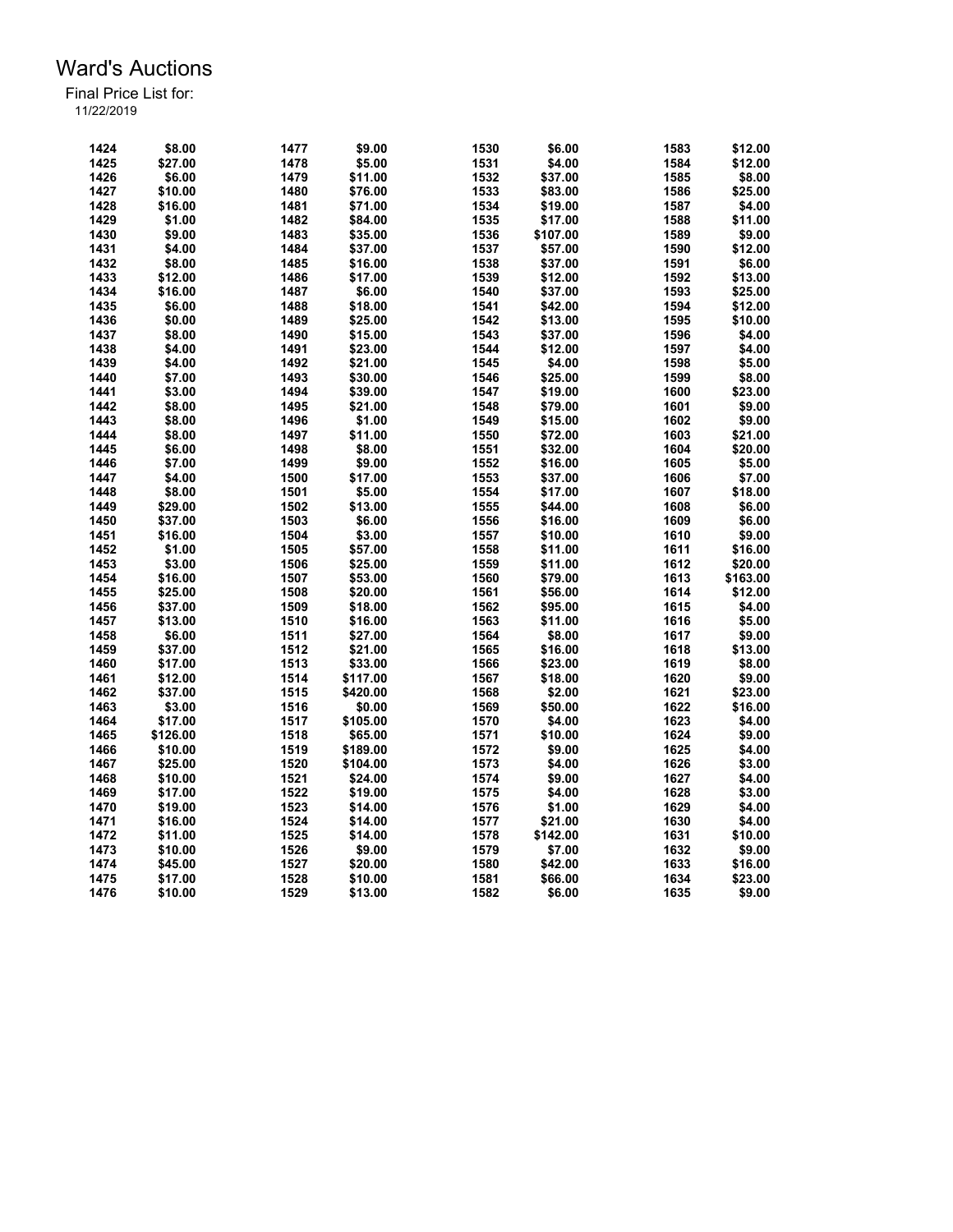| 1636 | \$4.00  | 1689 | \$28.00 | 1742 | \$36.00 | 1795 | \$10.00  |
|------|---------|------|---------|------|---------|------|----------|
| 1637 | \$6.00  | 1690 | \$15.00 | 1743 | \$26.00 | 1796 | \$13.00  |
| 1638 | \$6.00  | 1691 | \$9.00  | 1744 | \$13.00 | 1797 | \$42.00  |
| 1639 | \$13.00 | 1692 | \$23.00 | 1745 | \$8.00  | 1798 | \$19.00  |
| 1640 | \$91.00 | 1693 | \$17.00 | 1746 | \$10.00 | 1799 | \$14.00  |
| 1641 | \$35.00 | 1694 | \$7.00  | 1747 | \$12.00 | 1800 | \$9.00   |
| 1642 | \$27.00 | 1695 | \$7.00  | 1748 | \$12.00 | 1801 | \$35.00  |
| 1643 | \$6.00  | 1696 | \$9.00  | 1749 | \$11.00 | 1802 | \$37.00  |
| 1644 | \$9.00  | 1697 | \$9.00  | 1750 | \$25.00 | 1803 | \$41.00  |
| 1645 | \$11.00 | 1698 | \$34.00 | 1751 | \$11.00 | 1804 | \$39.00  |
| 1646 | \$2.00  | 1699 | \$13.00 | 1752 | \$12.00 | 1805 | \$125.00 |
| 1647 | \$13.00 | 1700 | \$3.00  | 1753 | \$21.00 | 1806 | \$21.00  |
| 1648 | \$7.00  | 1701 | \$19.00 | 1754 | \$15.00 | 1807 | \$29.00  |
| 1649 | \$17.00 | 1702 | \$19.00 | 1755 | \$31.00 | 1808 | \$38.00  |
| 1650 | \$27.00 | 1703 | \$6.00  | 1756 | \$21.00 | 1809 | \$16.00  |
| 1651 | \$13.00 | 1704 | \$16.00 | 1757 | \$14.00 | 1810 | \$33.00  |
| 1652 | \$16.00 | 1705 | \$12.00 | 1758 | \$4.00  | 1811 | \$16.00  |
| 1653 | \$16.00 | 1706 | \$37.00 | 1759 | \$8.00  | 1812 | \$27.00  |
|      |         |      |         |      |         |      |          |
| 1654 | \$9.00  | 1707 | \$29.00 | 1760 | \$21.00 | 1813 | \$11.00  |
| 1655 | \$6.00  | 1708 | \$19.00 | 1761 | \$10.00 | 1814 | \$30.00  |
| 1656 | \$6.00  | 1709 | \$11.00 | 1762 | \$15.00 | 1815 | \$40.00  |
| 1657 | \$20.00 | 1710 | \$17.00 | 1763 | \$8.00  | 1816 | \$8.00   |
| 1658 | \$8.00  | 1711 | \$17.00 | 1764 | \$33.00 | 1817 | \$125.00 |
| 1659 | \$0.00  | 1712 | \$61.00 | 1765 | \$32.00 | 1818 | \$15.00  |
| 1660 | \$16.00 | 1713 | \$38.00 | 1766 | \$17.00 | 1819 | \$0.00   |
| 1661 | \$10.00 | 1714 | \$29.00 | 1767 | \$9.00  | 1820 | \$0.00   |
| 1662 | \$13.00 | 1715 | \$13.00 | 1768 | \$23.00 | 1821 | \$134.00 |
| 1663 | \$9.00  | 1716 | \$5.00  | 1769 | \$48.00 | 1822 | \$109.00 |
| 1664 | \$6.00  | 1717 | \$8.00  | 1770 | \$13.00 | 2000 | \$90.00  |
| 1665 | \$11.00 | 1718 | \$14.00 | 1771 | \$63.00 | 2001 | \$113.00 |
| 1666 | \$16.00 | 1719 | \$3.00  | 1772 | \$16.00 | 2002 | \$97.00  |
| 1667 | \$35.00 | 1720 | \$3.00  | 1773 | \$21.00 | 2003 | \$50.00  |
| 1668 | \$5.00  | 1721 | \$3.00  | 1774 | \$30.00 | 2004 | \$443.00 |
| 1669 | \$12.00 | 1722 | \$32.00 | 1775 | \$15.00 | 2005 | \$65.00  |
| 1670 | \$8.00  | 1723 | \$12.00 | 1776 | \$27.00 | 2006 | \$59.00  |
| 1671 | \$8.00  | 1724 | \$32.00 | 1777 | \$32.00 | 2007 | \$251.00 |
| 1672 | \$16.00 | 1725 | \$23.00 | 1778 | \$10.00 | 2008 | \$111.00 |
| 1673 | \$3.00  | 1726 | \$8.00  | 1779 | \$21.00 | 2009 | \$50.00  |
| 1674 | \$11.00 | 1727 | \$10.00 | 1780 | \$27.00 | 2010 | \$98.00  |
| 1675 | \$11.00 | 1728 | \$13.00 | 1781 | \$36.00 | 2011 | \$42.00  |
| 1676 | \$18.00 | 1729 | \$3.00  | 1782 | \$16.00 | 2012 | \$42.00  |
| 1677 | \$29.00 | 1730 | \$3.00  | 1783 | \$16.00 | 2013 | \$86.00  |
| 1678 | \$16.00 | 1731 | \$3.00  | 1784 | \$44.00 | 2014 | \$32.00  |
| 1679 | \$9.00  | 1732 | \$25.00 | 1785 | \$31.00 | 2015 | \$84.00  |
| 1680 | \$7.00  | 1733 | \$34.00 | 1786 | \$17.00 | 2016 | \$21.00  |
|      |         |      |         |      |         |      |          |
| 1681 | \$5.00  | 1734 | \$20.00 | 1787 | \$19.00 | 2017 | \$70.00  |
| 1682 | \$31.00 | 1735 | \$8.00  | 1788 | \$13.00 | 2018 | \$40.00  |
| 1683 | \$23.00 | 1736 | \$13.00 | 1789 | \$11.00 | 2019 | \$87.00  |
| 1684 | \$17.00 | 1737 | \$14.00 | 1790 | \$34.00 | 2020 | \$111.00 |
| 1685 | \$13.00 | 1738 | \$10.00 | 1791 | \$11.00 | 2021 | \$48.00  |
| 1686 | \$0.00  | 1739 | \$21.00 | 1792 | \$35.00 | 2022 | \$48.00  |
| 1687 | \$5.00  | 1740 | \$35.00 | 1793 | \$60.00 | 2023 | \$42.00  |
| 1688 | \$7.00  | 1741 | \$41.00 | 1794 | \$12.00 | 2024 | \$48.00  |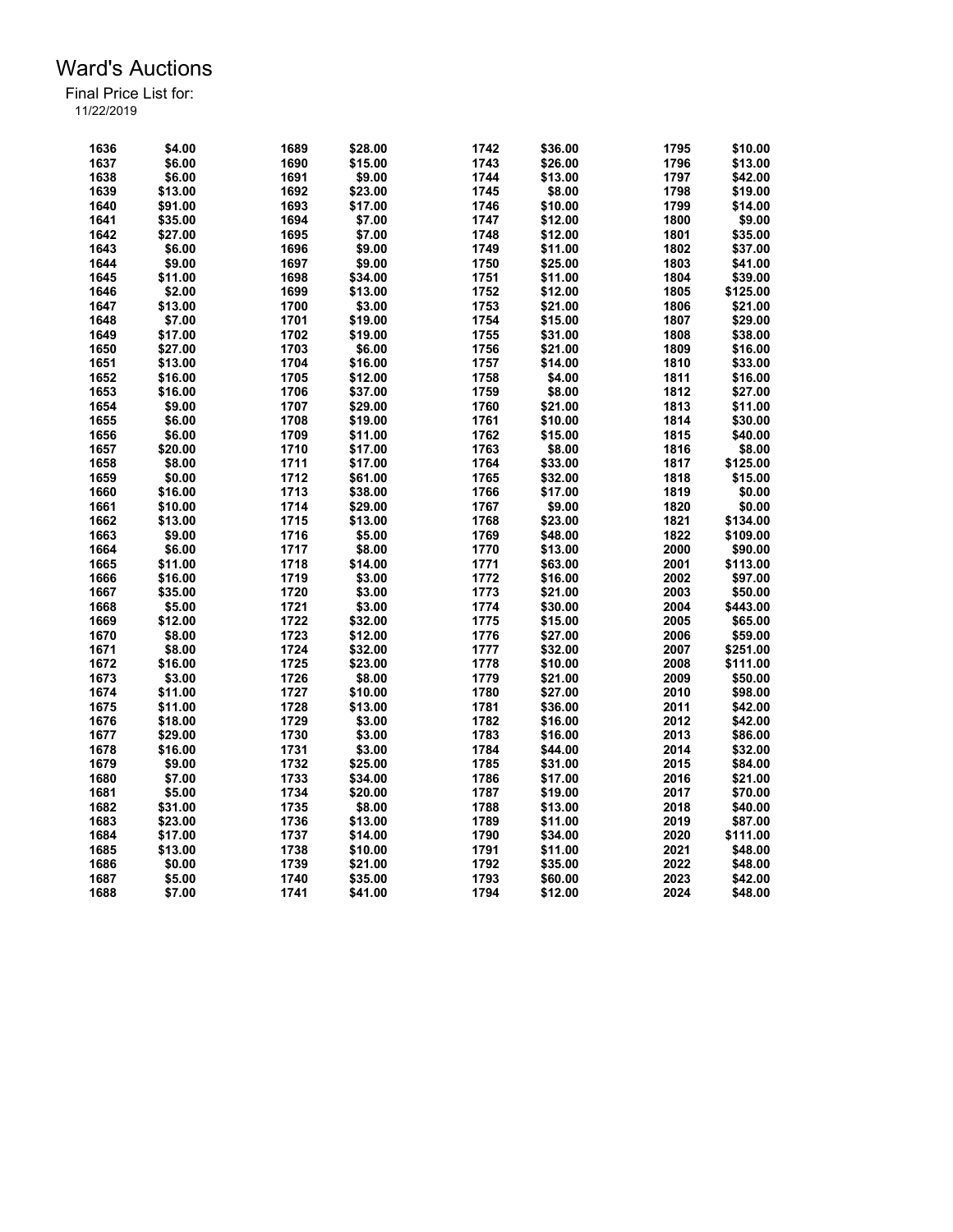| 2025 | \$89.00             | 2078 | \$16.00  | 2131         | \$50.00  | 2184 | \$21.00              |
|------|---------------------|------|----------|--------------|----------|------|----------------------|
| 2026 | \$0.00              | 2079 | \$42.00  | 2132         | \$93.00  | 2185 | \$15.00              |
| 2027 | \$250.00            | 2080 | \$313.00 | 2133         | \$45.00  | 2186 | \$48.00              |
| 2028 | \$50.00             | 2081 | \$17.00  | 2134         | \$210.00 | 2187 | \$50.00              |
| 2029 | \$128.00            | 2082 | \$33.00  | 2135         | \$174.00 | 2188 | \$89.00              |
| 2030 | \$175.00            | 2083 | \$10.00  | 2136         | \$61.00  | 2189 | \$184.00             |
| 2031 | \$0.00              | 2084 | \$24.00  | 2137         | \$57.00  | 2190 | \$47.00              |
| 2032 | \$58.00             | 2085 | \$12.00  | 2138         | \$52.00  | 2191 | \$20.00              |
| 2033 | \$107.00            | 2086 | \$147.00 | 2139         | \$37.00  | 2192 | \$37.00              |
| 2034 | \$144.00            | 2087 | \$10.00  | 2140         | \$157.00 | 2193 | \$27.00              |
| 2035 |                     | 2088 | \$11.00  | 2141         |          | 2194 | \$18.00              |
|      | \$210.00            |      |          |              | \$210.00 |      |                      |
| 2036 | \$0.00              | 2089 | \$32.00  | 2142         | \$158.00 | 2195 | \$79.00              |
| 2037 | \$53.00             | 2090 | \$105.00 | 2143         | \$105.00 | 2196 | \$44.00              |
| 2038 | \$111.00            | 2091 | \$37.00  | 2144         | \$78.00  | 2197 | \$230.00             |
| 2039 | \$32.00             | 2092 | \$44.00  | 2145         | \$191.00 | 2198 | \$6.00               |
| 2040 | \$118.00            | 2093 | \$47.00  | 2146         | \$58.00  | 2199 | \$8.00               |
| 2041 | \$53.00             | 2094 | \$21.00  | 2147         | \$53.00  | 2200 | \$44.00              |
| 2042 | \$105.00            | 2095 | \$36.00  | 2148         | \$37.00  | 2201 | \$6.00               |
| 2043 | \$53.00             | 2096 | \$8.00   | 2149         | \$130.00 | 2202 | \$118.00             |
| 2044 | \$150.00            | 2097 | \$6.00   | 2150         | \$138.00 | 2203 | \$166.00             |
| 2045 | \$84.00             | 2098 | \$52.00  | 2151         | \$47.00  | 2204 | \$392.00             |
| 2046 | \$53.00             | 2099 | \$16.00  | 2152         | \$130.00 | 2205 | \$168.00             |
| 2047 | \$40.00             | 2100 | \$93.00  | 2153         | \$71.00  | 2206 | \$1,687.00           |
| 2048 | \$34.00             | 2101 | \$48.00  | 2154         | \$116.00 | 2207 | \$76.00              |
| 2049 | \$158.00            | 2102 | \$42.00  | 2155         | \$59.00  | 2208 | \$147.00             |
| 2050 | \$83.00             | 2103 | \$57.00  | 2156         | \$40.00  | 2209 | \$298.00             |
| 2051 | \$111.00            | 2104 | \$53.00  | 2157         | \$88.00  | 2210 | \$111.00             |
| 2052 | \$40.00             | 2105 | \$205.00 | 2158         | \$200.00 | 2211 | \$109.00             |
| 2053 | \$188.00            | 2106 | \$86.00  | 2159         | \$72.00  | 2212 | \$35.00              |
| 2054 | \$58.00             | 2107 | \$27.00  | 2160         | \$62.00  | 2213 | \$198.00             |
| 2055 | \$90.00             | 2108 | \$30.00  | 2161         | \$20.00  | 2214 | \$37.00              |
| 2056 | \$59.00             | 2109 | \$24.00  | 2162         | \$56.00  | 2215 | \$53.00              |
| 2057 | \$30.00             | 2110 | \$29.00  | 2163         | \$0.00   | 2216 | \$16.00              |
| 2058 | \$48.00             | 2111 | \$25.00  | 2164         | \$10.00  | 2217 | \$54.00              |
| 2059 | \$579.00            | 2112 | \$8.00   | 2165         | \$19.00  | 2218 | \$152.00             |
| 2060 | \$221.00            | 2113 | \$5.00   | 2166         | \$37.00  | 2219 | \$94.00              |
| 2061 | \$186.00            | 2114 | \$28.00  | 2167         | \$50.00  | 2220 | \$34.00              |
| 2062 | \$113.00            | 2115 | \$32.00  | 2168         | \$21.00  | 2221 | \$200.00             |
| 2063 | \$226.00            | 2116 | \$6.00   | 2169         | \$16.00  | 2222 | \$102.00             |
| 2064 |                     | 2117 |          |              |          | 2223 |                      |
| 2065 | \$129.00<br>\$21.00 | 2118 | \$21.00  | 2170<br>2171 | \$23.00  | 2224 | \$146.00<br>\$175.00 |
|      |                     | 2119 | \$11.00  | 2172         | \$17.00  | 2225 |                      |
| 2066 | \$210.00            |      | \$17.00  |              | \$180.00 |      | \$93.00              |
| 2067 | \$100.00            | 2120 | \$25.00  | 2173         | \$27.00  | 2226 | \$81.00              |
| 2068 | \$788.00            | 2121 | \$81.00  | 2174         | \$58.00  | 2227 | \$107.00             |
| 2069 | \$27.00             | 2122 | \$75.00  | 2175         | \$0.00   | 2228 | \$27.00              |
| 2070 | \$168.00            | 2123 | \$15.00  | 2176         | \$79.00  | 2229 | \$63.00              |
| 2071 | \$94.00             | 2124 | \$41.00  | 2177         | \$45.00  | 2230 | \$40.00              |
| 2072 | \$93.00             | 2125 | \$102.00 | 2178         | \$21.00  | 2231 | \$49.00              |
| 2073 | \$154.00            | 2126 | \$16.00  | 2179         | \$42.00  | 2232 | \$32.00              |
| 2074 | \$45.00             | 2127 | \$105.00 | 2180         | \$25.00  | 2233 | \$168.00             |
| 2075 | \$197.00            | 2128 | \$53.00  | 2181         | \$30.00  | 2234 | \$137.00             |
| 2076 | \$133.00            | 2129 | \$54.00  | 2182         | \$95.00  | 2235 | \$210.00             |
| 2077 | \$363.00            | 2130 | \$65.00  | 2183         | \$155.00 | 2236 | \$100.00             |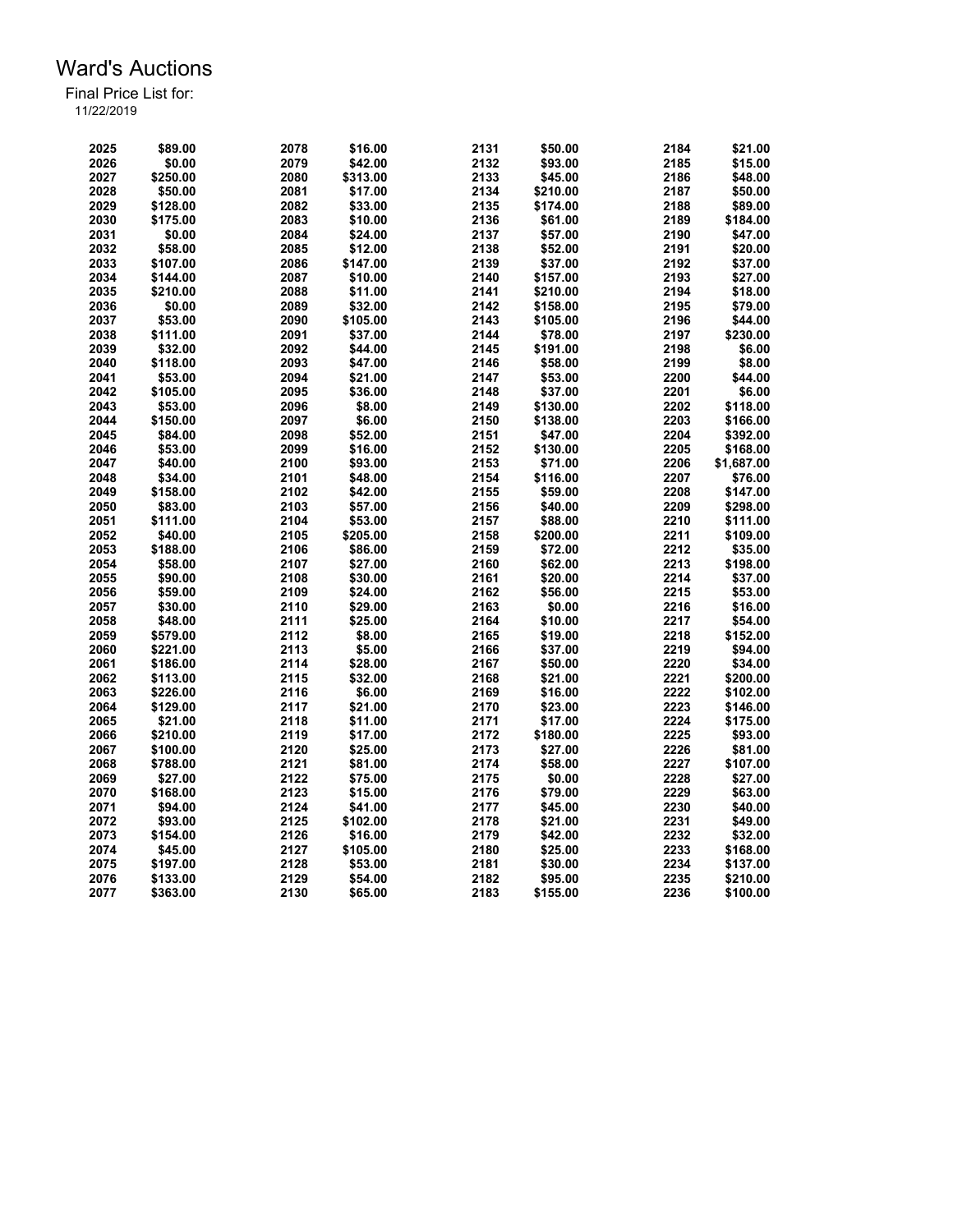| 2237 | \$53.00  | 2290 | \$9.00   | 2343 | \$16.00  | 2396 | \$32.00 |
|------|----------|------|----------|------|----------|------|---------|
| 2238 | \$27.00  | 2291 | \$32.00  | 2344 | \$14.00  | 2397 | \$11.00 |
| 2239 | \$37.00  | 2292 | \$19.00  | 2345 | \$9.00   | 2398 | \$27.00 |
| 2240 | \$81.00  | 2293 | \$10.00  | 2346 | \$8.00   | 2399 | \$10.00 |
| 2241 | \$47.00  | 2294 | \$13.00  | 2347 | \$70.00  | 2400 | \$11.00 |
| 2242 | \$35.00  | 2295 | \$24.00  | 2348 | \$44.00  | 2401 | \$13.00 |
| 2243 | \$8.00   | 2296 | \$6.00   | 2349 | \$27.00  | 2402 | \$12.00 |
| 2244 | \$6.00   | 2297 | \$15.00  | 2350 | \$21.00  | 2403 | \$19.00 |
| 2245 | \$42.00  | 2298 | \$5.00   | 2351 | \$16.00  | 2404 | \$16.00 |
| 2246 | \$16.00  | 2299 | \$60.00  | 2352 | \$21.00  | 2405 | \$12.00 |
| 2247 | \$27.00  | 2300 | \$16.00  | 2353 | \$5.00   | 2406 | \$13.00 |
| 2248 | \$6.00   | 2301 | \$102.00 | 2354 | \$117.00 | 2407 | \$9.00  |
|      |          |      |          |      |          |      |         |
| 2249 | \$17.00  | 2302 | \$177.00 | 2355 | \$6.00   | 2408 | \$10.00 |
| 2250 | \$39.00  | 2303 | \$5.00   | 2356 | \$9.00   | 2409 | \$7.00  |
| 2251 | \$10.00  | 2304 | \$53.00  | 2357 | \$4.00   | 2410 | \$5.00  |
| 2252 | \$11.00  | 2305 | \$11.00  | 2358 | \$6.00   | 2411 | \$9.00  |
| 2253 | \$30.00  | 2306 | \$5.00   | 2359 | \$27.00  | 2412 | \$8.00  |
| 2254 | \$300.00 | 2307 | \$54.00  | 2360 | \$11.00  | 2413 | \$9.00  |
| 2255 | \$15.00  | 2308 | \$15.00  | 2361 | \$21.00  | 2414 | \$9.00  |
| 2256 | \$9.00   | 2309 | \$23.00  | 2362 | \$5.00   | 2415 | \$3.00  |
| 2257 | \$21.00  | 2310 | \$16.00  | 2363 | \$11.00  | 2416 | \$7.00  |
| 2258 | \$42.00  | 2311 | \$11.00  | 2364 | \$13.00  | 2417 | \$8.00  |
| 2259 | \$12.00  | 2312 | \$6.00   | 2365 | \$6.00   | 2418 | \$6.00  |
| 2260 | \$25.00  | 2313 | \$6.00   | 2366 | \$6.00   | 2419 | \$8.00  |
| 2261 | \$38.00  | 2314 | \$49.00  | 2367 | \$6.00   | 2420 | \$5.00  |
| 2262 | \$18.00  | 2315 | \$23.00  | 2368 | \$15.00  | 2421 | \$8.00  |
| 2263 | \$12.00  | 2316 | \$54.00  | 2369 | \$9.00   | 2422 | \$11.00 |
| 2264 | \$37.00  | 2317 | \$30.00  | 2370 | \$11.00  | 2423 | \$11.00 |
| 2265 | \$7.00   | 2318 | \$147.00 | 2371 | \$5.00   | 2424 | \$5.00  |
| 2266 | \$16.00  | 2319 | \$42.00  | 2372 | \$14.00  | 2425 | \$10.00 |
| 2267 | \$14.00  | 2320 | \$38.00  | 2373 | \$8.00   | 2426 | \$11.00 |
| 2268 | \$5.00   | 2321 | \$20.00  | 2374 | \$11.00  | 2427 | \$42.00 |
| 2269 | \$12.00  | 2322 | \$16.00  | 2375 | \$9.00   | 2428 | \$10.00 |
| 2270 | \$25.00  | 2323 | \$11.00  | 2376 | \$16.00  | 2429 | \$11.00 |
| 2271 | \$18.00  | 2324 | \$42.00  | 2377 | \$8.00   | 2430 | \$5.00  |
| 2272 | \$137.00 | 2325 | \$49.00  | 2378 | \$13.00  | 2431 | \$9.00  |
| 2273 | \$21.00  | 2326 | \$53.00  | 2379 | \$8.00   | 2432 | \$29.00 |
|      |          |      |          |      |          |      |         |
| 2274 | \$5.00   | 2327 | \$13.00  | 2380 | \$27.00  | 2433 | \$7.00  |
| 2275 | \$11.00  | 2328 | \$9.00   | 2381 | \$13.00  | 2434 | \$11.00 |
| 2276 | \$11.00  | 2329 | \$11.00  | 2382 | \$13.00  | 2435 | \$16.00 |
| 2277 | \$35.00  | 2330 | \$5.00   | 2383 | \$21.00  | 2436 | \$21.00 |
| 2278 | \$6.00   | 2331 | \$20.00  | 2384 | \$23.00  | 2437 | \$16.00 |
| 2279 | \$21.00  | 2332 | \$5.00   | 2385 | \$8.00   | 2438 | \$21.00 |
| 2280 | \$10.00  | 2333 | \$12.00  | 2386 | \$10.00  | 2439 | \$52.00 |
| 2281 | \$37.00  | 2334 | \$8.00   | 2387 | \$13.00  | 2440 | \$10.00 |
| 2282 | \$37.00  | 2335 | \$11.00  | 2388 | \$20.00  | 2441 | \$23.00 |
| 2283 | \$24.00  | 2336 | \$5.00   | 2389 | \$53.00  | 2442 | \$6.00  |
| 2284 | \$27.00  | 2337 | \$11.00  | 2390 | \$11.00  | 2443 | \$19.00 |
| 2285 | \$11.00  | 2338 | \$5.00   | 2391 | \$11.00  | 2444 | \$21.00 |
| 2286 | \$70.00  | 2339 | \$9.00   | 2392 | \$7.00   | 2445 | \$17.00 |
| 2287 | \$21.00  | 2340 | \$34.00  | 2393 | \$6.00   | 2446 | \$10.00 |
| 2288 | \$5.00   | 2341 | \$23.00  | 2394 | \$27.00  | 2447 | \$28.00 |
| 2289 | \$9.00   | 2342 | \$32.00  | 2395 | \$11.00  | 2448 | \$31.00 |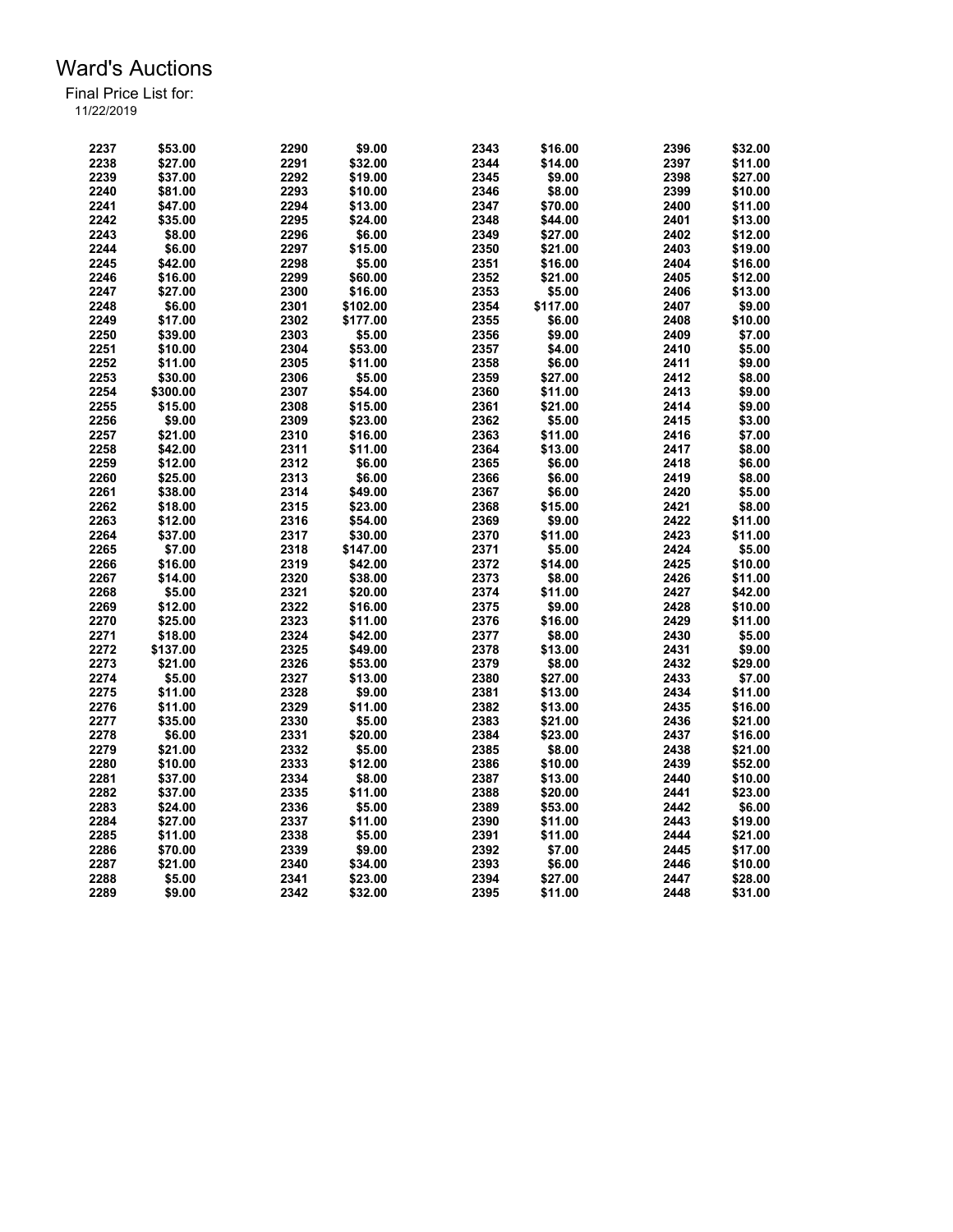| 2449 | \$13.00 | 2502 | \$19.00 | 2555 | \$27.00  | 2608 | \$33.00  |
|------|---------|------|---------|------|----------|------|----------|
| 2450 | \$16.00 | 2503 | \$36.00 | 2556 | \$34.00  | 2609 | \$12.00  |
| 2451 | \$27.00 | 2504 | \$24.00 | 2557 | \$21.00  | 2610 | \$25.00  |
| 2452 | \$26.00 | 2505 | \$5.00  | 2558 | \$7.00   | 2611 | \$14.00  |
| 2453 | \$30.00 | 2506 | \$13.00 | 2559 | \$11.00  | 2612 | \$9.00   |
| 2454 | \$28.00 | 2507 | \$11.00 | 2560 | \$10.00  | 2613 | \$8.00   |
| 2455 | \$16.00 | 2508 | \$10.00 | 2561 | \$9.00   | 2614 | \$23.00  |
| 2456 | \$21.00 | 2509 | \$9.00  | 2562 | \$24.00  | 2615 | \$7.00   |
| 2457 | \$8.00  | 2510 | \$16.00 | 2563 | \$17.00  | 2616 | \$16.00  |
| 2458 | \$94.00 | 2511 | \$9.00  | 2564 | \$20.00  | 2617 | \$9.00   |
| 2459 | \$13.00 | 2512 | \$15.00 | 2565 | \$16.00  | 2618 | \$24.00  |
| 2460 | \$13.00 | 2513 | \$8.00  | 2566 | \$7.00   | 2619 | \$47.00  |
|      | \$5.00  |      |         |      |          | 2620 |          |
| 2461 |         | 2514 | \$26.00 | 2567 | \$11.00  |      | \$49.00  |
| 2462 | \$3.00  | 2515 | \$25.00 | 2568 | \$11.00  | 2621 | \$23.00  |
| 2463 | \$8.00  | 2516 | \$11.00 | 2569 | \$16.00  | 2622 | \$8.00   |
| 2464 | \$5.00  | 2517 | \$7.00  | 2570 | \$16.00  | 2623 | \$6.00   |
| 2465 | \$16.00 | 2518 | \$6.00  | 2571 | \$18.00  | 2624 | \$27.00  |
| 2466 | \$21.00 | 2519 | \$7.00  | 2572 | \$13.00  | 2625 | \$8.00   |
| 2467 | \$16.00 | 2520 | \$9.00  | 2573 | \$15.00  | 2626 | \$11.00  |
| 2468 | \$13.00 | 2521 | \$13.00 | 2574 | \$8.00   | 2627 | \$25.00  |
| 2469 | \$5.00  | 2522 | \$9.00  | 2575 | \$16.00  | 2628 | \$13.00  |
| 2470 | \$8.00  | 2523 | \$25.00 | 2576 | \$29.00  | 2629 | \$14.00  |
| 2471 | \$4.00  | 2524 | \$47.00 | 2577 | \$15.00  | 2630 | \$8.00   |
| 2472 | \$3.00  | 2525 | \$16.00 | 2578 | \$16.00  | 2631 | \$19.00  |
| 2473 | \$16.00 | 2526 | \$6.00  | 2579 | \$14.00  | 2632 | \$15.00  |
| 2474 | \$5.00  | 2527 | \$4.00  | 2580 | \$11.00  | 2633 | \$8.00   |
| 2475 | \$3.00  | 2528 | \$12.00 | 2581 | \$18.00  | 2634 | \$9.00   |
| 2476 | \$7.00  | 2529 | \$51.00 | 2582 | \$16.00  | 2635 | \$16.00  |
| 2477 | \$6.00  | 2530 | \$11.00 | 2583 | \$22.00  | 2636 | \$23.00  |
| 2478 | \$21.00 | 2531 | \$12.00 | 2584 | \$28.00  | 2637 | \$6.00   |
| 2479 | \$5.00  | 2532 | \$8.00  | 2585 | \$24.00  | 2638 | \$36.00  |
| 2480 | \$7.00  | 2533 | \$7.00  | 2586 | \$13.00  | 2639 | \$8.00   |
| 2481 | \$6.00  | 2534 | \$21.00 | 2587 | \$8.00   | 2640 | \$5.00   |
| 2482 | \$5.00  | 2535 | \$25.00 | 2588 | \$10.00  | 2641 | \$159.00 |
| 2483 | \$5.00  | 2536 | \$9.00  | 2589 | \$10.00  | 2642 | \$77.00  |
| 2484 | \$7.00  | 2537 | \$53.00 | 2590 | \$24.00  | 2643 | \$69.00  |
| 2485 | \$9.00  | 2538 | \$11.00 | 2591 | \$12.00  | 2644 | \$97.00  |
|      |         |      |         | 2592 |          |      |          |
| 2486 | \$5.00  | 2539 | \$16.00 |      | \$11.00  | 2645 | \$123.00 |
| 2487 | \$9.00  | 2540 | \$12.00 | 2593 | \$11.00  | 2646 | \$92.00  |
| 2488 | \$9.00  | 2541 | \$16.00 | 2594 | \$17.00  | 2647 | \$58.00  |
| 2489 | \$6.00  | 2542 | \$30.00 | 2595 | \$5.00   | 2648 | \$48.00  |
| 2490 | \$21.00 | 2543 | \$5.00  | 2596 | \$15.00  | 2649 | \$47.00  |
| 2491 | \$27.00 | 2544 | \$24.00 | 2597 | \$17.00  | 2650 | \$42.00  |
| 2492 | \$42.00 | 2545 | \$33.00 | 2598 | \$117.00 | 2651 | \$37.00  |
| 2493 | \$11.00 | 2546 | \$11.00 | 2599 | \$16.00  | 2652 | \$38.00  |
| 2494 | \$6.00  | 2547 | \$5.00  | 2600 | \$9.00   | 2653 | \$29.00  |
| 2495 | \$16.00 | 2548 | \$9.00  | 2601 | \$92.00  | 2654 | \$45.00  |
| 2496 | \$7.00  | 2549 | \$9.00  | 2602 | \$9.00   | 2655 | \$27.00  |
| 2497 | \$9.00  | 2550 | \$11.00 | 2603 | \$11.00  | 2656 | \$53.00  |
| 2498 | \$30.00 | 2551 | \$27.00 | 2604 | \$70.00  | 2657 | \$21.00  |
| 2499 | \$16.00 | 2552 | \$5.00  | 2605 | \$134.00 | 2658 | \$44.00  |
| 2500 | \$9.00  | 2553 | \$13.00 | 2606 | \$32.00  | 2659 | \$25.00  |
| 2501 | \$3.00  | 2554 | \$58.00 | 2607 | \$37.00  | 2660 | \$17.00  |
|      |         |      |         |      |          |      |          |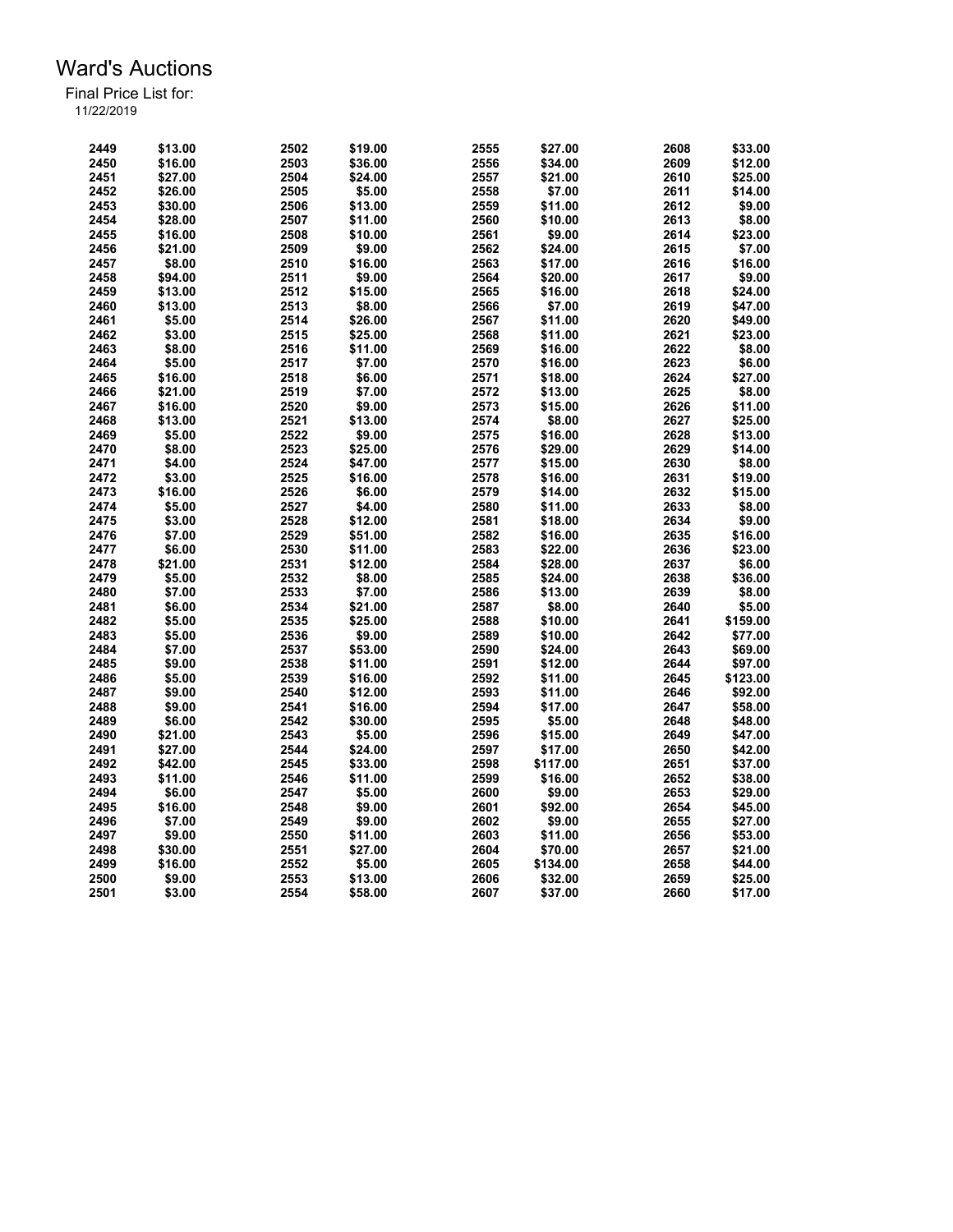| 2661 | \$53.00  | 2714 | \$26.00  | 2767 | \$69.00  | 4054 | \$48.00  |
|------|----------|------|----------|------|----------|------|----------|
| 2662 | \$12.00  | 2715 | \$21.00  | 2768 | \$74.00  | 4055 | \$48.00  |
| 2663 | \$163.00 | 2716 | \$18.00  | 2769 | \$21.00  | 4056 | \$117.00 |
| 2664 | \$80.00  | 2717 | \$21.00  | 2770 | \$48.00  | 4057 | \$37.00  |
| 2665 | \$51.00  | 2718 | \$63.00  | 2771 | \$17.00  | 4058 | \$95.00  |
| 2666 | \$84.00  | 2719 | \$49.00  | 2772 | \$14.00  | 4059 | \$350.00 |
| 2667 | \$75.00  | 2720 | \$11.00  | 2773 | \$11.00  | 4060 | \$107.00 |
| 2668 | \$54.00  | 2721 | \$43.00  | 2774 | \$16.00  | 4061 | \$220.00 |
| 2669 | \$32.00  | 2722 | \$32.00  | 4009 | \$95.00  | 4062 | \$165.00 |
| 2670 | \$48.00  | 2723 | \$37.00  | 4010 | \$680.00 | 4063 | \$90.00  |
| 2671 | \$50.00  | 2724 | \$40.00  | 4011 | \$90.00  | 4064 | \$117.00 |
| 2672 | \$65.00  | 2725 | \$25.00  | 4012 | \$35.00  | 4065 | \$197.00 |
| 2673 | \$66.00  | 2726 | \$21.00  | 4013 | \$74.00  | 4066 | \$206.00 |
| 2674 | \$27.00  | 2727 | \$40.00  | 4014 | \$59.00  | 4067 | \$217.00 |
| 2675 | \$42.00  | 2728 | \$45.00  | 4015 | \$129.00 | 4068 | \$47.00  |
| 2676 | \$46.00  | 2729 | \$18.00  | 4016 | \$24.00  | 4069 | \$195.00 |
| 2677 | \$46.00  | 2730 | \$35.00  | 4017 | \$155.00 | 4070 | \$179.00 |
| 2678 | \$23.00  | 2731 | \$19.00  | 4018 | \$68.00  | 4071 | \$70.00  |
| 2679 | \$24.00  | 2732 | \$21.00  | 4019 | \$420.00 | 4072 | \$32.00  |
| 2680 | \$25.00  | 2733 |          | 4020 |          | 4073 | \$35.00  |
|      |          |      | \$37.00  | 4021 | \$71.00  |      |          |
| 2681 | \$9.00   | 2734 | \$75.00  |      | \$52.00  | 4074 | \$27.00  |
| 2682 | \$12.00  | 2735 | \$24.00  | 4022 | \$575.00 | 4075 | \$200.00 |
| 2683 | \$7.00   | 2736 | \$24.00  | 4023 | \$195.00 | 4076 | \$121.00 |
| 2684 | \$12.00  | 2737 | \$21.00  | 4024 | \$48.00  | 4077 | \$176.00 |
| 2685 | \$70.00  | 2738 | \$29.00  | 4025 | \$88.00  | 4078 | \$73.00  |
| 2686 | \$116.00 | 2739 | \$8.00   | 4026 | \$186.00 | 4079 | \$242.00 |
| 2687 | \$179.00 | 2740 | \$29.00  | 4027 | \$315.00 | 4080 | \$134.00 |
| 2688 | \$51.00  | 2741 | \$14.00  | 4028 | \$117.00 | 4081 | \$289.00 |
| 2689 | \$66.00  | 2742 | \$14.00  | 4029 | \$100.00 | 4082 | \$8.00   |
| 2690 | \$48.00  | 2743 | \$16.00  | 4030 | \$81.00  | 4083 | \$30.00  |
| 2691 | \$38.00  | 2744 | \$23.00  | 4031 | \$210.00 | 4084 | \$10.00  |
| 2692 | \$48.00  | 2745 | \$34.00  | 4032 | \$489.00 | 4085 | \$19.00  |
| 2693 | \$46.00  | 2746 | \$37.00  | 4033 | \$117.00 | 4086 | \$24.00  |
| 2694 | \$47.00  | 2747 | \$32.00  | 4034 | \$422.00 | 4087 | \$53.00  |
| 2695 | \$13.00  | 2748 | \$63.00  | 4035 | \$117.00 | 4088 | \$16.00  |
| 2696 | \$24.00  | 2749 | \$60.00  | 4036 | \$75.00  | 4089 | \$3.00   |
| 2697 | \$21.00  | 2750 | \$50.00  | 4037 | \$55.00  | 4090 | \$27.00  |
| 2698 | \$69.00  | 2751 | \$60.00  | 4038 | \$116.00 | 4091 | \$12.00  |
| 2699 | \$34.00  | 2752 | \$59.00  | 4039 | \$24.00  | 4092 | \$10.00  |
| 2700 | \$38.00  | 2753 | \$21.00  | 4040 | \$88.00  | 4093 | \$4.00   |
| 2701 | \$58.00  | 2754 | \$20.00  | 4041 | \$56.00  | 4094 | \$83.00  |
| 2702 | \$44.00  | 2755 | \$37.00  | 4042 | \$24.00  | 4095 | \$49.00  |
| 2703 | \$50.00  | 2756 | \$63.00  | 4043 | \$18.00  | 4096 | \$158.00 |
| 2704 | \$42.00  | 2757 | \$76.00  | 4044 | \$32.00  | 4097 | \$21.00  |
| 2705 | \$40.00  | 2758 | \$32.00  | 4045 | \$153.00 | 4098 | \$21.00  |
| 2706 | \$34.00  | 2759 | \$38.00  | 4046 | \$239.00 | 4099 | \$69.00  |
| 2707 | \$81.00  | 2760 | \$145.00 | 4047 | \$81.00  | 4100 | \$72.00  |
| 2708 | \$37.00  | 2761 | \$35.00  | 4048 | \$45.00  | 4101 | \$18.00  |
| 2709 | \$34.00  | 2762 | \$107.00 | 4049 | \$52.00  | 4102 | \$95.00  |
| 2710 | \$39.00  | 2763 | \$105.00 | 4050 | \$58.00  | 4103 | \$14.00  |
| 2711 | \$30.00  | 2764 | \$19.00  | 4051 | \$227.00 | 4104 | \$79.00  |
| 2712 | \$28.00  | 2765 | \$37.00  | 4052 | \$350.00 | 4105 | \$98.00  |
| 2713 | \$16.00  | 2766 | \$20.00  | 4053 | \$60.00  | 4106 | \$47.00  |
|      |          |      |          |      |          |      |          |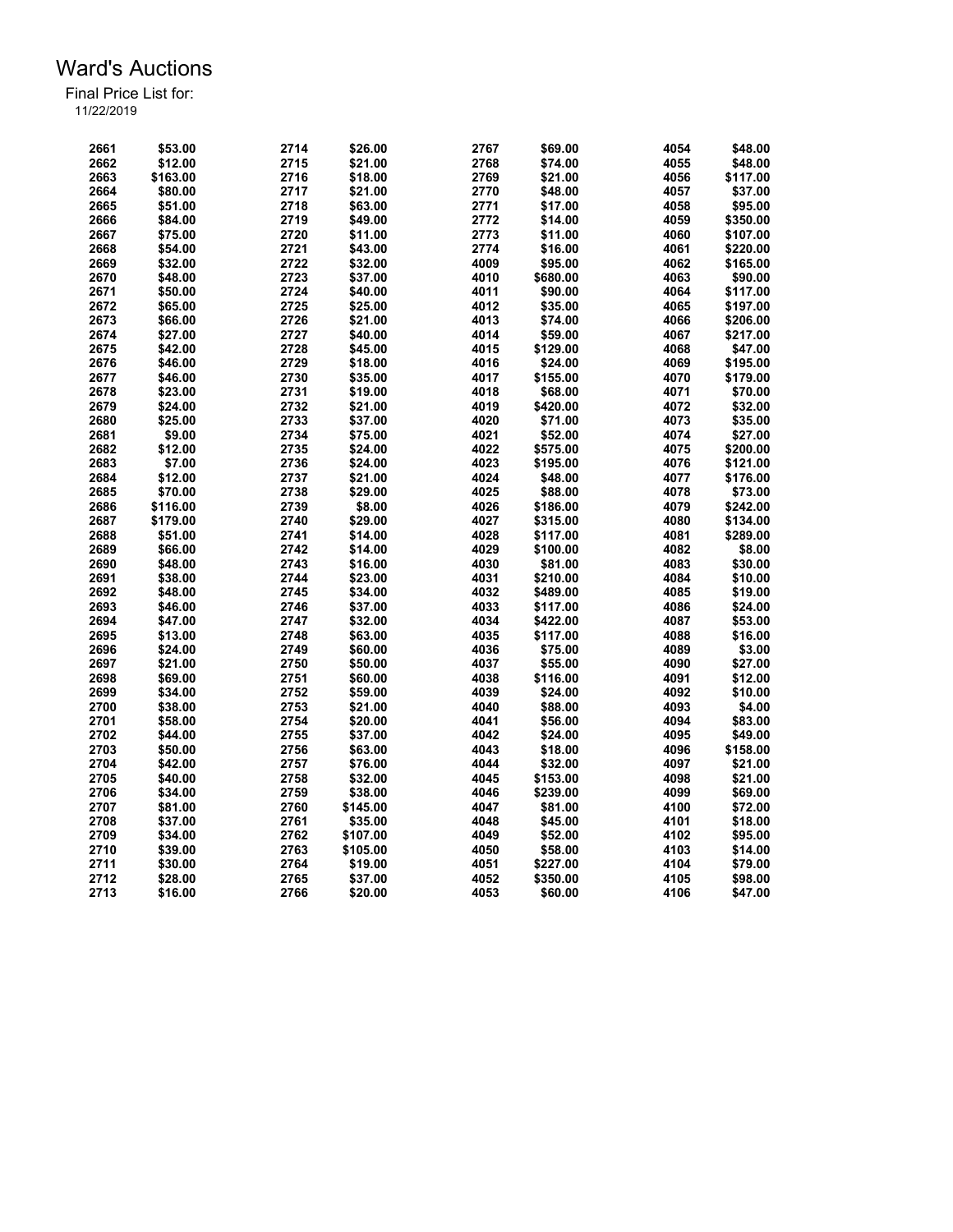| 4107 | \$88.00  | 4160 | \$51.00  | 4213 | \$19.00  | 4266 | \$11.00  |
|------|----------|------|----------|------|----------|------|----------|
| 4108 | \$88.00  | 4161 | \$100.00 | 4214 | \$14.00  | 4267 | \$15.00  |
| 4109 | \$52.00  | 4162 | \$41.00  | 4215 | \$21.00  | 4268 | \$35.00  |
| 4110 | \$128.00 | 4163 | \$53.00  | 4216 | \$22.00  | 4269 | \$58.00  |
| 4111 | \$54.00  | 4164 | \$27.00  | 4217 | \$66.00  | 4270 | \$74.00  |
| 4112 | \$53.00  | 4165 | \$56.00  | 4218 | \$25.00  | 4271 | \$69.00  |
| 4113 | \$177.00 | 4166 | \$21.00  | 4219 | \$18.00  | 4272 | \$58.00  |
| 4114 | \$36.00  | 4167 | \$26.00  | 4220 | \$51.00  | 4273 | \$58.00  |
| 4115 | \$38.00  | 4168 | \$18.00  | 4221 | \$24.00  | 4274 | \$285.00 |
| 4116 | \$81.00  | 4169 | \$150.00 | 4222 | \$27.00  | 4275 | \$105.00 |
| 4117 | \$79.00  | 4170 | \$58.00  | 4223 | \$17.00  | 4276 | \$140.00 |
| 4118 | \$81.00  | 4171 | \$23.00  | 4224 | \$48.00  | 4277 | \$66.00  |
| 4119 | \$126.00 | 4172 | \$21.00  | 4225 | \$165.00 | 4278 | \$35.00  |
| 4120 | \$65.00  | 4173 | \$15.00  | 4226 | \$355.00 | 4279 | \$107.00 |
| 4121 | \$107.00 | 4174 | \$21.00  | 4227 | \$90.00  | 4280 | \$200.00 |
| 4122 | \$63.00  | 4175 | \$38.00  | 4228 | \$88.00  | 4281 | \$44.00  |
| 4123 | \$42.00  | 4176 | \$3.00   | 4229 | \$321.00 | 4282 | \$23.00  |
| 4124 | \$86.00  | 4177 | \$21.00  | 4230 | \$210.00 | 4283 | \$58.00  |
| 4125 | \$33.00  | 4178 | \$16.00  | 4231 | \$81.00  | 4284 | \$35.00  |
| 4126 | \$42.00  | 4179 |          | 4232 | \$22.00  | 4285 | \$11.00  |
|      |          |      | \$45.00  |      |          |      |          |
| 4127 | \$71.00  | 4180 | \$61.00  | 4233 | \$44.00  | 4286 | \$12.00  |
| 4128 | \$44.00  | 4181 | \$7.00   | 4234 | \$81.00  | 4287 | \$16.00  |
| 4129 | \$27.00  | 4182 | \$17.00  | 4235 | \$48.00  | 4288 | \$12.00  |
| 4130 | \$23.00  | 4183 | \$24.00  | 4236 | \$21.00  | 4289 | \$210.00 |
| 4131 | \$20.00  | 4184 | \$52.00  | 4237 | \$37.00  | 4290 | \$105.00 |
| 4132 | \$81.00  | 4185 | \$12.00  | 4238 | \$95.00  | 4291 | \$189.00 |
| 4133 | \$147.00 | 4186 | \$19.00  | 4239 | \$27.00  | 4292 | \$133.00 |
| 4134 | \$47.00  | 4187 | \$22.00  | 4240 | \$104.00 | 4293 | \$175.00 |
| 4135 | \$26.00  | 4188 | \$53.00  | 4241 | \$21.00  | 4294 | \$84.00  |
| 4136 | \$37.00  | 4189 | \$100.00 | 4242 | \$126.00 | 4295 | \$125.00 |
| 4137 | \$104.00 | 4190 | \$31.00  | 4243 | \$41.00  | 4296 | \$39.00  |
| 4138 | \$128.00 | 4191 | \$41.00  | 4244 | \$49.00  | 4297 | \$158.00 |
| 4139 | \$95.00  | 4192 | \$86.00  | 4245 | \$38.00  | 4298 | \$499.00 |
| 4140 | \$41.00  | 4193 | \$31.00  | 4246 | \$48.00  | 4299 | \$25.00  |
| 4141 | \$36.00  | 4194 | \$20.00  | 4247 | \$170.00 | 4300 | \$155.00 |
| 4142 | \$44.00  | 4195 | \$87.00  | 4248 | \$17.00  | 4301 | \$132.00 |
| 4143 | \$32.00  | 4196 | \$84.00  | 4249 | \$20.00  | 4302 | \$44.00  |
| 4144 | \$31.00  | 4197 | \$23.00  | 4250 | \$26.00  | 4303 | \$25.00  |
| 4145 | \$31.00  | 4198 | \$33.00  | 4251 | \$25.00  | 4304 | \$16.00  |
| 4146 | \$32.00  | 4199 | \$133.00 | 4252 | \$117.00 | 4305 | \$126.00 |
| 4147 | \$48.00  | 4200 | \$29.00  | 4253 | \$13.00  | 4306 | \$79.00  |
| 4148 | \$32.00  | 4201 | \$117.00 | 4254 | \$71.00  | 4307 | \$71.00  |
| 4149 | \$67.00  | 4202 | \$149.00 | 4255 | \$25.00  | 4308 | \$47.00  |
| 4150 | \$32.00  | 4203 | \$41.00  | 4256 | \$11.00  | 4309 | \$18.00  |
| 4151 | \$27.00  | 4204 | \$21.00  | 4257 | \$12.00  | 4310 | \$6.00   |
| 4152 | \$31.00  | 4205 | \$24.00  | 4258 | \$65.00  | 4311 | \$13.00  |
| 4153 | \$16.00  | 4206 | \$36.00  | 4259 | \$96.00  | 4312 | \$53.00  |
| 4154 | \$41.00  | 4207 | \$70.00  | 4260 | \$37.00  | 4313 | \$111.00 |
| 4155 | \$95.00  | 4208 | \$27.00  | 4261 | \$29.00  | 4314 | \$149.00 |
| 4156 | \$53.00  | 4209 | \$24.00  | 4262 | \$34.00  | 4315 | \$78.00  |
| 4157 | \$39.00  | 4210 | \$31.00  | 4263 | \$29.00  | 4316 | \$81.00  |
| 4158 | \$37.00  | 4211 | \$48.00  | 4264 | \$11.00  | 4317 | \$53.00  |
| 4159 | \$51.00  | 4212 | \$23.00  | 4265 | \$23.00  | 4318 | \$27.00  |
|      |          |      |          |      |          |      |          |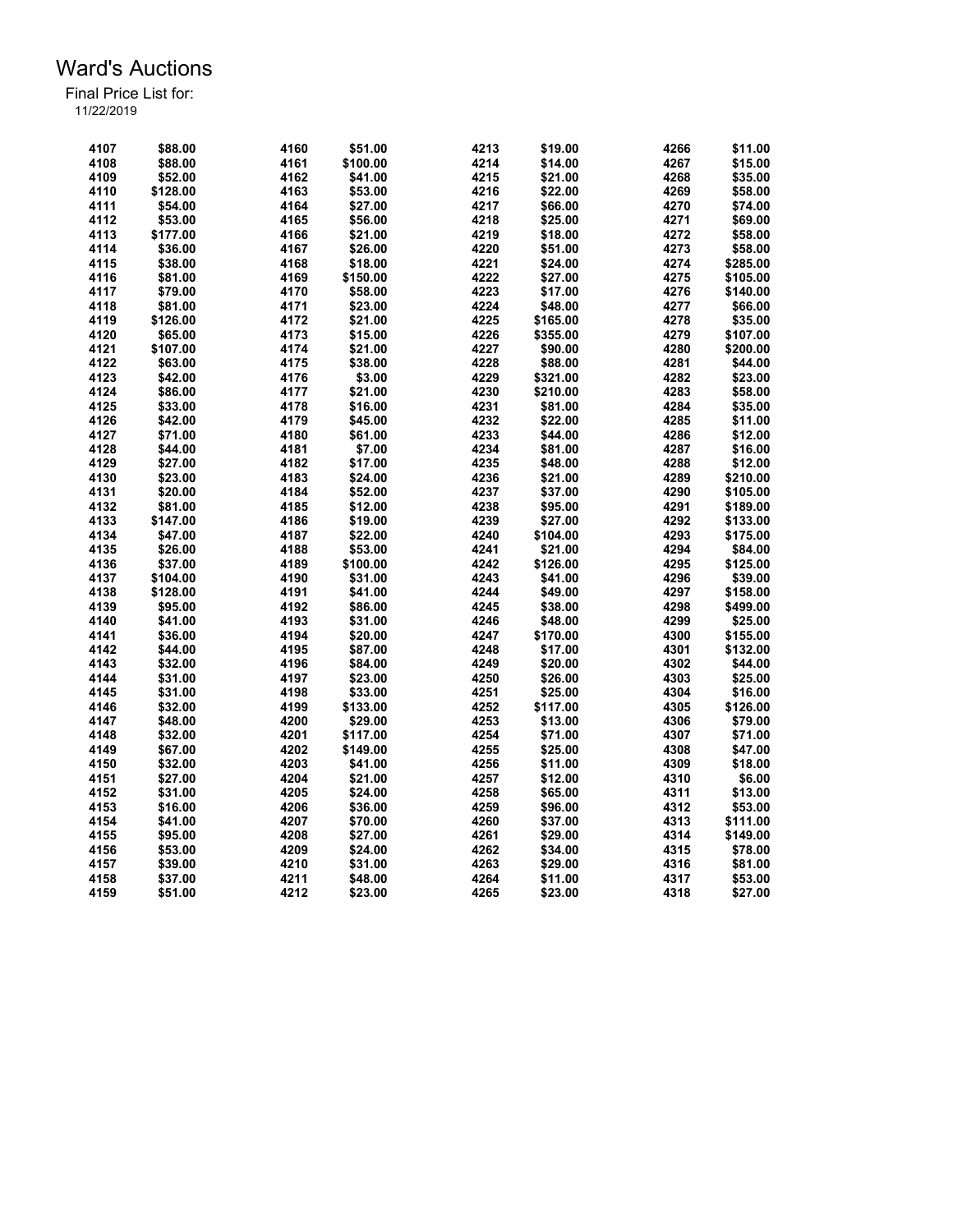| 4319 | \$39.00    | 4372 | \$36.00  | 4425 | \$23.00  | 4478 | \$51.00  |
|------|------------|------|----------|------|----------|------|----------|
| 4320 | \$46.00    | 4373 | \$121.00 | 4426 | \$35.00  | 4479 | \$42.00  |
| 4321 | \$1,260.00 | 4374 | \$60.00  | 4427 | \$25.00  | 4480 | \$59.00  |
| 4322 | \$168.00   | 4375 | \$15.00  | 4428 | \$19.00  | 4481 | \$95.00  |
| 4323 | \$511.00   | 4376 | \$15.00  | 4429 | \$12.00  | 4482 | \$19.00  |
| 4324 | \$100.00   | 4377 | \$5.00   | 4430 | \$11.00  | 4483 | \$36.00  |
| 4325 | \$88.00    | 4378 | \$13.00  | 4431 | \$12.00  | 4484 | \$33.00  |
| 4326 | \$37.00    | 4379 | \$6.00   | 4432 | \$7.00   | 4485 | \$25.00  |
| 4327 | \$66.00    | 4380 | \$17.00  | 4433 | \$5.00   | 4486 | \$27.00  |
| 4328 | \$50.00    | 4381 | \$26.00  | 4434 | \$10.00  | 4487 | \$60.00  |
| 4329 | \$61.00    | 4382 | \$39.00  | 4435 | \$76.00  | 4488 | \$147.00 |
| 4330 | \$132.00   | 4383 | \$11.00  | 4436 | \$79.00  | 4489 | \$37.00  |
| 4331 | \$74.00    | 4384 | \$80.00  | 4437 | \$142.00 | 4490 | \$18.00  |
| 4332 | \$128.00   | 4385 | \$40.00  | 4438 | \$38.00  | 4491 | \$103.00 |
| 4333 | \$142.00   | 4386 | \$19.00  | 4439 | \$14.00  | 4492 | \$47.00  |
| 4334 | \$77.00    | 4387 | \$11.00  | 4440 | \$85.00  | 4493 | \$74.00  |
| 4335 | \$100.00   | 4388 | \$32.00  | 4441 | \$29.00  | 4494 | \$18.00  |
| 4336 | \$42.00    | 4389 | \$14.00  | 4442 | \$58.00  | 4495 | \$37.00  |
| 4337 | \$30.00    | 4390 | \$17.00  | 4443 | \$29.00  | 4496 | \$55.00  |
| 4338 | \$69.00    | 4391 | \$8.00   | 4444 | \$28.00  | 4497 | \$42.00  |
| 4339 | \$16.00    | 4392 | \$10.00  | 4445 | \$116.00 | 4498 | \$45.00  |
| 4340 | \$256.00   | 4393 | \$31.00  | 4446 | \$89.00  | 4499 | \$10.00  |
| 4341 | \$107.00   | 4394 | \$48.00  | 4447 | \$74.00  | 4500 | \$27.00  |
| 4342 | \$115.00   | 4395 | \$25.00  | 4448 | \$13.00  | 4501 | \$17.00  |
| 4343 | \$125.00   | 4396 | \$31.00  | 4449 | \$42.00  | 4502 | \$21.00  |
| 4344 | \$25.00    | 4397 | \$10.00  | 4450 | \$35.00  | 4503 | \$16.00  |
| 4345 | \$53.00    | 4398 | \$10.00  | 4451 | \$10.00  | 4504 | \$16.00  |
| 4346 | \$49.00    | 4399 | \$13.00  | 4452 | \$18.00  | 4505 | \$24.00  |
| 4347 | \$24.00    | 4400 | \$18.00  | 4453 | \$16.00  | 4506 | \$17.00  |
| 4348 | \$35.00    | 4401 | \$45.00  | 4454 | \$95.00  | 4507 | \$15.00  |
| 4349 | \$24.00    | 4402 | \$13.00  | 4455 | \$5.00   | 4508 | \$27.00  |
| 4350 | \$63.00    | 4403 | \$42.00  | 4456 | \$66.00  | 4509 | \$32.00  |
| 4351 | \$52.00    | 4404 | \$3.00   | 4457 | \$79.00  | 4510 | \$31.00  |
| 4352 | \$48.00    | 4405 | \$16.00  | 4458 | \$33.00  | 4511 | \$13.00  |
| 4353 | \$11.00    | 4406 | \$3.00   | 4459 | \$34.00  | 4512 | \$17.00  |
| 4354 | \$102.00   | 4407 | \$3.00   | 4460 | \$111.00 | 4513 | \$40.00  |
| 4355 | \$80.00    | 4408 | \$8.00   | 4461 | \$142.00 | 4514 | \$13.00  |
| 4356 | \$14.00    | 4409 | \$10.00  | 4462 | \$4.00   | 4515 | \$28.00  |
| 4357 | \$36.00    | 4410 | \$28.00  | 4463 | \$12.00  | 4516 | \$37.00  |
| 4358 | \$13.00    | 4411 | \$234.00 | 4464 | \$33.00  | 4517 | \$13.00  |
| 4359 | \$30.00    | 4412 | \$32.00  | 4465 | \$111.00 | 4518 | \$12.00  |
| 4360 | \$13.00    | 4413 | \$56.00  | 4466 | \$71.00  | 4519 | \$23.00  |
| 4361 | \$11.00    | 4414 | \$77.00  | 4467 | \$28.00  | 4520 | \$17.00  |
| 4362 | \$5.00     | 4415 | \$50.00  | 4468 | \$24.00  | 4521 | \$8.00   |
| 4363 | \$32.00    | 4416 | \$30.00  | 4469 | \$16.00  | 4522 | \$12.00  |
| 4364 | \$11.00    | 4417 | \$19.00  | 4470 | \$40.00  | 4523 | \$60.00  |
| 4365 | \$3.00     | 4418 | \$41.00  | 4471 | \$13.00  | 4524 | \$17.00  |
| 4366 | \$25.00    | 4419 | \$100.00 | 4472 | \$15.00  | 4525 | \$21.00  |
| 4367 | \$20.00    | 4420 | \$7.00   | 4473 | \$8.00   | 4526 | \$16.00  |
| 4368 | \$48.00    | 4421 | \$53.00  | 4474 | \$27.00  | 4527 | \$13.00  |
| 4369 | \$17.00    | 4422 | \$34.00  | 4475 | \$24.00  | 4528 | \$28.00  |
| 4370 | \$10.00    | 4423 | \$55.00  | 4476 | \$28.00  | 4529 | \$13.00  |
| 4371 | \$11.00    | 4424 | \$60.00  | 4477 | \$25.00  | 4530 | \$16.00  |
|      |            |      |          |      |          |      |          |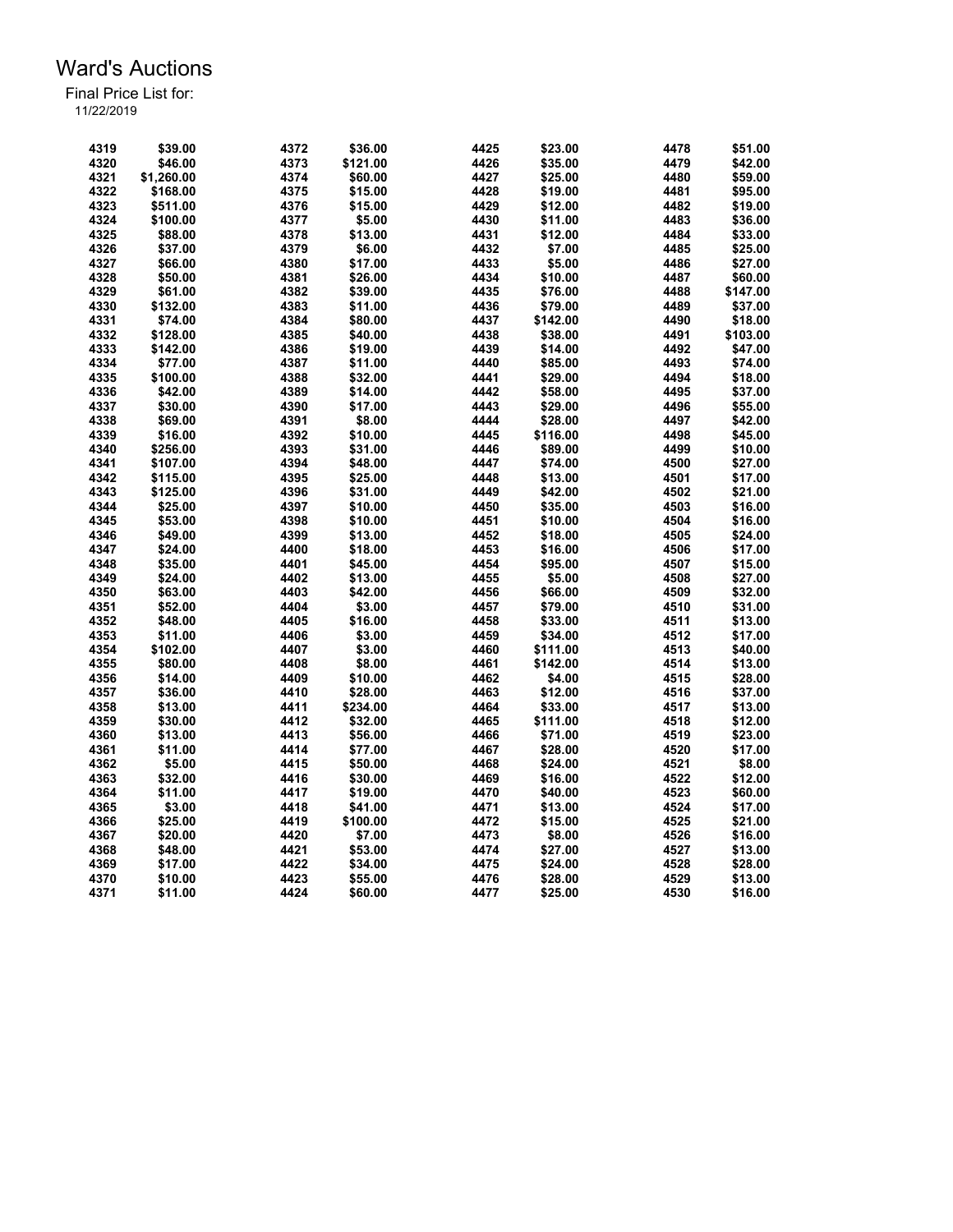| 4531 | \$35.00  | 4584 | \$125.00    | 5034 | \$2,300.00 | 5087 | \$2,757.00 |
|------|----------|------|-------------|------|------------|------|------------|
| 4532 | \$16.00  | 4585 | \$42.00     | 5035 | \$1,370.00 | 5088 | \$828.00   |
| 4533 | \$12.00  | 4586 | \$31.00     | 5036 | \$3,000.00 | 5089 | \$642.00   |
| 4534 | \$15.00  | 4587 | \$14.00     | 5037 | \$5,010.00 | 5090 | \$368.00   |
| 4535 | \$13.00  | 4588 | \$4.00      | 5038 | \$900.00   | 5091 | \$1,385.00 |
| 4536 | \$13.00  | 4589 | \$9.00      | 5039 | \$900.00   | 5092 | \$2,625.00 |
| 4537 | \$20.00  | 4590 | \$5.00      | 5040 | \$1,470.00 | 5093 | \$1,385.00 |
| 4538 | \$11.00  | 4591 | \$45.00     | 5041 | \$525.00   | 5094 | \$671.00   |
| 4539 | \$11.00  | 4592 | \$68.00     | 5042 | \$700.00   | 5095 | \$675.00   |
| 4540 | \$25.00  | 4593 | \$21.00     | 5043 | \$2,316.00 | 5096 | \$7,000.00 |
| 4541 | \$21.00  | 4594 | \$11.00     | 5044 | \$1,200.00 | 5097 | \$2,573.00 |
| 4542 | \$18.00  | 4595 | \$1.00      | 5045 | \$1,550.00 | 5098 | \$3,414.00 |
| 4543 | \$13.00  | 4596 | \$63.00     | 5046 | \$453.00   | 5099 | \$4,083.00 |
| 4544 | \$20.00  | 4597 | \$46.00     | 5047 | \$1,900.00 | 5100 | \$893.00   |
| 4545 | \$38.00  | 4598 | \$66.00     | 5048 | \$6,700.00 | 5101 | \$2,520.00 |
| 4546 | \$12.00  | 4599 | \$81.00     | 5049 | \$1,709.00 | 5102 | \$206.00   |
| 4547 | \$9.00   | 4600 | \$15.00     | 5050 | \$2,000.00 | 5103 | \$900.00   |
| 4548 | \$119.00 | 4601 | \$4.00      | 5051 | \$750.00   | 5104 | \$158.00   |
| 4549 | \$35.00  | 4602 | \$0.00      | 5052 | \$3,253.00 | 5105 | \$1,650.00 |
| 4550 | \$24.00  | 5000 | \$38,095.00 | 5053 | \$1,559.00 | 5106 | \$1,200.00 |
| 4551 | \$12.00  | 5001 | \$17,395.00 | 5054 | \$1,680.00 | 5107 | \$1,406.00 |
| 4552 | \$63.00  | 5002 | \$128.00    | 5055 | \$1,260.00 | 5108 | \$313.00   |
| 4553 | \$52.00  | 5003 | \$4.200.00  | 5056 | \$1,995.00 | 5109 | \$1,875.00 |
| 4554 | \$39.00  | 5004 | \$5,000.00  | 5057 | \$750.00   | 5110 | \$265.00   |
| 4555 | \$16.00  | 5005 | \$3,474.00  | 5058 | \$1,449.00 | 5111 | \$4,358.00 |
| 4556 | \$25.00  | 5006 | \$3,308.00  | 5059 | \$1,240.00 | 5112 | \$5,600.00 |
| 4557 | \$19.00  | 5007 | \$1,619.00  | 5060 | \$733.00   | 5113 | \$1,000.00 |
| 4558 | \$23.00  | 5008 | \$2,450.00  | 5061 | \$1,047.00 | 5114 | \$828.00   |
| 4559 | \$38.00  | 5009 | \$2,835.00  | 5062 | \$525.00   | 5115 | \$788.00   |
| 4560 | \$18.00  | 5010 | \$1,700.00  | 5063 | \$1,155.00 | 5116 | \$420.00   |
| 4561 | \$12.00  | 5011 | \$3,523.00  | 5064 | \$402.00   | 5117 | \$325.00   |
| 4562 | \$22.00  | 5012 | \$9,047.00  | 5065 | \$400.00   | 5118 | \$642.00   |
| 4563 | \$15.00  | 5013 | \$1,904.00  | 5066 | \$420.00   | 5119 | \$500.00   |
| 4564 | \$8.00   | 5014 | \$2,025.00  | 5067 | \$735.00   | 5120 | \$321.00   |
| 4565 | \$39.00  | 5015 | \$1,470.00  | 5068 | \$788.00   | 5121 | \$332.00   |
| 4566 | \$17.00  | 5016 | \$2,857.00  | 5069 | \$420.00   | 5122 | \$250.00   |
| 4567 | \$17.00  | 5017 | \$1,544.00  | 5070 | \$527.00   | 5123 | \$790.00   |
| 4568 | \$20.00  | 5018 | \$11,428.00 | 5071 | \$800.00   | 5124 | \$1,802.00 |
| 4569 | \$16.00  | 5019 | \$6,825.00  | 5072 | \$893.00   | 5125 | \$2,055.00 |
| 4570 | \$13.00  | 5020 | \$13,125.00 | 5073 | \$720.00   | 5126 | \$1,845.00 |
| 4571 | \$141.00 | 5021 | \$3,885.00  | 5074 | \$2,780.00 | 5127 | \$788.00   |
| 4572 | \$23.00  | 5022 | \$709.00    | 5075 | \$2,190.00 | 5128 | \$1,208.00 |
| 4573 | \$15.00  | 5023 | \$500.00    | 5076 | \$2,000.00 | 5129 | \$1,663.00 |
| 4574 | \$53.00  | 5024 | \$1.400.00  | 5077 | \$1,500.00 | 5130 | \$788.00   |
| 4575 | \$23.00  | 5025 | \$21,000.00 | 5078 | \$2,450.00 | 5131 | \$2,100.00 |
| 4576 | \$16.00  | 5026 | \$5,593.00  | 5079 | \$1,300.00 | 5132 | \$788.00   |
| 4577 | \$24.00  | 5027 | \$8,571.00  | 5080 | \$600.00   | 5133 | \$194.00   |
| 4578 | \$5.00   | 5028 | \$7,119.00  | 5081 | \$663.00   | 5134 | \$500.00   |
| 4579 | \$69.00  | 5029 | \$3,308.00  | 5082 | \$2,260.00 | 5135 | \$373.00   |
| 4580 | \$36.00  | 5030 | \$1,238.00  | 5083 | \$2,285.00 | 5136 | \$644.00   |
| 4581 | \$53.00  | 5031 | \$1,223.00  | 5084 | \$0.00     | 5137 | \$499.00   |
| 4582 | \$33.00  | 5032 | \$1,945.00  | 5085 | \$2,281.00 | 5138 | \$319.00   |
| 4583 | \$15.00  | 5033 | \$1,255.00  | 5086 | \$1,103.00 | 5139 | \$625.00   |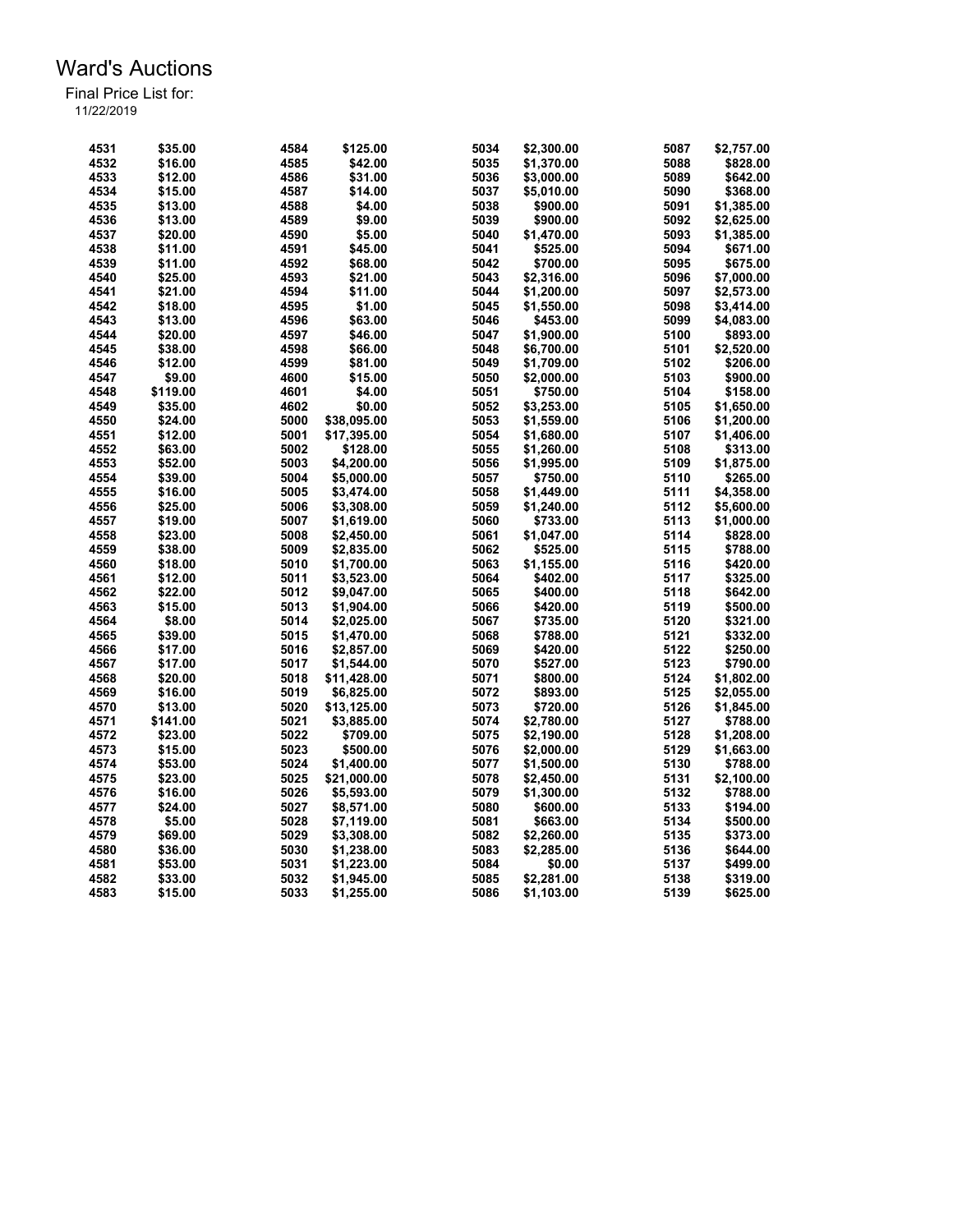| 5141<br>\$322.00<br>5194<br>5247<br>\$193.00<br>5300<br>\$2,000.00<br>\$520.00<br>5195<br>\$1,000.00<br>5301<br>5142<br>\$420.00<br>\$347.00<br>5248<br>\$966.00<br>5143<br>5196<br>5249<br>\$181.00<br>5302<br>\$1,633.00<br>\$2,052.00<br>\$520.00<br>5144<br>\$1,260.00<br>5197<br>\$0.00<br>5250<br>\$630.00<br>5303<br>\$1,517.00<br>5198<br>5145<br>\$657.00<br>\$500.00<br>5251<br>\$170.00<br>5304<br>\$1,281.00<br>5199<br>5252<br>5305<br>5146<br>\$2,312.00<br>\$285.00<br>\$431.00<br>\$770.00<br>5253<br>5147<br>\$750.00<br>5200<br>\$475.00<br>5306<br>\$280.00<br>\$200.00<br>5148<br>\$1,420.00<br>5201<br>\$750.00<br>5254<br>\$50.00<br>5307<br>\$394.00<br>\$111.00<br>5149<br>\$474.00<br>5202<br>\$225.00<br>5255<br>\$59.00<br>5308<br>5150<br>\$400.00<br>5203<br>\$221.00<br>5256<br>\$105.00<br>5309<br>\$200.00<br>5151<br>\$788.00<br>5204<br>\$174.00<br>5257<br>\$38.00<br>5310<br>\$117.00<br>5205<br>5258<br>5311<br>5152<br>\$1,167.00<br>\$105.00<br>\$27.00<br>\$185.00<br>5206<br>5259<br>5312<br>5153<br>\$168.00<br>\$195.00<br>\$45.00<br>\$193.00<br>5154<br>\$500.00<br>5207<br>\$800.00<br>5260<br>\$30.00<br>5313<br>\$166.00<br>5208<br>5155<br>\$1,385.00<br>\$1,049.00<br>5261<br>\$10.00<br>5314<br>\$121.00<br>5156<br>\$0.00<br>5209<br>\$263.00<br>5262<br>\$151.00<br>5315<br>\$291.00<br>5157<br>\$0.00<br>5210<br>5263<br>\$1,257.00<br>5316<br>\$683.00<br>\$798.00<br>5158<br>\$1,313.00<br>5211<br>5264<br>\$450.00<br>5317<br>\$365.00<br>5159<br>\$1,550.00<br>5212<br>\$615.00<br>5265<br>\$1,050.00<br>5318<br>5213<br>5266<br>5319<br>5160<br>\$3,700.00<br>\$186.00<br>\$804.00<br>5161<br>\$4,423.00<br>5214<br>\$143.00<br>5267<br>\$625.00<br>5320<br>5162<br>\$2,310.00<br>5215<br>\$105.00<br>5268<br>\$327.00<br>5321<br>5163<br>5216<br>5269<br>5322<br>\$3,780.00<br>\$2,205.00<br>\$422.00<br>5217<br>5270<br>5323<br>5164<br>\$6,300.00<br>\$184.00<br>\$289.00<br>5218<br>5324<br>5165<br>\$539.00<br>5271<br>\$325.00<br>\$238.00<br>\$1,650.00<br>5219<br>5272<br>\$525.00<br>5166<br>\$1,666.00<br>\$473.00<br>5325<br>\$387.00<br>5167<br>\$1,250.00<br>5220<br>\$212.00<br>5273<br>\$1,981.00<br>5326<br>\$100.00<br>\$2,150.00<br>5221<br>\$216.00<br>5274<br>\$1,500.00<br>5327<br>5168<br>\$100.00<br>5169<br>\$1,470.00<br>5222<br>\$499.00<br>5275<br>\$2,128.00<br>5328<br>\$4,000.00<br>5223<br>5276<br>\$3,000.00<br>5329<br>5170<br>\$3,825.00<br>\$1,733.00<br>\$504.00<br>5171<br>5224<br>5277<br>5330<br>\$732.00<br>\$420.00<br>\$2,720.00<br>\$2,310.00<br>5172<br>5225<br>\$394.00<br>\$500.00<br>5278<br>\$1,150.00<br>5331<br>\$189.00<br>5173<br>5226<br>5279<br>5332<br>\$552.00<br>\$263.00<br>\$746.00<br>\$250.00<br>5227<br>5333<br>5174<br>\$263.00<br>\$389.00<br>5280<br>\$651.00<br>\$268.00<br>5334<br>5175<br>\$0.00<br>5228<br>\$246.00<br>5281<br>\$2,400.00<br>\$304.00<br>5176<br>5229<br>5282<br>5335<br>\$525.00<br>\$105.00<br>\$436.00<br>\$271.00<br>5177<br>\$0.00<br>5230<br>5283<br>5336<br>\$512.00<br>\$368.00<br>\$500.00<br>5178<br>\$400.00<br>5231<br>\$118.00<br>5284<br>\$2,000.00<br>5337<br>\$133.00<br>5179<br>\$3,360.00<br>5232<br>\$317.00<br>5285<br>\$350.00<br>5338<br>\$292.00<br>5233<br>5286<br>5339<br>5180<br>\$1,890.00<br>\$146.00<br>\$1,425.00<br>\$0.00<br>5181<br>5234<br>\$141.00<br>5287<br>\$3,526.00<br>5340<br>\$135.00<br>\$2,290.00<br>5182<br>5235<br>5288<br>\$1,904.00<br>\$221.00<br>\$2,000.00<br>5341<br>\$188.00<br>5183<br>5236<br>5289<br>\$840.00<br>\$160.00<br>\$363.00<br>5342<br>\$1,650.00<br>5184<br>\$130.00<br>5237<br>5290<br>5343<br>\$111.00<br>\$262.00 | 5140 | \$1,031.00 | 5193 | \$300.00 | 5246 | \$0.00   | 5299 | \$263.00   |
|-----------------------------------------------------------------------------------------------------------------------------------------------------------------------------------------------------------------------------------------------------------------------------------------------------------------------------------------------------------------------------------------------------------------------------------------------------------------------------------------------------------------------------------------------------------------------------------------------------------------------------------------------------------------------------------------------------------------------------------------------------------------------------------------------------------------------------------------------------------------------------------------------------------------------------------------------------------------------------------------------------------------------------------------------------------------------------------------------------------------------------------------------------------------------------------------------------------------------------------------------------------------------------------------------------------------------------------------------------------------------------------------------------------------------------------------------------------------------------------------------------------------------------------------------------------------------------------------------------------------------------------------------------------------------------------------------------------------------------------------------------------------------------------------------------------------------------------------------------------------------------------------------------------------------------------------------------------------------------------------------------------------------------------------------------------------------------------------------------------------------------------------------------------------------------------------------------------------------------------------------------------------------------------------------------------------------------------------------------------------------------------------------------------------------------------------------------------------------------------------------------------------------------------------------------------------------------------------------------------------------------------------------------------------------------------------------------------------------------------------------------------------------------------------------------------------------------------------------------------------------------------------------------------------------------------------------------------------------------------------------------------------------------------------------------------------------------------------------------------------------------------------------------------------------------------------------------------------------------------------------------------------------------------------------------------------------------------------------------------------------------------------------------------------------------------------------------------------------------------------------------------------------------------------------------------------------------------------------------------------------------------------|------|------------|------|----------|------|----------|------|------------|
|                                                                                                                                                                                                                                                                                                                                                                                                                                                                                                                                                                                                                                                                                                                                                                                                                                                                                                                                                                                                                                                                                                                                                                                                                                                                                                                                                                                                                                                                                                                                                                                                                                                                                                                                                                                                                                                                                                                                                                                                                                                                                                                                                                                                                                                                                                                                                                                                                                                                                                                                                                                                                                                                                                                                                                                                                                                                                                                                                                                                                                                                                                                                                                                                                                                                                                                                                                                                                                                                                                                                                                                                                                         |      |            |      |          |      |          |      |            |
|                                                                                                                                                                                                                                                                                                                                                                                                                                                                                                                                                                                                                                                                                                                                                                                                                                                                                                                                                                                                                                                                                                                                                                                                                                                                                                                                                                                                                                                                                                                                                                                                                                                                                                                                                                                                                                                                                                                                                                                                                                                                                                                                                                                                                                                                                                                                                                                                                                                                                                                                                                                                                                                                                                                                                                                                                                                                                                                                                                                                                                                                                                                                                                                                                                                                                                                                                                                                                                                                                                                                                                                                                                         |      |            |      |          |      |          |      |            |
|                                                                                                                                                                                                                                                                                                                                                                                                                                                                                                                                                                                                                                                                                                                                                                                                                                                                                                                                                                                                                                                                                                                                                                                                                                                                                                                                                                                                                                                                                                                                                                                                                                                                                                                                                                                                                                                                                                                                                                                                                                                                                                                                                                                                                                                                                                                                                                                                                                                                                                                                                                                                                                                                                                                                                                                                                                                                                                                                                                                                                                                                                                                                                                                                                                                                                                                                                                                                                                                                                                                                                                                                                                         |      |            |      |          |      |          |      |            |
|                                                                                                                                                                                                                                                                                                                                                                                                                                                                                                                                                                                                                                                                                                                                                                                                                                                                                                                                                                                                                                                                                                                                                                                                                                                                                                                                                                                                                                                                                                                                                                                                                                                                                                                                                                                                                                                                                                                                                                                                                                                                                                                                                                                                                                                                                                                                                                                                                                                                                                                                                                                                                                                                                                                                                                                                                                                                                                                                                                                                                                                                                                                                                                                                                                                                                                                                                                                                                                                                                                                                                                                                                                         |      |            |      |          |      |          |      |            |
|                                                                                                                                                                                                                                                                                                                                                                                                                                                                                                                                                                                                                                                                                                                                                                                                                                                                                                                                                                                                                                                                                                                                                                                                                                                                                                                                                                                                                                                                                                                                                                                                                                                                                                                                                                                                                                                                                                                                                                                                                                                                                                                                                                                                                                                                                                                                                                                                                                                                                                                                                                                                                                                                                                                                                                                                                                                                                                                                                                                                                                                                                                                                                                                                                                                                                                                                                                                                                                                                                                                                                                                                                                         |      |            |      |          |      |          |      |            |
|                                                                                                                                                                                                                                                                                                                                                                                                                                                                                                                                                                                                                                                                                                                                                                                                                                                                                                                                                                                                                                                                                                                                                                                                                                                                                                                                                                                                                                                                                                                                                                                                                                                                                                                                                                                                                                                                                                                                                                                                                                                                                                                                                                                                                                                                                                                                                                                                                                                                                                                                                                                                                                                                                                                                                                                                                                                                                                                                                                                                                                                                                                                                                                                                                                                                                                                                                                                                                                                                                                                                                                                                                                         |      |            |      |          |      |          |      |            |
|                                                                                                                                                                                                                                                                                                                                                                                                                                                                                                                                                                                                                                                                                                                                                                                                                                                                                                                                                                                                                                                                                                                                                                                                                                                                                                                                                                                                                                                                                                                                                                                                                                                                                                                                                                                                                                                                                                                                                                                                                                                                                                                                                                                                                                                                                                                                                                                                                                                                                                                                                                                                                                                                                                                                                                                                                                                                                                                                                                                                                                                                                                                                                                                                                                                                                                                                                                                                                                                                                                                                                                                                                                         |      |            |      |          |      |          |      |            |
|                                                                                                                                                                                                                                                                                                                                                                                                                                                                                                                                                                                                                                                                                                                                                                                                                                                                                                                                                                                                                                                                                                                                                                                                                                                                                                                                                                                                                                                                                                                                                                                                                                                                                                                                                                                                                                                                                                                                                                                                                                                                                                                                                                                                                                                                                                                                                                                                                                                                                                                                                                                                                                                                                                                                                                                                                                                                                                                                                                                                                                                                                                                                                                                                                                                                                                                                                                                                                                                                                                                                                                                                                                         |      |            |      |          |      |          |      |            |
|                                                                                                                                                                                                                                                                                                                                                                                                                                                                                                                                                                                                                                                                                                                                                                                                                                                                                                                                                                                                                                                                                                                                                                                                                                                                                                                                                                                                                                                                                                                                                                                                                                                                                                                                                                                                                                                                                                                                                                                                                                                                                                                                                                                                                                                                                                                                                                                                                                                                                                                                                                                                                                                                                                                                                                                                                                                                                                                                                                                                                                                                                                                                                                                                                                                                                                                                                                                                                                                                                                                                                                                                                                         |      |            |      |          |      |          |      |            |
|                                                                                                                                                                                                                                                                                                                                                                                                                                                                                                                                                                                                                                                                                                                                                                                                                                                                                                                                                                                                                                                                                                                                                                                                                                                                                                                                                                                                                                                                                                                                                                                                                                                                                                                                                                                                                                                                                                                                                                                                                                                                                                                                                                                                                                                                                                                                                                                                                                                                                                                                                                                                                                                                                                                                                                                                                                                                                                                                                                                                                                                                                                                                                                                                                                                                                                                                                                                                                                                                                                                                                                                                                                         |      |            |      |          |      |          |      |            |
|                                                                                                                                                                                                                                                                                                                                                                                                                                                                                                                                                                                                                                                                                                                                                                                                                                                                                                                                                                                                                                                                                                                                                                                                                                                                                                                                                                                                                                                                                                                                                                                                                                                                                                                                                                                                                                                                                                                                                                                                                                                                                                                                                                                                                                                                                                                                                                                                                                                                                                                                                                                                                                                                                                                                                                                                                                                                                                                                                                                                                                                                                                                                                                                                                                                                                                                                                                                                                                                                                                                                                                                                                                         |      |            |      |          |      |          |      |            |
|                                                                                                                                                                                                                                                                                                                                                                                                                                                                                                                                                                                                                                                                                                                                                                                                                                                                                                                                                                                                                                                                                                                                                                                                                                                                                                                                                                                                                                                                                                                                                                                                                                                                                                                                                                                                                                                                                                                                                                                                                                                                                                                                                                                                                                                                                                                                                                                                                                                                                                                                                                                                                                                                                                                                                                                                                                                                                                                                                                                                                                                                                                                                                                                                                                                                                                                                                                                                                                                                                                                                                                                                                                         |      |            |      |          |      |          |      |            |
|                                                                                                                                                                                                                                                                                                                                                                                                                                                                                                                                                                                                                                                                                                                                                                                                                                                                                                                                                                                                                                                                                                                                                                                                                                                                                                                                                                                                                                                                                                                                                                                                                                                                                                                                                                                                                                                                                                                                                                                                                                                                                                                                                                                                                                                                                                                                                                                                                                                                                                                                                                                                                                                                                                                                                                                                                                                                                                                                                                                                                                                                                                                                                                                                                                                                                                                                                                                                                                                                                                                                                                                                                                         |      |            |      |          |      |          |      |            |
|                                                                                                                                                                                                                                                                                                                                                                                                                                                                                                                                                                                                                                                                                                                                                                                                                                                                                                                                                                                                                                                                                                                                                                                                                                                                                                                                                                                                                                                                                                                                                                                                                                                                                                                                                                                                                                                                                                                                                                                                                                                                                                                                                                                                                                                                                                                                                                                                                                                                                                                                                                                                                                                                                                                                                                                                                                                                                                                                                                                                                                                                                                                                                                                                                                                                                                                                                                                                                                                                                                                                                                                                                                         |      |            |      |          |      |          |      |            |
|                                                                                                                                                                                                                                                                                                                                                                                                                                                                                                                                                                                                                                                                                                                                                                                                                                                                                                                                                                                                                                                                                                                                                                                                                                                                                                                                                                                                                                                                                                                                                                                                                                                                                                                                                                                                                                                                                                                                                                                                                                                                                                                                                                                                                                                                                                                                                                                                                                                                                                                                                                                                                                                                                                                                                                                                                                                                                                                                                                                                                                                                                                                                                                                                                                                                                                                                                                                                                                                                                                                                                                                                                                         |      |            |      |          |      |          |      |            |
|                                                                                                                                                                                                                                                                                                                                                                                                                                                                                                                                                                                                                                                                                                                                                                                                                                                                                                                                                                                                                                                                                                                                                                                                                                                                                                                                                                                                                                                                                                                                                                                                                                                                                                                                                                                                                                                                                                                                                                                                                                                                                                                                                                                                                                                                                                                                                                                                                                                                                                                                                                                                                                                                                                                                                                                                                                                                                                                                                                                                                                                                                                                                                                                                                                                                                                                                                                                                                                                                                                                                                                                                                                         |      |            |      |          |      |          |      |            |
|                                                                                                                                                                                                                                                                                                                                                                                                                                                                                                                                                                                                                                                                                                                                                                                                                                                                                                                                                                                                                                                                                                                                                                                                                                                                                                                                                                                                                                                                                                                                                                                                                                                                                                                                                                                                                                                                                                                                                                                                                                                                                                                                                                                                                                                                                                                                                                                                                                                                                                                                                                                                                                                                                                                                                                                                                                                                                                                                                                                                                                                                                                                                                                                                                                                                                                                                                                                                                                                                                                                                                                                                                                         |      |            |      |          |      |          |      |            |
|                                                                                                                                                                                                                                                                                                                                                                                                                                                                                                                                                                                                                                                                                                                                                                                                                                                                                                                                                                                                                                                                                                                                                                                                                                                                                                                                                                                                                                                                                                                                                                                                                                                                                                                                                                                                                                                                                                                                                                                                                                                                                                                                                                                                                                                                                                                                                                                                                                                                                                                                                                                                                                                                                                                                                                                                                                                                                                                                                                                                                                                                                                                                                                                                                                                                                                                                                                                                                                                                                                                                                                                                                                         |      |            |      |          |      |          |      |            |
|                                                                                                                                                                                                                                                                                                                                                                                                                                                                                                                                                                                                                                                                                                                                                                                                                                                                                                                                                                                                                                                                                                                                                                                                                                                                                                                                                                                                                                                                                                                                                                                                                                                                                                                                                                                                                                                                                                                                                                                                                                                                                                                                                                                                                                                                                                                                                                                                                                                                                                                                                                                                                                                                                                                                                                                                                                                                                                                                                                                                                                                                                                                                                                                                                                                                                                                                                                                                                                                                                                                                                                                                                                         |      |            |      |          |      |          |      | \$303.00   |
|                                                                                                                                                                                                                                                                                                                                                                                                                                                                                                                                                                                                                                                                                                                                                                                                                                                                                                                                                                                                                                                                                                                                                                                                                                                                                                                                                                                                                                                                                                                                                                                                                                                                                                                                                                                                                                                                                                                                                                                                                                                                                                                                                                                                                                                                                                                                                                                                                                                                                                                                                                                                                                                                                                                                                                                                                                                                                                                                                                                                                                                                                                                                                                                                                                                                                                                                                                                                                                                                                                                                                                                                                                         |      |            |      |          |      |          |      | \$315.00   |
|                                                                                                                                                                                                                                                                                                                                                                                                                                                                                                                                                                                                                                                                                                                                                                                                                                                                                                                                                                                                                                                                                                                                                                                                                                                                                                                                                                                                                                                                                                                                                                                                                                                                                                                                                                                                                                                                                                                                                                                                                                                                                                                                                                                                                                                                                                                                                                                                                                                                                                                                                                                                                                                                                                                                                                                                                                                                                                                                                                                                                                                                                                                                                                                                                                                                                                                                                                                                                                                                                                                                                                                                                                         |      |            |      |          |      |          |      | \$611.00   |
|                                                                                                                                                                                                                                                                                                                                                                                                                                                                                                                                                                                                                                                                                                                                                                                                                                                                                                                                                                                                                                                                                                                                                                                                                                                                                                                                                                                                                                                                                                                                                                                                                                                                                                                                                                                                                                                                                                                                                                                                                                                                                                                                                                                                                                                                                                                                                                                                                                                                                                                                                                                                                                                                                                                                                                                                                                                                                                                                                                                                                                                                                                                                                                                                                                                                                                                                                                                                                                                                                                                                                                                                                                         |      |            |      |          |      |          |      | \$195.00   |
|                                                                                                                                                                                                                                                                                                                                                                                                                                                                                                                                                                                                                                                                                                                                                                                                                                                                                                                                                                                                                                                                                                                                                                                                                                                                                                                                                                                                                                                                                                                                                                                                                                                                                                                                                                                                                                                                                                                                                                                                                                                                                                                                                                                                                                                                                                                                                                                                                                                                                                                                                                                                                                                                                                                                                                                                                                                                                                                                                                                                                                                                                                                                                                                                                                                                                                                                                                                                                                                                                                                                                                                                                                         |      |            |      |          |      |          |      | \$1,444.00 |
|                                                                                                                                                                                                                                                                                                                                                                                                                                                                                                                                                                                                                                                                                                                                                                                                                                                                                                                                                                                                                                                                                                                                                                                                                                                                                                                                                                                                                                                                                                                                                                                                                                                                                                                                                                                                                                                                                                                                                                                                                                                                                                                                                                                                                                                                                                                                                                                                                                                                                                                                                                                                                                                                                                                                                                                                                                                                                                                                                                                                                                                                                                                                                                                                                                                                                                                                                                                                                                                                                                                                                                                                                                         |      |            |      |          |      |          |      | \$1,444.00 |
|                                                                                                                                                                                                                                                                                                                                                                                                                                                                                                                                                                                                                                                                                                                                                                                                                                                                                                                                                                                                                                                                                                                                                                                                                                                                                                                                                                                                                                                                                                                                                                                                                                                                                                                                                                                                                                                                                                                                                                                                                                                                                                                                                                                                                                                                                                                                                                                                                                                                                                                                                                                                                                                                                                                                                                                                                                                                                                                                                                                                                                                                                                                                                                                                                                                                                                                                                                                                                                                                                                                                                                                                                                         |      |            |      |          |      |          |      | \$84.00    |
|                                                                                                                                                                                                                                                                                                                                                                                                                                                                                                                                                                                                                                                                                                                                                                                                                                                                                                                                                                                                                                                                                                                                                                                                                                                                                                                                                                                                                                                                                                                                                                                                                                                                                                                                                                                                                                                                                                                                                                                                                                                                                                                                                                                                                                                                                                                                                                                                                                                                                                                                                                                                                                                                                                                                                                                                                                                                                                                                                                                                                                                                                                                                                                                                                                                                                                                                                                                                                                                                                                                                                                                                                                         |      |            |      |          |      |          |      |            |
|                                                                                                                                                                                                                                                                                                                                                                                                                                                                                                                                                                                                                                                                                                                                                                                                                                                                                                                                                                                                                                                                                                                                                                                                                                                                                                                                                                                                                                                                                                                                                                                                                                                                                                                                                                                                                                                                                                                                                                                                                                                                                                                                                                                                                                                                                                                                                                                                                                                                                                                                                                                                                                                                                                                                                                                                                                                                                                                                                                                                                                                                                                                                                                                                                                                                                                                                                                                                                                                                                                                                                                                                                                         |      |            |      |          |      |          |      |            |
|                                                                                                                                                                                                                                                                                                                                                                                                                                                                                                                                                                                                                                                                                                                                                                                                                                                                                                                                                                                                                                                                                                                                                                                                                                                                                                                                                                                                                                                                                                                                                                                                                                                                                                                                                                                                                                                                                                                                                                                                                                                                                                                                                                                                                                                                                                                                                                                                                                                                                                                                                                                                                                                                                                                                                                                                                                                                                                                                                                                                                                                                                                                                                                                                                                                                                                                                                                                                                                                                                                                                                                                                                                         |      |            |      |          |      |          |      |            |
|                                                                                                                                                                                                                                                                                                                                                                                                                                                                                                                                                                                                                                                                                                                                                                                                                                                                                                                                                                                                                                                                                                                                                                                                                                                                                                                                                                                                                                                                                                                                                                                                                                                                                                                                                                                                                                                                                                                                                                                                                                                                                                                                                                                                                                                                                                                                                                                                                                                                                                                                                                                                                                                                                                                                                                                                                                                                                                                                                                                                                                                                                                                                                                                                                                                                                                                                                                                                                                                                                                                                                                                                                                         |      |            |      |          |      |          |      |            |
|                                                                                                                                                                                                                                                                                                                                                                                                                                                                                                                                                                                                                                                                                                                                                                                                                                                                                                                                                                                                                                                                                                                                                                                                                                                                                                                                                                                                                                                                                                                                                                                                                                                                                                                                                                                                                                                                                                                                                                                                                                                                                                                                                                                                                                                                                                                                                                                                                                                                                                                                                                                                                                                                                                                                                                                                                                                                                                                                                                                                                                                                                                                                                                                                                                                                                                                                                                                                                                                                                                                                                                                                                                         |      |            |      |          |      |          |      |            |
|                                                                                                                                                                                                                                                                                                                                                                                                                                                                                                                                                                                                                                                                                                                                                                                                                                                                                                                                                                                                                                                                                                                                                                                                                                                                                                                                                                                                                                                                                                                                                                                                                                                                                                                                                                                                                                                                                                                                                                                                                                                                                                                                                                                                                                                                                                                                                                                                                                                                                                                                                                                                                                                                                                                                                                                                                                                                                                                                                                                                                                                                                                                                                                                                                                                                                                                                                                                                                                                                                                                                                                                                                                         |      |            |      |          |      |          |      |            |
|                                                                                                                                                                                                                                                                                                                                                                                                                                                                                                                                                                                                                                                                                                                                                                                                                                                                                                                                                                                                                                                                                                                                                                                                                                                                                                                                                                                                                                                                                                                                                                                                                                                                                                                                                                                                                                                                                                                                                                                                                                                                                                                                                                                                                                                                                                                                                                                                                                                                                                                                                                                                                                                                                                                                                                                                                                                                                                                                                                                                                                                                                                                                                                                                                                                                                                                                                                                                                                                                                                                                                                                                                                         |      |            |      |          |      |          |      |            |
|                                                                                                                                                                                                                                                                                                                                                                                                                                                                                                                                                                                                                                                                                                                                                                                                                                                                                                                                                                                                                                                                                                                                                                                                                                                                                                                                                                                                                                                                                                                                                                                                                                                                                                                                                                                                                                                                                                                                                                                                                                                                                                                                                                                                                                                                                                                                                                                                                                                                                                                                                                                                                                                                                                                                                                                                                                                                                                                                                                                                                                                                                                                                                                                                                                                                                                                                                                                                                                                                                                                                                                                                                                         |      |            |      |          |      |          |      |            |
|                                                                                                                                                                                                                                                                                                                                                                                                                                                                                                                                                                                                                                                                                                                                                                                                                                                                                                                                                                                                                                                                                                                                                                                                                                                                                                                                                                                                                                                                                                                                                                                                                                                                                                                                                                                                                                                                                                                                                                                                                                                                                                                                                                                                                                                                                                                                                                                                                                                                                                                                                                                                                                                                                                                                                                                                                                                                                                                                                                                                                                                                                                                                                                                                                                                                                                                                                                                                                                                                                                                                                                                                                                         |      |            |      |          |      |          |      |            |
|                                                                                                                                                                                                                                                                                                                                                                                                                                                                                                                                                                                                                                                                                                                                                                                                                                                                                                                                                                                                                                                                                                                                                                                                                                                                                                                                                                                                                                                                                                                                                                                                                                                                                                                                                                                                                                                                                                                                                                                                                                                                                                                                                                                                                                                                                                                                                                                                                                                                                                                                                                                                                                                                                                                                                                                                                                                                                                                                                                                                                                                                                                                                                                                                                                                                                                                                                                                                                                                                                                                                                                                                                                         |      |            |      |          |      |          |      |            |
|                                                                                                                                                                                                                                                                                                                                                                                                                                                                                                                                                                                                                                                                                                                                                                                                                                                                                                                                                                                                                                                                                                                                                                                                                                                                                                                                                                                                                                                                                                                                                                                                                                                                                                                                                                                                                                                                                                                                                                                                                                                                                                                                                                                                                                                                                                                                                                                                                                                                                                                                                                                                                                                                                                                                                                                                                                                                                                                                                                                                                                                                                                                                                                                                                                                                                                                                                                                                                                                                                                                                                                                                                                         |      |            |      |          |      |          |      |            |
|                                                                                                                                                                                                                                                                                                                                                                                                                                                                                                                                                                                                                                                                                                                                                                                                                                                                                                                                                                                                                                                                                                                                                                                                                                                                                                                                                                                                                                                                                                                                                                                                                                                                                                                                                                                                                                                                                                                                                                                                                                                                                                                                                                                                                                                                                                                                                                                                                                                                                                                                                                                                                                                                                                                                                                                                                                                                                                                                                                                                                                                                                                                                                                                                                                                                                                                                                                                                                                                                                                                                                                                                                                         |      |            |      |          |      |          |      |            |
|                                                                                                                                                                                                                                                                                                                                                                                                                                                                                                                                                                                                                                                                                                                                                                                                                                                                                                                                                                                                                                                                                                                                                                                                                                                                                                                                                                                                                                                                                                                                                                                                                                                                                                                                                                                                                                                                                                                                                                                                                                                                                                                                                                                                                                                                                                                                                                                                                                                                                                                                                                                                                                                                                                                                                                                                                                                                                                                                                                                                                                                                                                                                                                                                                                                                                                                                                                                                                                                                                                                                                                                                                                         |      |            |      |          |      |          |      |            |
|                                                                                                                                                                                                                                                                                                                                                                                                                                                                                                                                                                                                                                                                                                                                                                                                                                                                                                                                                                                                                                                                                                                                                                                                                                                                                                                                                                                                                                                                                                                                                                                                                                                                                                                                                                                                                                                                                                                                                                                                                                                                                                                                                                                                                                                                                                                                                                                                                                                                                                                                                                                                                                                                                                                                                                                                                                                                                                                                                                                                                                                                                                                                                                                                                                                                                                                                                                                                                                                                                                                                                                                                                                         |      |            |      |          |      |          |      |            |
|                                                                                                                                                                                                                                                                                                                                                                                                                                                                                                                                                                                                                                                                                                                                                                                                                                                                                                                                                                                                                                                                                                                                                                                                                                                                                                                                                                                                                                                                                                                                                                                                                                                                                                                                                                                                                                                                                                                                                                                                                                                                                                                                                                                                                                                                                                                                                                                                                                                                                                                                                                                                                                                                                                                                                                                                                                                                                                                                                                                                                                                                                                                                                                                                                                                                                                                                                                                                                                                                                                                                                                                                                                         |      |            |      |          |      |          |      |            |
|                                                                                                                                                                                                                                                                                                                                                                                                                                                                                                                                                                                                                                                                                                                                                                                                                                                                                                                                                                                                                                                                                                                                                                                                                                                                                                                                                                                                                                                                                                                                                                                                                                                                                                                                                                                                                                                                                                                                                                                                                                                                                                                                                                                                                                                                                                                                                                                                                                                                                                                                                                                                                                                                                                                                                                                                                                                                                                                                                                                                                                                                                                                                                                                                                                                                                                                                                                                                                                                                                                                                                                                                                                         |      |            |      |          |      |          |      |            |
|                                                                                                                                                                                                                                                                                                                                                                                                                                                                                                                                                                                                                                                                                                                                                                                                                                                                                                                                                                                                                                                                                                                                                                                                                                                                                                                                                                                                                                                                                                                                                                                                                                                                                                                                                                                                                                                                                                                                                                                                                                                                                                                                                                                                                                                                                                                                                                                                                                                                                                                                                                                                                                                                                                                                                                                                                                                                                                                                                                                                                                                                                                                                                                                                                                                                                                                                                                                                                                                                                                                                                                                                                                         |      |            |      |          |      |          |      |            |
|                                                                                                                                                                                                                                                                                                                                                                                                                                                                                                                                                                                                                                                                                                                                                                                                                                                                                                                                                                                                                                                                                                                                                                                                                                                                                                                                                                                                                                                                                                                                                                                                                                                                                                                                                                                                                                                                                                                                                                                                                                                                                                                                                                                                                                                                                                                                                                                                                                                                                                                                                                                                                                                                                                                                                                                                                                                                                                                                                                                                                                                                                                                                                                                                                                                                                                                                                                                                                                                                                                                                                                                                                                         |      |            |      |          |      |          |      |            |
|                                                                                                                                                                                                                                                                                                                                                                                                                                                                                                                                                                                                                                                                                                                                                                                                                                                                                                                                                                                                                                                                                                                                                                                                                                                                                                                                                                                                                                                                                                                                                                                                                                                                                                                                                                                                                                                                                                                                                                                                                                                                                                                                                                                                                                                                                                                                                                                                                                                                                                                                                                                                                                                                                                                                                                                                                                                                                                                                                                                                                                                                                                                                                                                                                                                                                                                                                                                                                                                                                                                                                                                                                                         |      |            |      |          |      |          |      |            |
|                                                                                                                                                                                                                                                                                                                                                                                                                                                                                                                                                                                                                                                                                                                                                                                                                                                                                                                                                                                                                                                                                                                                                                                                                                                                                                                                                                                                                                                                                                                                                                                                                                                                                                                                                                                                                                                                                                                                                                                                                                                                                                                                                                                                                                                                                                                                                                                                                                                                                                                                                                                                                                                                                                                                                                                                                                                                                                                                                                                                                                                                                                                                                                                                                                                                                                                                                                                                                                                                                                                                                                                                                                         |      |            |      |          |      |          |      |            |
|                                                                                                                                                                                                                                                                                                                                                                                                                                                                                                                                                                                                                                                                                                                                                                                                                                                                                                                                                                                                                                                                                                                                                                                                                                                                                                                                                                                                                                                                                                                                                                                                                                                                                                                                                                                                                                                                                                                                                                                                                                                                                                                                                                                                                                                                                                                                                                                                                                                                                                                                                                                                                                                                                                                                                                                                                                                                                                                                                                                                                                                                                                                                                                                                                                                                                                                                                                                                                                                                                                                                                                                                                                         |      |            |      |          |      |          |      | \$1,260.00 |
|                                                                                                                                                                                                                                                                                                                                                                                                                                                                                                                                                                                                                                                                                                                                                                                                                                                                                                                                                                                                                                                                                                                                                                                                                                                                                                                                                                                                                                                                                                                                                                                                                                                                                                                                                                                                                                                                                                                                                                                                                                                                                                                                                                                                                                                                                                                                                                                                                                                                                                                                                                                                                                                                                                                                                                                                                                                                                                                                                                                                                                                                                                                                                                                                                                                                                                                                                                                                                                                                                                                                                                                                                                         | 5185 | \$205.00   | 5238 | \$75.00  | 5291 | \$261.00 | 5344 | \$1,155.00 |
| 5186<br>\$2,205.00<br>5239<br>\$2,520.00<br>5292<br>\$525.00<br>5345                                                                                                                                                                                                                                                                                                                                                                                                                                                                                                                                                                                                                                                                                                                                                                                                                                                                                                                                                                                                                                                                                                                                                                                                                                                                                                                                                                                                                                                                                                                                                                                                                                                                                                                                                                                                                                                                                                                                                                                                                                                                                                                                                                                                                                                                                                                                                                                                                                                                                                                                                                                                                                                                                                                                                                                                                                                                                                                                                                                                                                                                                                                                                                                                                                                                                                                                                                                                                                                                                                                                                                    |      |            |      |          |      |          |      | \$174.00   |
| 5293<br>5346<br>5187<br>\$2,300.00<br>5240<br>\$315.00<br>\$2,100.00                                                                                                                                                                                                                                                                                                                                                                                                                                                                                                                                                                                                                                                                                                                                                                                                                                                                                                                                                                                                                                                                                                                                                                                                                                                                                                                                                                                                                                                                                                                                                                                                                                                                                                                                                                                                                                                                                                                                                                                                                                                                                                                                                                                                                                                                                                                                                                                                                                                                                                                                                                                                                                                                                                                                                                                                                                                                                                                                                                                                                                                                                                                                                                                                                                                                                                                                                                                                                                                                                                                                                                    |      |            |      |          |      |          |      | \$507.00   |
| 5188<br>\$1,150.00<br>5241<br>\$464.00<br>5294<br>\$690.00<br>5347                                                                                                                                                                                                                                                                                                                                                                                                                                                                                                                                                                                                                                                                                                                                                                                                                                                                                                                                                                                                                                                                                                                                                                                                                                                                                                                                                                                                                                                                                                                                                                                                                                                                                                                                                                                                                                                                                                                                                                                                                                                                                                                                                                                                                                                                                                                                                                                                                                                                                                                                                                                                                                                                                                                                                                                                                                                                                                                                                                                                                                                                                                                                                                                                                                                                                                                                                                                                                                                                                                                                                                      |      |            |      |          |      |          |      | \$63.00    |
| 5189<br>\$1,100.00<br>5242<br>\$800.00<br>5295<br>\$2,400.00<br>5348                                                                                                                                                                                                                                                                                                                                                                                                                                                                                                                                                                                                                                                                                                                                                                                                                                                                                                                                                                                                                                                                                                                                                                                                                                                                                                                                                                                                                                                                                                                                                                                                                                                                                                                                                                                                                                                                                                                                                                                                                                                                                                                                                                                                                                                                                                                                                                                                                                                                                                                                                                                                                                                                                                                                                                                                                                                                                                                                                                                                                                                                                                                                                                                                                                                                                                                                                                                                                                                                                                                                                                    |      |            |      |          |      |          |      | \$84.00    |
| 5190<br>5243<br>5296<br>\$1,428.00<br>5349<br>\$1,800.00<br>\$121.00                                                                                                                                                                                                                                                                                                                                                                                                                                                                                                                                                                                                                                                                                                                                                                                                                                                                                                                                                                                                                                                                                                                                                                                                                                                                                                                                                                                                                                                                                                                                                                                                                                                                                                                                                                                                                                                                                                                                                                                                                                                                                                                                                                                                                                                                                                                                                                                                                                                                                                                                                                                                                                                                                                                                                                                                                                                                                                                                                                                                                                                                                                                                                                                                                                                                                                                                                                                                                                                                                                                                                                    |      |            |      |          |      |          |      | \$83.00    |
| 5191<br>\$1,008.00<br>5244<br>5297<br>\$1,295.00<br>\$75.00<br>5350                                                                                                                                                                                                                                                                                                                                                                                                                                                                                                                                                                                                                                                                                                                                                                                                                                                                                                                                                                                                                                                                                                                                                                                                                                                                                                                                                                                                                                                                                                                                                                                                                                                                                                                                                                                                                                                                                                                                                                                                                                                                                                                                                                                                                                                                                                                                                                                                                                                                                                                                                                                                                                                                                                                                                                                                                                                                                                                                                                                                                                                                                                                                                                                                                                                                                                                                                                                                                                                                                                                                                                     |      |            |      |          |      |          |      | \$81.00    |
| 5245<br>5298<br>\$1,360.00<br>5351<br>5192<br>\$0.00<br>\$72.00                                                                                                                                                                                                                                                                                                                                                                                                                                                                                                                                                                                                                                                                                                                                                                                                                                                                                                                                                                                                                                                                                                                                                                                                                                                                                                                                                                                                                                                                                                                                                                                                                                                                                                                                                                                                                                                                                                                                                                                                                                                                                                                                                                                                                                                                                                                                                                                                                                                                                                                                                                                                                                                                                                                                                                                                                                                                                                                                                                                                                                                                                                                                                                                                                                                                                                                                                                                                                                                                                                                                                                         |      |            |      |          |      |          |      | \$20.00    |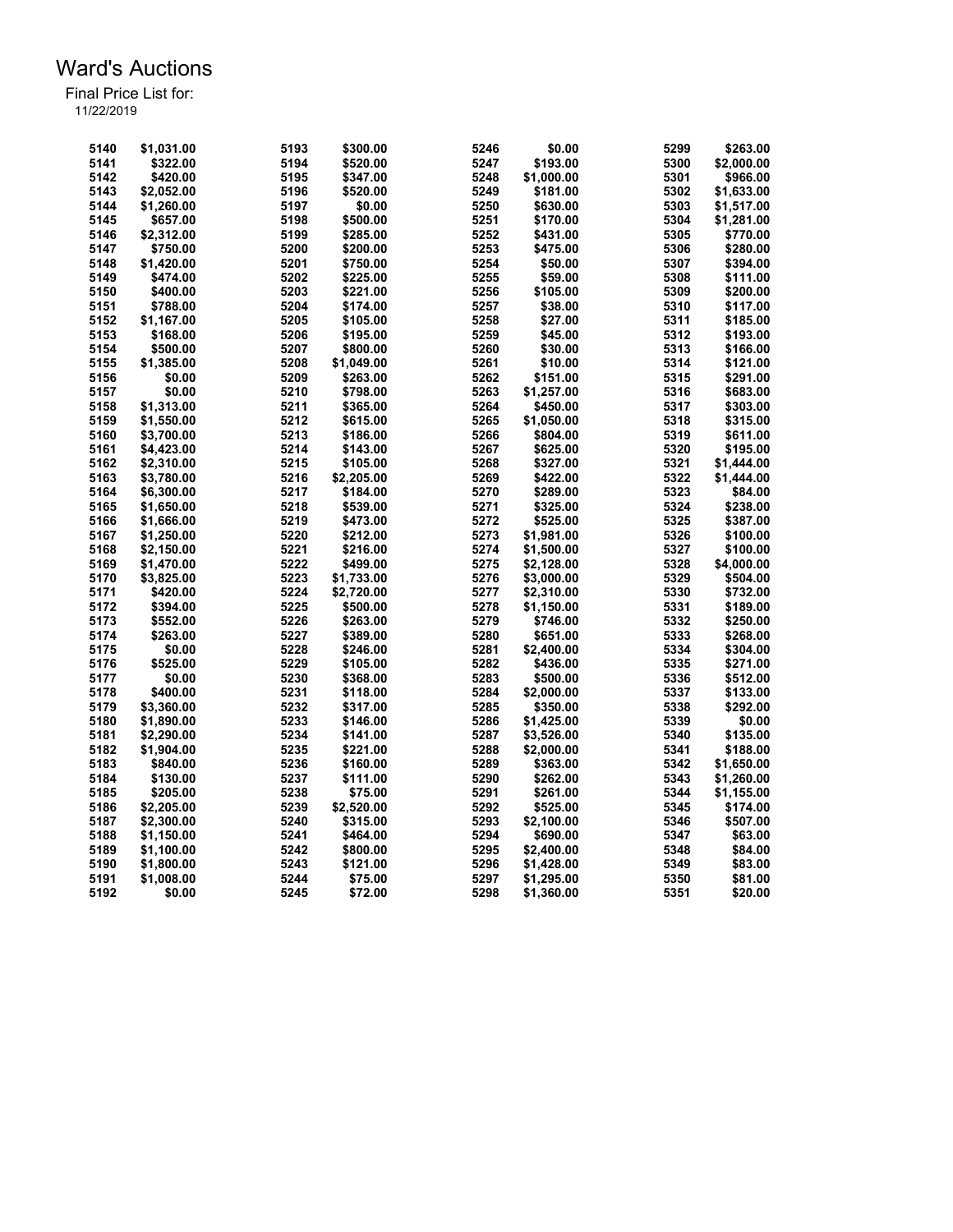| 5352 | \$53.00    | 5405 | \$200.00   | 5458 | \$79.00  | 5511 | \$15.00 |
|------|------------|------|------------|------|----------|------|---------|
| 5353 | \$625.00   | 5406 | \$263.00   | 5459 | \$70.00  | 5512 | \$7.00  |
| 5354 | \$690.00   | 5407 | \$111.00   | 5460 | \$0.00   | 5513 | \$0.00  |
| 5355 | \$1,275.00 | 5408 | \$175.00   | 5461 | \$27.00  | 5514 | \$12.00 |
| 5356 | \$139.00   | 5409 | \$141.00   | 5462 | \$5.00   | 5515 | \$48.00 |
| 5357 | \$153.00   | 5410 | \$278.00   | 5463 | \$0.00   | 5516 | \$13.00 |
| 5358 | \$158.00   | 5411 | \$69.00    | 5464 | \$53.00  | 5517 | \$7.00  |
| 5359 | \$142.00   | 5412 | \$1,050.00 | 5465 | \$48.00  | 5518 | \$23.00 |
| 5360 | \$2,730.00 | 5413 | \$1,050.00 | 5466 | \$9.00   | 5519 | \$4.00  |
| 5361 | \$3,300.00 | 5414 | \$600.00   | 5467 | \$11.00  | 5520 | \$3.00  |
| 5362 | \$394.00   | 5415 | \$400.00   | 5468 | \$550.00 | 5521 | \$17.00 |
| 5363 | \$1,733.00 | 5416 | \$263.00   | 5469 | \$60.00  | 5522 | \$5.00  |
| 5364 | \$2,251.00 | 5417 | \$378.00   | 5470 | \$37.00  | 5523 | \$24.00 |
| 5365 | \$240.00   | 5418 | \$800.00   | 5471 | \$27.00  | 5524 | \$20.00 |
| 5366 | \$100.00   | 5419 | \$516.00   | 5472 | \$28.00  | 5525 | \$6.00  |
| 5367 | \$578.00   | 5420 | \$473.00   | 5473 | \$25.00  | 5526 | \$11.00 |
| 5368 | \$828.00   | 5421 | \$480.00   | 5474 | \$32.00  | 5527 | \$6.00  |
| 5369 | \$775.00   | 5422 | \$263.00   | 5475 | \$12.00  | 5528 | \$10.00 |
| 5370 | \$331.00   | 5423 | \$1,217.00 | 5476 | \$16.00  | 5529 | \$4.00  |
| 5371 | \$103.00   | 5424 | \$370.00   | 5477 | \$129.00 | 5530 | \$76.00 |
| 5372 | \$0.00     | 5425 | \$1,103.00 | 5478 | \$506.00 | 5531 | \$21.00 |
| 5373 | \$726.00   | 5426 | \$400.00   | 5479 | \$300.00 | 5532 | \$5.00  |
| 5374 | \$5.705.00 | 5427 | \$338.00   | 5480 | \$160.00 | 5533 | \$0.00  |
| 5375 | \$1,575.00 | 5428 | \$368.00   | 5481 | \$100.00 | 5534 | \$4.00  |
| 5376 | \$2.499.00 | 5429 | \$196.00   | 5482 | \$26.00  | 5535 | \$3.00  |
| 5377 | \$396.00   | 5430 | \$208.00   | 5483 | \$34.00  | 5536 | \$4.00  |
| 5378 | \$630.00   | 5431 | \$280.00   | 5484 | \$23.00  | 5537 | \$8.00  |
| 5379 | \$1,904.00 | 5432 | \$212.00   | 5485 | \$36.00  | 5538 | \$7.00  |
| 5380 | \$609.00   | 5433 | \$105.00   | 5486 | \$37.00  | 5539 | \$8.00  |
| 5381 | \$500.00   | 5434 | \$263.00   | 5487 | \$37.00  | 5540 | \$5.00  |
| 5382 |            | 5435 | \$273.00   | 5488 | \$8.00   | 5541 | \$13.00 |
| 5383 | \$191.00   | 5436 |            | 5489 | \$27.00  | 5542 | \$5.00  |
|      | \$183.00   |      | \$170.00   |      |          |      |         |
| 5384 | \$206.00   | 5437 | \$348.00   | 5490 | \$39.00  | 5543 | \$9.00  |
| 5385 | \$949.00   | 5438 | \$192.00   | 5491 | \$16.00  | 5544 | \$5.00  |
| 5386 | \$713.00   | 5439 | \$447.00   | 5492 | \$0.00   | 5545 | \$5.00  |
| 5387 | \$510.00   | 5440 | \$221.00   | 5493 | \$4.00   | 5546 | \$16.00 |
| 5388 | \$688.00   | 5441 | \$241.00   | 5494 | \$9.00   | 5547 | \$5.00  |
| 5389 | \$473.00   | 5442 | \$311.00   | 5495 | \$4.00   | 5548 | \$7.00  |
| 5390 | \$1,162.00 | 5443 | \$101.00   | 5496 | \$11.00  | 5549 | \$5.00  |
| 5391 | \$638.00   | 5444 | \$25.00    | 5497 | \$3.00   | 5550 | \$62.00 |
| 5392 | \$349.00   | 5445 | \$322.00   | 5498 | \$11.00  | 5551 | \$23.00 |
| 5393 | \$475.00   | 5446 | \$315.00   | 5499 | \$12.00  | 5552 | \$18.00 |
| 5394 | \$585.00   | 5447 | \$133.00   | 5500 | \$30.00  | 5553 | \$23.00 |
| 5395 | \$835.00   | 5448 | \$178.00   | 5501 | \$2.00   | 5554 | \$7.00  |
| 5396 | \$1,050.00 | 5449 | \$16.00    | 5502 | \$5.00   | 5555 | \$17.00 |
| 5397 | \$504.00   | 5450 | \$15.00    | 5503 | \$10.00  | 5556 | \$29.00 |
| 5398 | \$0.00     | 5451 | \$234.00   | 5504 | \$4.00   | 5557 | \$55.00 |
| 5399 | \$350.00   | 5452 | \$22.00    | 5505 | \$15.00  | 5558 | \$5.00  |
| 5400 | \$343.00   | 5453 | \$150.00   | 5506 | \$7.00   | 5559 | \$3.00  |
| 5401 | \$342.00   | 5454 | \$0.00     | 5507 | \$15.00  | 5560 | \$2.00  |
| 5402 | \$269.00   | 5455 | \$100.00   | 5508 | \$13.00  | 5561 | \$7.00  |
| 5403 | \$351.00   | 5456 | \$255.00   | 5509 | \$3.00   | 5562 | \$9.00  |
| 5404 | \$258.00   | 5457 | \$58.00    | 5510 | \$12.00  | 5563 | \$3.00  |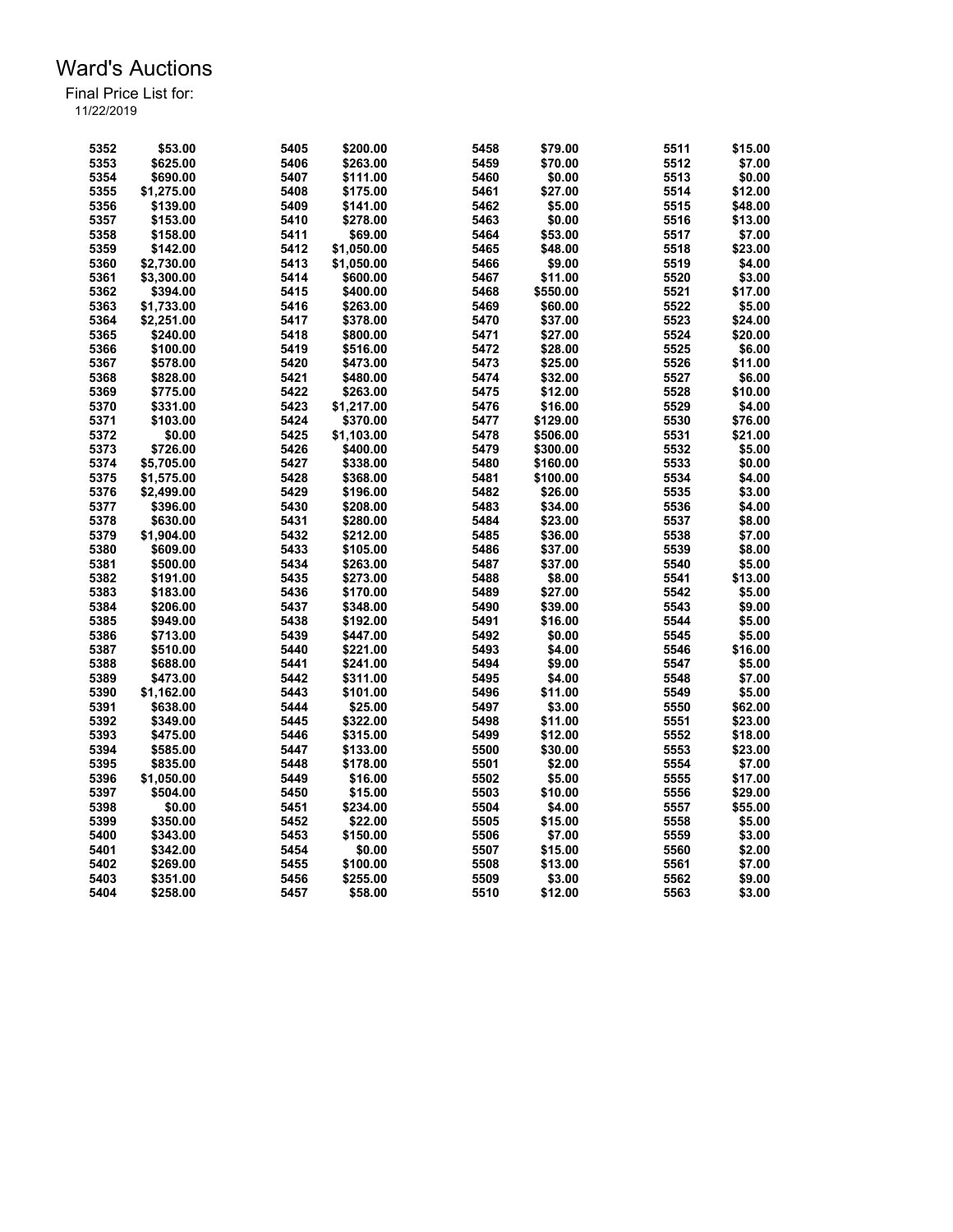| 5564 | \$4.00   | 5617 | \$37.00  | 5670 | \$55.00  | 5723 | \$18.00  |
|------|----------|------|----------|------|----------|------|----------|
| 5565 | \$5.00   | 5618 | \$250.00 | 5671 | \$30.00  | 5724 | \$42.00  |
| 5566 | \$11.00  | 5619 | \$39.00  | 5672 | \$15.00  | 5725 | \$186.00 |
| 5567 | \$13.00  | 5620 | \$47.00  | 5673 | \$20.00  | 5726 | \$32.00  |
| 5568 | \$17.00  | 5621 | \$51.00  | 5674 | \$125.00 | 5727 | \$307.00 |
|      |          |      |          |      |          |      |          |
| 5569 | \$19.00  | 5622 | \$14.00  | 5675 | \$50.00  | 5728 | \$48.00  |
| 5570 | \$9.00   | 5623 | \$75.00  | 5676 | \$96.00  | 5729 | \$75.00  |
| 5571 | \$13.00  | 5624 | \$11.00  | 5677 | \$0.00   | 5730 | \$50.00  |
| 5572 | \$28.00  | 5625 | \$13.00  | 5678 | \$17.00  | 5731 | \$73.00  |
| 5573 | \$9.00   | 5626 | \$46.00  | 5679 | \$33.00  | 5732 | \$74.00  |
| 5574 | \$3.00   | 5627 | \$27.00  | 5680 | \$0.00   | 5733 | \$75.00  |
| 5575 | \$7.00   | 5628 | \$28.00  | 5681 | \$45.00  | 5734 | \$10.00  |
| 5576 | \$5.00   | 5629 | \$105.00 | 5682 | \$26.00  | 5735 | \$48.00  |
| 5577 | \$23.00  | 5630 | \$45.00  | 5683 | \$289.00 | 5736 | \$57.00  |
| 5578 | \$88.00  | 5631 | \$151.00 | 5684 | \$19.00  | 5737 | \$56.00  |
| 5579 | \$55.00  | 5632 | \$210.00 | 5685 | \$21.00  | 5738 | \$24.00  |
| 5580 | \$51.00  | 5633 | \$69.00  | 5686 | \$23.00  | 5739 | \$11.00  |
| 5581 | \$35.00  | 5634 | \$66.00  | 5687 | \$54.00  | 5740 | \$132.00 |
| 5582 | \$3.00   | 5635 | \$47.00  | 5688 | \$19.00  | 5741 | \$126.00 |
| 5583 | \$79.00  | 5636 | \$0.00   | 5689 | \$33.00  | 5742 | \$28.00  |
| 5584 | \$423.00 | 5637 | \$21.00  | 5690 | \$25.00  | 5743 | \$37.00  |
| 5585 | \$22.00  | 5638 | \$17.00  | 5691 | \$42.00  | 5744 | \$32.00  |
| 5586 | \$7.00   | 5639 | \$37.00  | 5692 | \$70.00  | 5745 | \$50.00  |
| 5587 | \$9.00   | 5640 | \$17.00  | 5693 | \$10.00  | 5746 | \$144.00 |
| 5588 | \$5.00   | 5641 | \$10.00  | 5694 | \$13.00  | 5747 | \$10.00  |
| 5589 | \$15.00  | 5642 | \$32.00  | 5695 | \$27.00  | 5748 | \$24.00  |
| 5590 | \$0.00   | 5643 | \$29.00  | 5696 | \$30.00  | 5749 | \$123.00 |
| 5591 | \$8.00   | 5644 | \$18.00  | 5697 | \$35.00  | 5750 | \$132.00 |
| 5592 | \$12.00  | 5645 | \$10.00  | 5698 | \$44.00  | 5751 | \$0.00   |
| 5593 |          | 5646 | \$18.00  | 5699 |          |      | \$122.00 |
|      | \$17.00  |      |          |      | \$15.00  | 5752 |          |
| 5594 | \$31.00  | 5647 | \$300.00 | 5700 | \$16.00  | 5753 | \$44.00  |
| 5595 | \$17.00  | 5648 | \$14.00  | 5701 | \$29.00  | 5754 | \$62.00  |
| 5596 | \$45.00  | 5649 | \$263.00 | 5702 | \$24.00  | 5755 | \$45.00  |
| 5597 | \$50.00  | 5650 | \$55.00  | 5703 | \$20.00  | 5756 | \$32.00  |
| 5598 | \$29.00  | 5651 | \$133.00 | 5704 | \$100.00 | 5757 | \$60.00  |
| 5599 | \$36.00  | 5652 | \$67.00  | 5705 | \$19.00  | 5758 | \$111.00 |
| 5600 | \$35.00  | 5653 | \$87.00  | 5706 | \$23.00  | 5759 | \$63.00  |
| 5601 | \$15.00  | 5654 | \$60.00  | 5707 | \$47.00  | 5760 | \$95.00  |
| 5602 | \$48.00  | 5655 | \$94.00  | 5708 | \$73.00  | 5761 | \$198.00 |
| 5603 | \$16.00  | 5656 | \$237.00 | 5709 | \$26.00  | 5762 | \$0.00   |
| 5604 | \$15.00  | 5657 | \$70.00  | 5710 | \$69.00  | 5763 | \$70.00  |
| 5605 | \$27.00  | 5658 | \$34.00  | 5711 | \$38.00  | 5764 | \$67.00  |
| 5606 | \$33.00  | 5659 | \$40.00  | 5712 | \$45.00  | 5765 | \$10.00  |
| 5607 | \$32.00  | 5660 | \$37.00  | 5713 | \$24.00  | 5766 | \$0.00   |
| 5608 | \$35.00  | 5661 | \$21.00  | 5714 | \$24.00  | 5767 | \$0.00   |
| 5609 | \$27.00  | 5662 | \$20.00  | 5715 | \$10.00  | 5768 | \$0.00   |
| 5610 | \$89.00  | 5663 | \$26.00  | 5716 | \$58.00  | 5769 | \$0.00   |
| 5611 | \$16.00  | 5664 | \$20.00  | 5717 | \$21.00  | 5770 | \$10.00  |
| 5612 | \$15.00  | 5665 | \$30.00  | 5718 | \$27.00  | 5771 | \$21.00  |
| 5613 | \$175.00 | 5666 | \$54.00  | 5719 | \$63.00  | 5772 | \$30.00  |
| 5614 | \$79.00  | 5667 | \$21.00  | 5720 | \$237.00 | 5773 | \$37.00  |
| 5615 | \$55.00  | 5668 | \$31.00  | 5721 | \$290.00 | 5774 | \$34.00  |
| 5616 | \$51.00  | 5669 | \$0.00   | 5722 | \$26.00  | 5775 | \$34.00  |
|      |          |      |          |      |          |      |          |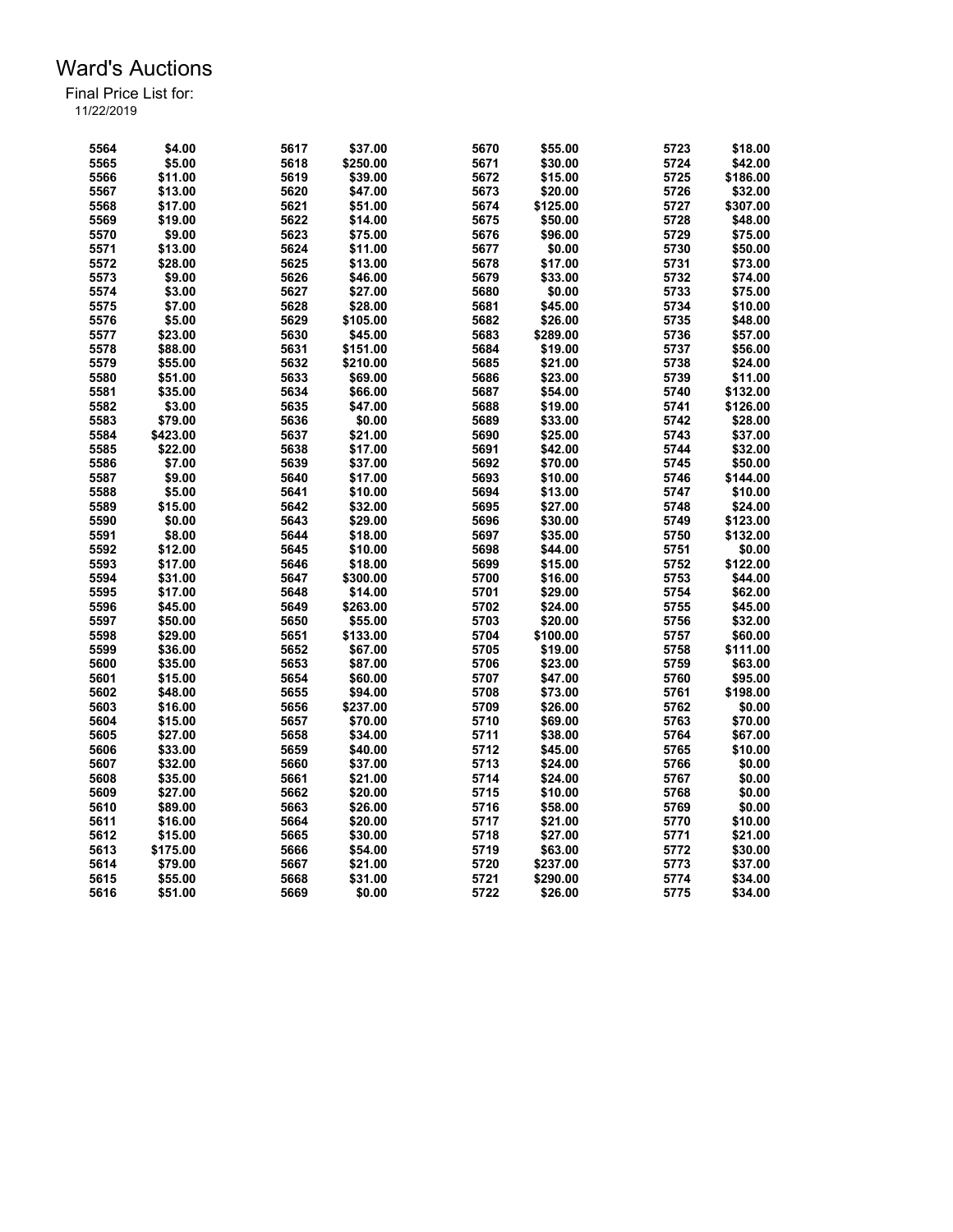| 5776 | \$71.00  | 5829 | \$35.00  | 5882 | \$104.00 | 5935 | \$8.00   |
|------|----------|------|----------|------|----------|------|----------|
| 5777 | \$6.00   | 5830 | \$20.00  | 5883 | \$77.00  | 5936 | \$65.00  |
| 5778 | \$36.00  | 5831 | \$26.00  | 5884 | \$17.00  | 5937 | \$10.00  |
| 5779 | \$42.00  | 5832 | \$10.00  | 5885 | \$13.00  | 5938 | \$66.00  |
| 5780 | \$47.00  | 5833 | \$15.00  | 5886 | \$26.00  | 5939 | \$20.00  |
| 5781 | \$38.00  | 5834 | \$35.00  | 5887 | \$12.00  | 5940 | \$24.00  |
| 5782 | \$15.00  | 5835 | \$8.00   | 5888 | \$14.00  | 5941 | \$27.00  |
| 5783 | \$15.00  | 5836 | \$7.00   | 5889 | \$16.00  | 5942 | \$13.00  |
| 5784 | \$29.00  | 5837 | \$0.00   | 5890 | \$10.00  | 5943 | \$0.00   |
| 5785 | \$0.00   | 5838 | \$54.00  | 5891 | \$14.00  | 5944 | \$27.00  |
| 5786 | \$34.00  | 5839 | \$0.00   | 5892 | \$10.00  | 5945 | \$19.00  |
| 5787 | \$40.00  | 5840 | \$15.00  | 5893 | \$16.00  | 5946 | \$13.00  |
| 5788 | \$23.00  | 5841 | \$42.00  | 5894 | \$15.00  | 5947 | \$24.00  |
| 5789 | \$0.00   | 5842 | \$39.00  | 5895 | \$10.00  | 5948 | \$20.00  |
| 5790 | \$11.00  | 5843 | \$0.00   | 5896 | \$0.00   | 5949 | \$24.00  |
| 5791 | \$32.00  | 5844 | \$10.00  | 5897 | \$17.00  | 5950 | \$10.00  |
| 5792 | \$15.00  | 5845 | \$12.00  | 5898 | \$17.00  | 5951 | \$35.00  |
| 5793 | \$53.00  | 5846 | \$32.00  | 5899 | \$24.00  | 5952 | \$93.00  |
|      |          |      |          |      |          |      |          |
| 5794 | \$141.00 | 5847 | \$18.00  | 5900 | \$55.00  | 5953 | \$77.00  |
| 5795 | \$82.00  | 5848 | \$53.00  | 5901 | \$30.00  | 5954 | \$60.00  |
| 5796 | \$0.00   | 5849 | \$37.00  | 5902 | \$20.00  | 5955 | \$12.00  |
| 5797 | \$47.00  | 5850 | \$15.00  | 5903 | \$17.00  | 5956 | \$10.00  |
| 5798 | \$0.00   | 5851 | \$10.00  | 5904 | \$18.00  | 5957 | \$25.00  |
| 5799 | \$13.00  | 5852 | \$41.00  | 5905 | \$17.00  | 5958 | \$13.00  |
| 5800 | \$82.00  | 5853 | \$93.00  | 5906 | \$35.00  | 5959 | \$20.00  |
| 5801 | \$25.00  | 5854 | \$12.00  | 5907 | \$18.00  | 5960 | \$26.00  |
| 5802 | \$0.00   | 5855 | \$11.00  | 5908 | \$32.00  | 5961 | \$0.00   |
| 5803 | \$25.00  | 5856 | \$132.00 | 5909 | \$0.00   | 5962 | \$10.00  |
| 5804 | \$15.00  | 5857 | \$20.00  | 5910 | \$20.00  | 5963 | \$25.00  |
| 5805 | \$11.00  | 5858 | \$18.00  | 5911 | \$21.00  | 5964 | \$26.00  |
| 5806 | \$12.00  | 5859 | \$39.00  | 5912 | \$10.00  | 5965 | \$24.00  |
| 5807 | \$67.00  | 5860 | \$20.00  | 5913 | \$13.00  | 5966 | \$11.00  |
| 5808 | \$10.00  | 5861 | \$18.00  | 5914 | \$12.00  | 5967 | \$11.00  |
| 5809 | \$10.00  | 5862 | \$0.00   | 5915 | \$8.00   | 5968 | \$17.00  |
| 5810 | \$0.00   | 5863 | \$19.00  | 5916 | \$6.00   | 5969 | \$10.00  |
| 5811 | \$40.00  | 5864 | \$10.00  | 5917 | \$14.00  | 5970 | \$17.00  |
| 5812 | \$0.00   | 5865 | \$7.00   | 5918 | \$10.00  | 5971 | \$129.00 |
| 5813 | \$0.00   | 5866 | \$16.00  | 5919 | \$13.00  | 5972 | \$14.00  |
| 5814 | \$31.00  | 5867 | \$8.00   | 5920 | \$11.00  | 5973 | \$0.00   |
| 5815 | \$8.00   | 5868 | \$34.00  | 5921 | \$0.00   | 5974 | \$28.00  |
| 5816 | \$15.00  | 5869 | \$14.00  | 5922 | \$0.00   | 5975 | \$7.00   |
| 5817 | \$15.00  | 5870 | \$18.00  | 5923 | \$10.00  | 5976 | \$20.00  |
| 5818 | \$0.00   | 5871 | \$5.00   | 5924 | \$18.00  | 5977 | \$6.00   |
| 5819 | \$0.00   | 5872 | \$5.00   | 5925 | \$40.00  | 5978 | \$10.00  |
| 5820 | \$24.00  | 5873 | \$5.00   | 5926 | \$10.00  | 5979 | \$23.00  |
| 5821 | \$19.00  | 5874 | \$5.00   | 5927 | \$21.00  | 5980 | \$10.00  |
| 5822 | \$16.00  | 5875 | \$9.00   | 5928 | \$35.00  | 5981 | \$37.00  |
| 5823 | \$13.00  | 5876 | \$9.00   | 5929 | \$10.00  | 5982 | \$0.00   |
| 5824 | \$0.00   | 5877 | \$25.00  | 5930 | \$27.00  | 5983 | \$12.00  |
| 5825 | \$32.00  | 5878 | \$23.00  | 5931 | \$10.00  | 5984 | \$20.00  |
| 5826 | \$19.00  | 5879 | \$18.00  | 5932 | \$16.00  | 5985 | \$0.00   |
| 5827 | \$23.00  | 5880 | \$13.00  | 5933 | \$24.00  | 5986 | \$10.00  |
| 5828 | \$15.00  | 5881 | \$6.00   | 5934 | \$0.00   | 5987 | \$23.00  |
|      |          |      |          |      |          |      |          |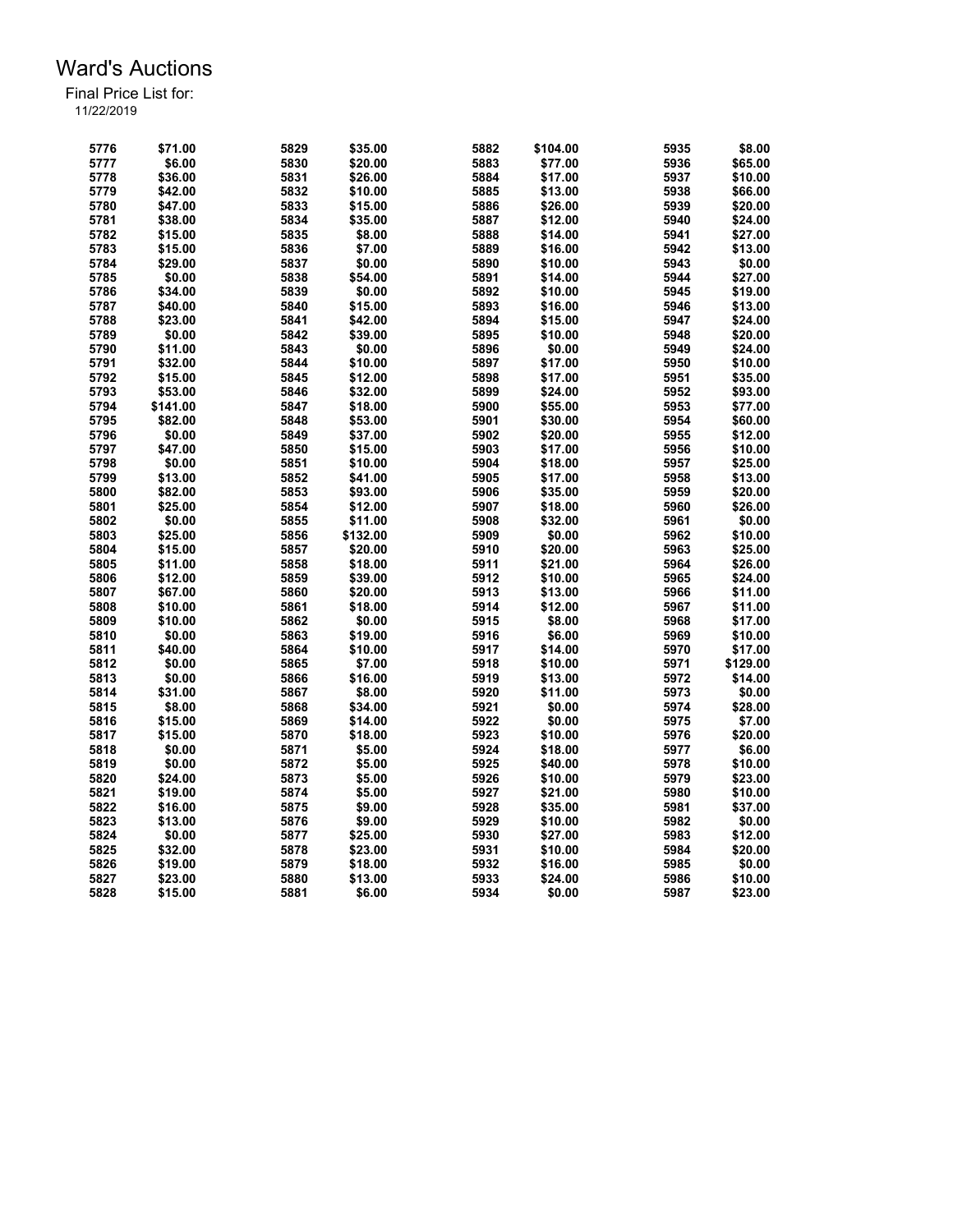| 5988 | \$19.00  | 6051 | \$39.00  | 6104 | \$23.00  | 6157 | \$8.00   |
|------|----------|------|----------|------|----------|------|----------|
| 5989 | \$10.00  | 6052 | \$42.00  | 6105 | \$6.00   | 6158 | \$23.00  |
| 5990 | \$15.00  | 6053 | \$220.00 | 6106 | \$8.00   | 6159 | \$18.00  |
| 5991 | \$19.00  | 6054 | \$110.00 | 6107 | \$20.00  | 6160 | \$4.00   |
| 5992 | \$13.00  | 6055 | \$173.00 | 6108 | \$7.00   | 6161 | \$35.00  |
| 5993 | \$10.00  | 6056 | \$72.00  | 6109 | \$34.00  | 6162 | \$5.00   |
| 5994 | \$0.00   | 6057 | \$48.00  | 6110 | \$3.00   | 6163 | \$7.00   |
| 5995 | \$24.00  | 6058 | \$9.00   | 6111 | \$5.00   | 6164 | \$10.00  |
| 5996 | \$30.00  | 6059 | \$13.00  | 6112 | \$5.00   | 6165 | \$14.00  |
| 5997 | \$35.00  | 6060 | \$9.00   | 6113 | \$21.00  | 6166 | \$3.00   |
| 5998 | \$30.00  | 6061 | \$30.00  | 6114 | \$15.00  | 6167 | \$21.00  |
| 5999 | \$10.00  | 6062 | \$8.00   | 6115 | \$32.00  | 6168 | \$2.00   |
| 6010 | \$149.00 | 6063 | \$24.00  | 6116 | \$15.00  | 6169 | \$30.00  |
| 6011 | \$0.00   | 6064 | \$24.00  | 6117 | \$15.00  | 6170 | \$5.00   |
| 6012 | \$0.00   | 6065 | \$16.00  | 6118 | \$9.00   | 6171 | \$3.00   |
| 6013 | \$79.00  | 6066 | \$15.00  | 6119 | \$10.00  | 6172 | \$121.00 |
| 6014 | \$60.00  | 6067 | \$30.00  | 6120 | \$11.00  | 6173 | \$20.00  |
| 6015 | \$42.00  | 6068 | \$23.00  | 6121 | \$69.00  | 6174 | \$37.00  |
| 6016 | \$25.00  | 6069 | \$7.00   | 6122 | \$15.00  | 6175 | \$40.00  |
| 6017 | \$36.00  | 6070 | \$6.00   | 6123 | \$11.00  | 6176 | \$24.00  |
|      |          | 6071 | \$30.00  |      | \$7.00   |      | \$30.00  |
| 6018 | \$79.00  |      |          | 6124 |          | 6177 |          |
| 6019 | \$23.00  | 6072 | \$16.00  | 6125 | \$11.00  | 6178 | \$27.00  |
| 6020 | \$33.00  | 6073 | \$5.00   | 6126 | \$13.00  | 6179 | \$35.00  |
| 6021 | \$24.00  | 6074 | \$13.00  | 6127 | \$6.00   | 6180 | \$42.00  |
| 6022 | \$57.00  | 6075 | \$168.00 | 6128 | \$20.00  | 6181 | \$20.00  |
| 6023 | \$0.00   | 6076 | \$9.00   | 6129 | \$13.00  | 6182 | \$16.00  |
| 6024 | \$20.00  | 6077 | \$19.00  | 6130 | \$10.00  | 6183 | \$0.00   |
| 6025 | \$9.00   | 6078 | \$5.00   | 6131 | \$6.00   | 6184 | \$12.00  |
| 6026 | \$0.00   | 6079 | \$11.00  | 6132 | \$8.00   | 6185 | \$13.00  |
| 6027 | \$5.00   | 6080 | \$58.00  | 6133 | \$8.00   | 6186 | \$79.00  |
| 6028 | \$5.00   | 6081 | \$23.00  | 6134 | \$9.00   | 6187 | \$5.00   |
| 6029 | \$16.00  | 6082 | \$23.00  | 6135 | \$9.00   | 6188 | \$5.00   |
| 6030 | \$16.00  | 6083 | \$8.00   | 6136 | \$27.00  | 6189 | \$6.00   |
| 6031 | \$10.00  | 6084 | \$9.00   | 6137 | \$18.00  | 6190 | \$6.00   |
| 6032 | \$36.00  | 6085 | \$37.00  | 6138 | \$95.00  | 6191 | \$27.00  |
| 6033 | \$50.00  | 6086 | \$81.00  | 6139 | \$74.00  | 6192 | \$11.00  |
| 6034 | \$40.00  | 6087 | \$8.00   | 6140 | \$17.00  | 6193 | \$7.00   |
| 6035 | \$59.00  | 6088 | \$5.00   | 6141 | \$5.00   | 6194 | \$4.00   |
| 6036 | \$42.00  | 6089 | \$8.00   | 6142 | \$15.00  | 6195 | \$54.00  |
| 6037 | \$23.00  | 6090 | \$20.00  | 6143 | \$200.00 | 6196 | \$7.00   |
| 6038 | \$9.00   | 6091 | \$8.00   | 6144 | \$25.00  | 6197 | \$132.00 |
| 6039 | \$16.00  | 6092 | \$9.00   | 6145 | \$31.00  | 6198 | \$117.00 |
| 6040 | \$3.00   | 6093 | \$17.00  | 6146 | \$12.00  | 6199 | \$42.00  |
| 6041 | \$33.00  | 6094 | \$5.00   | 6147 | \$16.00  | 6200 | \$77.00  |
| 6042 | \$62.00  | 6095 | \$30.00  | 6148 | \$12.00  | 6201 | \$54.00  |
|      |          |      |          |      |          |      |          |
| 6043 | \$37.00  | 6096 | \$13.00  | 6149 | \$57.00  | 6202 | \$32.00  |
| 6044 | \$27.00  | 6097 | \$20.00  | 6150 | \$18.00  | 6203 | \$126.00 |
| 6045 | \$13.00  | 6098 | \$25.00  | 6151 | \$17.00  | 6204 | \$11.00  |
| 6046 | \$91.00  | 6099 | \$5.00   | 6152 | \$17.00  | 6205 | \$21.00  |
| 6047 | \$74.00  | 6100 | \$32.00  | 6153 | \$16.00  | 6206 | \$11.00  |
| 6048 | \$10.00  | 6101 | \$21.00  | 6154 | \$24.00  | 6207 | \$15.00  |
| 6049 | \$6.00   | 6102 | \$5.00   | 6155 | \$27.00  | 6208 | \$30.00  |
| 6050 | \$8.00   | 6103 | \$12.00  | 6156 | \$28.00  | 6209 | \$13.00  |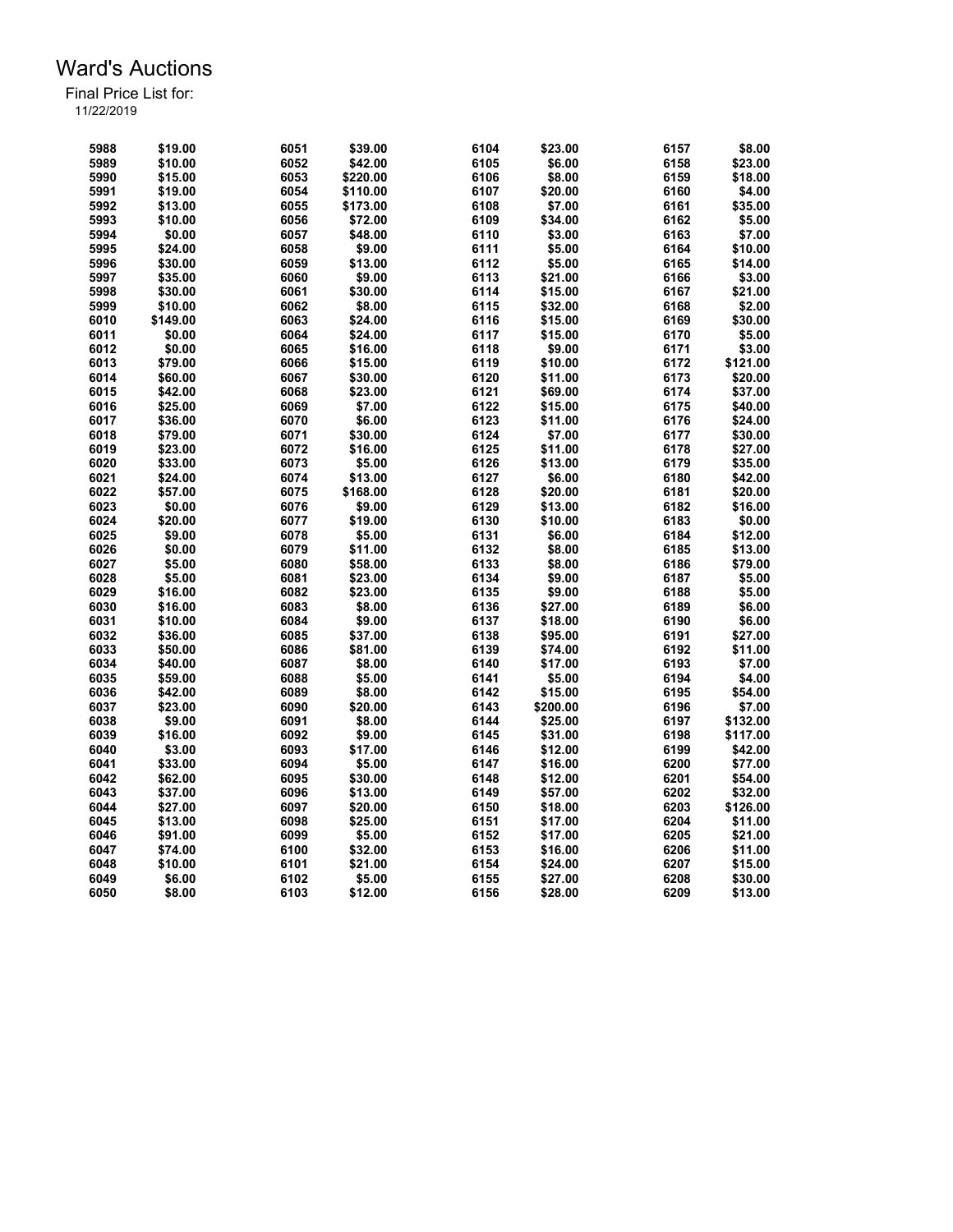| \$3.00<br>6210<br>\$4.00<br>6263<br>7004<br>\$20.00<br>7057<br>6211<br>\$8.00<br>6264<br>\$61.00<br>7005<br>\$93.00<br>7058<br>6212<br>\$4.00<br>\$7.00<br>7006<br>7059<br>6265<br>\$10.00<br>7060<br>6266<br>7007<br>6213<br>\$8.00<br>\$2.00<br>\$56.00<br>6214<br>6267<br>\$9.00<br>7008<br>7061<br>\$12.00<br>\$81.00<br>6215<br>\$8.00<br>6268<br>\$9.00<br>7009<br>7062<br>\$190.00<br>6216<br>\$15.00<br>6269<br>\$9.00<br>7010<br>\$79.00<br>7063<br>7011<br>6217<br>\$11.00<br>6270<br>\$13.00<br>\$10.00<br>7064<br>7012<br>7065<br>6218<br>\$4.00<br>6271<br>\$71.00<br>\$44.00<br>7013<br>7066<br>6219<br>\$54.00<br>6272<br>\$2.00<br>\$79.00<br>7014<br>\$5.00<br>7067<br>6220<br>\$275.00<br>6273<br>\$3.00<br>6221<br>7015<br>7068<br>\$7.00<br>6274<br>\$16.00<br>\$16.00<br>6222<br>\$4.00<br>7016<br>7069<br>6275<br>\$11.00<br>\$10.00<br>7017<br>6223<br>\$5.00<br>7070<br>\$32.00<br>6276<br>\$0.00<br>7071<br>6224<br>\$7.00<br>6277<br>\$9.00<br>7018<br>\$0.00<br>7019<br>7072<br>6225<br>\$2.00<br>6278<br>\$1.00<br>\$66.00<br>7073<br>6226<br>\$19.00<br>6279<br>\$39.00<br>7020<br>\$0.00<br>6227<br>\$17.00<br>6280<br>\$42.00<br>7021<br>\$5.00<br>7074<br>6228<br>\$15.00<br>6281<br>\$7.00<br>7022<br>\$0.00<br>7075<br>6229<br>6282<br>\$16.00<br>7023<br>\$0.00<br>7076<br>\$23.00<br>7077<br>6230<br>\$3.00<br>6283<br>\$58.00<br>7024<br>\$6.00<br>7078<br>6231<br>\$3.00<br>7025<br>\$3.00<br>\$20.00<br>6284<br>6232<br>\$16.00<br>6285<br>\$2.00<br>7026<br>\$0.00<br>7079<br>6233<br>7027<br>7080<br>\$5.00<br>6286<br>\$30.00<br>\$10.00<br>6234<br>7028<br>7081<br>\$13.00<br>6287<br>\$12.00<br>\$0.00<br>6235<br>6288<br>7029<br>7082<br>\$8.00<br>\$47.00<br>\$5.00<br>6236<br>7030<br>\$5.00<br>7083<br>\$200.00<br>6289<br>\$4.00<br>6237<br>\$12.00<br>6290<br>7031<br>\$19.00<br>7084<br>\$51.00<br>6238<br>6291<br>7032<br>7085<br>\$3.00<br>\$10.00<br>\$37.00<br>6239<br>6292<br>\$12.00<br>7033<br>\$21.00<br>7086<br>\$10.00<br>7034<br>7087<br>6240<br>\$27.00<br>6293<br>\$6.00<br>\$0.00<br>7088<br>7035<br>\$0.00<br>6241<br>\$2.00<br>6294<br>\$15.00<br>6295<br>7036<br>\$6.00<br>7089<br>6242<br>\$4.00<br>\$233.00<br>7090<br>6243<br>\$12.00<br>6296<br>\$65.00<br>7037<br>\$17.00<br>7038<br>7091<br>6244<br>\$12.00<br>6297<br>\$88.00<br>\$8.00<br>7039<br>7092<br>6245<br>\$25.00<br>6298<br>\$23.00<br>\$0.00<br>7093<br>6246<br>\$9.00<br>6299<br>\$132.00<br>7040<br>\$6.00<br>7094<br>6247<br>\$24.00<br>6300<br>\$1.00<br>7041<br>\$0.00<br>\$65.00<br>7095<br>6248<br>\$19.00<br>6301<br>\$1.00<br>7042<br>7096<br>6249<br>\$11.00<br>6302<br>\$31.00<br>7043<br>\$0.00<br>6303<br>7044<br>\$41.00<br>7097<br>6250<br>\$17.00<br>\$29.00<br>\$10.00<br>7098<br>6251<br>\$4.00<br>6304<br>\$11.00<br>7045<br>6252<br>\$111.00<br>6305<br>7046<br>7099<br>\$75.00<br>\$8.00<br>6253<br>6306<br>\$23.00<br>\$0.00<br>7100<br>\$1.00<br>7047<br>6254<br>6307<br>\$12.00<br>7048<br>\$0.00<br>7101<br>\$33.00<br>6308<br>7049<br>\$0.00<br>7102<br>6255<br>\$107.00<br>\$5.00<br>6256<br>\$41.00<br>6309<br>\$6.00<br>7050<br>\$0.00<br>7103<br>7051<br>7104<br>6257<br>\$30.00<br>6310<br>\$7.00<br>\$0.00<br>7052<br>\$0.00<br>7105<br>6258<br>\$15.00<br>6311<br>\$44.00<br>7053<br>7106<br>6259<br>\$1.00<br>7000<br>\$45.00<br>\$24.00<br>7107<br>6260<br>\$1.00<br>7001<br>\$27.00<br>7054<br>\$22.00 | \$0.00<br>\$641.00<br>\$0.00<br>\$0.00<br>\$0.00<br>\$20.00<br>\$63.00 |      |         |      |
|----------------------------------------------------------------------------------------------------------------------------------------------------------------------------------------------------------------------------------------------------------------------------------------------------------------------------------------------------------------------------------------------------------------------------------------------------------------------------------------------------------------------------------------------------------------------------------------------------------------------------------------------------------------------------------------------------------------------------------------------------------------------------------------------------------------------------------------------------------------------------------------------------------------------------------------------------------------------------------------------------------------------------------------------------------------------------------------------------------------------------------------------------------------------------------------------------------------------------------------------------------------------------------------------------------------------------------------------------------------------------------------------------------------------------------------------------------------------------------------------------------------------------------------------------------------------------------------------------------------------------------------------------------------------------------------------------------------------------------------------------------------------------------------------------------------------------------------------------------------------------------------------------------------------------------------------------------------------------------------------------------------------------------------------------------------------------------------------------------------------------------------------------------------------------------------------------------------------------------------------------------------------------------------------------------------------------------------------------------------------------------------------------------------------------------------------------------------------------------------------------------------------------------------------------------------------------------------------------------------------------------------------------------------------------------------------------------------------------------------------------------------------------------------------------------------------------------------------------------------------------------------------------------------------------------------------------------------------------------------------------------------------------------------------------------------------------------------------------------------------------------------------------------------------------------------------------------------------------------------------------------------------------------------------------------------------------------------------------------------------------------|------------------------------------------------------------------------|------|---------|------|
|                                                                                                                                                                                                                                                                                                                                                                                                                                                                                                                                                                                                                                                                                                                                                                                                                                                                                                                                                                                                                                                                                                                                                                                                                                                                                                                                                                                                                                                                                                                                                                                                                                                                                                                                                                                                                                                                                                                                                                                                                                                                                                                                                                                                                                                                                                                                                                                                                                                                                                                                                                                                                                                                                                                                                                                                                                                                                                                                                                                                                                                                                                                                                                                                                                                                                                                                                                                  |                                                                        |      |         |      |
|                                                                                                                                                                                                                                                                                                                                                                                                                                                                                                                                                                                                                                                                                                                                                                                                                                                                                                                                                                                                                                                                                                                                                                                                                                                                                                                                                                                                                                                                                                                                                                                                                                                                                                                                                                                                                                                                                                                                                                                                                                                                                                                                                                                                                                                                                                                                                                                                                                                                                                                                                                                                                                                                                                                                                                                                                                                                                                                                                                                                                                                                                                                                                                                                                                                                                                                                                                                  |                                                                        |      |         |      |
|                                                                                                                                                                                                                                                                                                                                                                                                                                                                                                                                                                                                                                                                                                                                                                                                                                                                                                                                                                                                                                                                                                                                                                                                                                                                                                                                                                                                                                                                                                                                                                                                                                                                                                                                                                                                                                                                                                                                                                                                                                                                                                                                                                                                                                                                                                                                                                                                                                                                                                                                                                                                                                                                                                                                                                                                                                                                                                                                                                                                                                                                                                                                                                                                                                                                                                                                                                                  |                                                                        |      |         |      |
|                                                                                                                                                                                                                                                                                                                                                                                                                                                                                                                                                                                                                                                                                                                                                                                                                                                                                                                                                                                                                                                                                                                                                                                                                                                                                                                                                                                                                                                                                                                                                                                                                                                                                                                                                                                                                                                                                                                                                                                                                                                                                                                                                                                                                                                                                                                                                                                                                                                                                                                                                                                                                                                                                                                                                                                                                                                                                                                                                                                                                                                                                                                                                                                                                                                                                                                                                                                  |                                                                        |      |         |      |
|                                                                                                                                                                                                                                                                                                                                                                                                                                                                                                                                                                                                                                                                                                                                                                                                                                                                                                                                                                                                                                                                                                                                                                                                                                                                                                                                                                                                                                                                                                                                                                                                                                                                                                                                                                                                                                                                                                                                                                                                                                                                                                                                                                                                                                                                                                                                                                                                                                                                                                                                                                                                                                                                                                                                                                                                                                                                                                                                                                                                                                                                                                                                                                                                                                                                                                                                                                                  |                                                                        |      |         |      |
|                                                                                                                                                                                                                                                                                                                                                                                                                                                                                                                                                                                                                                                                                                                                                                                                                                                                                                                                                                                                                                                                                                                                                                                                                                                                                                                                                                                                                                                                                                                                                                                                                                                                                                                                                                                                                                                                                                                                                                                                                                                                                                                                                                                                                                                                                                                                                                                                                                                                                                                                                                                                                                                                                                                                                                                                                                                                                                                                                                                                                                                                                                                                                                                                                                                                                                                                                                                  |                                                                        |      |         |      |
|                                                                                                                                                                                                                                                                                                                                                                                                                                                                                                                                                                                                                                                                                                                                                                                                                                                                                                                                                                                                                                                                                                                                                                                                                                                                                                                                                                                                                                                                                                                                                                                                                                                                                                                                                                                                                                                                                                                                                                                                                                                                                                                                                                                                                                                                                                                                                                                                                                                                                                                                                                                                                                                                                                                                                                                                                                                                                                                                                                                                                                                                                                                                                                                                                                                                                                                                                                                  |                                                                        |      |         |      |
|                                                                                                                                                                                                                                                                                                                                                                                                                                                                                                                                                                                                                                                                                                                                                                                                                                                                                                                                                                                                                                                                                                                                                                                                                                                                                                                                                                                                                                                                                                                                                                                                                                                                                                                                                                                                                                                                                                                                                                                                                                                                                                                                                                                                                                                                                                                                                                                                                                                                                                                                                                                                                                                                                                                                                                                                                                                                                                                                                                                                                                                                                                                                                                                                                                                                                                                                                                                  | \$40.00                                                                |      |         |      |
|                                                                                                                                                                                                                                                                                                                                                                                                                                                                                                                                                                                                                                                                                                                                                                                                                                                                                                                                                                                                                                                                                                                                                                                                                                                                                                                                                                                                                                                                                                                                                                                                                                                                                                                                                                                                                                                                                                                                                                                                                                                                                                                                                                                                                                                                                                                                                                                                                                                                                                                                                                                                                                                                                                                                                                                                                                                                                                                                                                                                                                                                                                                                                                                                                                                                                                                                                                                  | \$25.00                                                                |      |         |      |
|                                                                                                                                                                                                                                                                                                                                                                                                                                                                                                                                                                                                                                                                                                                                                                                                                                                                                                                                                                                                                                                                                                                                                                                                                                                                                                                                                                                                                                                                                                                                                                                                                                                                                                                                                                                                                                                                                                                                                                                                                                                                                                                                                                                                                                                                                                                                                                                                                                                                                                                                                                                                                                                                                                                                                                                                                                                                                                                                                                                                                                                                                                                                                                                                                                                                                                                                                                                  | \$0.00                                                                 |      |         |      |
|                                                                                                                                                                                                                                                                                                                                                                                                                                                                                                                                                                                                                                                                                                                                                                                                                                                                                                                                                                                                                                                                                                                                                                                                                                                                                                                                                                                                                                                                                                                                                                                                                                                                                                                                                                                                                                                                                                                                                                                                                                                                                                                                                                                                                                                                                                                                                                                                                                                                                                                                                                                                                                                                                                                                                                                                                                                                                                                                                                                                                                                                                                                                                                                                                                                                                                                                                                                  | \$80.00                                                                |      |         |      |
|                                                                                                                                                                                                                                                                                                                                                                                                                                                                                                                                                                                                                                                                                                                                                                                                                                                                                                                                                                                                                                                                                                                                                                                                                                                                                                                                                                                                                                                                                                                                                                                                                                                                                                                                                                                                                                                                                                                                                                                                                                                                                                                                                                                                                                                                                                                                                                                                                                                                                                                                                                                                                                                                                                                                                                                                                                                                                                                                                                                                                                                                                                                                                                                                                                                                                                                                                                                  | \$0.00                                                                 |      |         |      |
|                                                                                                                                                                                                                                                                                                                                                                                                                                                                                                                                                                                                                                                                                                                                                                                                                                                                                                                                                                                                                                                                                                                                                                                                                                                                                                                                                                                                                                                                                                                                                                                                                                                                                                                                                                                                                                                                                                                                                                                                                                                                                                                                                                                                                                                                                                                                                                                                                                                                                                                                                                                                                                                                                                                                                                                                                                                                                                                                                                                                                                                                                                                                                                                                                                                                                                                                                                                  | \$32.00                                                                |      |         |      |
|                                                                                                                                                                                                                                                                                                                                                                                                                                                                                                                                                                                                                                                                                                                                                                                                                                                                                                                                                                                                                                                                                                                                                                                                                                                                                                                                                                                                                                                                                                                                                                                                                                                                                                                                                                                                                                                                                                                                                                                                                                                                                                                                                                                                                                                                                                                                                                                                                                                                                                                                                                                                                                                                                                                                                                                                                                                                                                                                                                                                                                                                                                                                                                                                                                                                                                                                                                                  | \$0.00                                                                 |      |         |      |
|                                                                                                                                                                                                                                                                                                                                                                                                                                                                                                                                                                                                                                                                                                                                                                                                                                                                                                                                                                                                                                                                                                                                                                                                                                                                                                                                                                                                                                                                                                                                                                                                                                                                                                                                                                                                                                                                                                                                                                                                                                                                                                                                                                                                                                                                                                                                                                                                                                                                                                                                                                                                                                                                                                                                                                                                                                                                                                                                                                                                                                                                                                                                                                                                                                                                                                                                                                                  | \$50.00                                                                |      |         |      |
|                                                                                                                                                                                                                                                                                                                                                                                                                                                                                                                                                                                                                                                                                                                                                                                                                                                                                                                                                                                                                                                                                                                                                                                                                                                                                                                                                                                                                                                                                                                                                                                                                                                                                                                                                                                                                                                                                                                                                                                                                                                                                                                                                                                                                                                                                                                                                                                                                                                                                                                                                                                                                                                                                                                                                                                                                                                                                                                                                                                                                                                                                                                                                                                                                                                                                                                                                                                  | \$5.00                                                                 |      |         |      |
|                                                                                                                                                                                                                                                                                                                                                                                                                                                                                                                                                                                                                                                                                                                                                                                                                                                                                                                                                                                                                                                                                                                                                                                                                                                                                                                                                                                                                                                                                                                                                                                                                                                                                                                                                                                                                                                                                                                                                                                                                                                                                                                                                                                                                                                                                                                                                                                                                                                                                                                                                                                                                                                                                                                                                                                                                                                                                                                                                                                                                                                                                                                                                                                                                                                                                                                                                                                  | \$10.00                                                                |      |         |      |
|                                                                                                                                                                                                                                                                                                                                                                                                                                                                                                                                                                                                                                                                                                                                                                                                                                                                                                                                                                                                                                                                                                                                                                                                                                                                                                                                                                                                                                                                                                                                                                                                                                                                                                                                                                                                                                                                                                                                                                                                                                                                                                                                                                                                                                                                                                                                                                                                                                                                                                                                                                                                                                                                                                                                                                                                                                                                                                                                                                                                                                                                                                                                                                                                                                                                                                                                                                                  | \$14.00                                                                |      |         |      |
|                                                                                                                                                                                                                                                                                                                                                                                                                                                                                                                                                                                                                                                                                                                                                                                                                                                                                                                                                                                                                                                                                                                                                                                                                                                                                                                                                                                                                                                                                                                                                                                                                                                                                                                                                                                                                                                                                                                                                                                                                                                                                                                                                                                                                                                                                                                                                                                                                                                                                                                                                                                                                                                                                                                                                                                                                                                                                                                                                                                                                                                                                                                                                                                                                                                                                                                                                                                  | \$30.00                                                                |      |         |      |
|                                                                                                                                                                                                                                                                                                                                                                                                                                                                                                                                                                                                                                                                                                                                                                                                                                                                                                                                                                                                                                                                                                                                                                                                                                                                                                                                                                                                                                                                                                                                                                                                                                                                                                                                                                                                                                                                                                                                                                                                                                                                                                                                                                                                                                                                                                                                                                                                                                                                                                                                                                                                                                                                                                                                                                                                                                                                                                                                                                                                                                                                                                                                                                                                                                                                                                                                                                                  | \$0.00                                                                 |      |         |      |
|                                                                                                                                                                                                                                                                                                                                                                                                                                                                                                                                                                                                                                                                                                                                                                                                                                                                                                                                                                                                                                                                                                                                                                                                                                                                                                                                                                                                                                                                                                                                                                                                                                                                                                                                                                                                                                                                                                                                                                                                                                                                                                                                                                                                                                                                                                                                                                                                                                                                                                                                                                                                                                                                                                                                                                                                                                                                                                                                                                                                                                                                                                                                                                                                                                                                                                                                                                                  | \$0.00                                                                 |      |         |      |
|                                                                                                                                                                                                                                                                                                                                                                                                                                                                                                                                                                                                                                                                                                                                                                                                                                                                                                                                                                                                                                                                                                                                                                                                                                                                                                                                                                                                                                                                                                                                                                                                                                                                                                                                                                                                                                                                                                                                                                                                                                                                                                                                                                                                                                                                                                                                                                                                                                                                                                                                                                                                                                                                                                                                                                                                                                                                                                                                                                                                                                                                                                                                                                                                                                                                                                                                                                                  | \$5.00                                                                 |      |         |      |
|                                                                                                                                                                                                                                                                                                                                                                                                                                                                                                                                                                                                                                                                                                                                                                                                                                                                                                                                                                                                                                                                                                                                                                                                                                                                                                                                                                                                                                                                                                                                                                                                                                                                                                                                                                                                                                                                                                                                                                                                                                                                                                                                                                                                                                                                                                                                                                                                                                                                                                                                                                                                                                                                                                                                                                                                                                                                                                                                                                                                                                                                                                                                                                                                                                                                                                                                                                                  |                                                                        |      |         |      |
|                                                                                                                                                                                                                                                                                                                                                                                                                                                                                                                                                                                                                                                                                                                                                                                                                                                                                                                                                                                                                                                                                                                                                                                                                                                                                                                                                                                                                                                                                                                                                                                                                                                                                                                                                                                                                                                                                                                                                                                                                                                                                                                                                                                                                                                                                                                                                                                                                                                                                                                                                                                                                                                                                                                                                                                                                                                                                                                                                                                                                                                                                                                                                                                                                                                                                                                                                                                  | \$0.00                                                                 |      |         |      |
|                                                                                                                                                                                                                                                                                                                                                                                                                                                                                                                                                                                                                                                                                                                                                                                                                                                                                                                                                                                                                                                                                                                                                                                                                                                                                                                                                                                                                                                                                                                                                                                                                                                                                                                                                                                                                                                                                                                                                                                                                                                                                                                                                                                                                                                                                                                                                                                                                                                                                                                                                                                                                                                                                                                                                                                                                                                                                                                                                                                                                                                                                                                                                                                                                                                                                                                                                                                  | \$10.00                                                                |      |         |      |
|                                                                                                                                                                                                                                                                                                                                                                                                                                                                                                                                                                                                                                                                                                                                                                                                                                                                                                                                                                                                                                                                                                                                                                                                                                                                                                                                                                                                                                                                                                                                                                                                                                                                                                                                                                                                                                                                                                                                                                                                                                                                                                                                                                                                                                                                                                                                                                                                                                                                                                                                                                                                                                                                                                                                                                                                                                                                                                                                                                                                                                                                                                                                                                                                                                                                                                                                                                                  | \$95.00                                                                |      |         |      |
|                                                                                                                                                                                                                                                                                                                                                                                                                                                                                                                                                                                                                                                                                                                                                                                                                                                                                                                                                                                                                                                                                                                                                                                                                                                                                                                                                                                                                                                                                                                                                                                                                                                                                                                                                                                                                                                                                                                                                                                                                                                                                                                                                                                                                                                                                                                                                                                                                                                                                                                                                                                                                                                                                                                                                                                                                                                                                                                                                                                                                                                                                                                                                                                                                                                                                                                                                                                  | \$3.00                                                                 |      |         |      |
|                                                                                                                                                                                                                                                                                                                                                                                                                                                                                                                                                                                                                                                                                                                                                                                                                                                                                                                                                                                                                                                                                                                                                                                                                                                                                                                                                                                                                                                                                                                                                                                                                                                                                                                                                                                                                                                                                                                                                                                                                                                                                                                                                                                                                                                                                                                                                                                                                                                                                                                                                                                                                                                                                                                                                                                                                                                                                                                                                                                                                                                                                                                                                                                                                                                                                                                                                                                  | \$4.00                                                                 |      |         |      |
|                                                                                                                                                                                                                                                                                                                                                                                                                                                                                                                                                                                                                                                                                                                                                                                                                                                                                                                                                                                                                                                                                                                                                                                                                                                                                                                                                                                                                                                                                                                                                                                                                                                                                                                                                                                                                                                                                                                                                                                                                                                                                                                                                                                                                                                                                                                                                                                                                                                                                                                                                                                                                                                                                                                                                                                                                                                                                                                                                                                                                                                                                                                                                                                                                                                                                                                                                                                  | \$0.00                                                                 |      |         |      |
|                                                                                                                                                                                                                                                                                                                                                                                                                                                                                                                                                                                                                                                                                                                                                                                                                                                                                                                                                                                                                                                                                                                                                                                                                                                                                                                                                                                                                                                                                                                                                                                                                                                                                                                                                                                                                                                                                                                                                                                                                                                                                                                                                                                                                                                                                                                                                                                                                                                                                                                                                                                                                                                                                                                                                                                                                                                                                                                                                                                                                                                                                                                                                                                                                                                                                                                                                                                  | \$0.00                                                                 |      |         |      |
|                                                                                                                                                                                                                                                                                                                                                                                                                                                                                                                                                                                                                                                                                                                                                                                                                                                                                                                                                                                                                                                                                                                                                                                                                                                                                                                                                                                                                                                                                                                                                                                                                                                                                                                                                                                                                                                                                                                                                                                                                                                                                                                                                                                                                                                                                                                                                                                                                                                                                                                                                                                                                                                                                                                                                                                                                                                                                                                                                                                                                                                                                                                                                                                                                                                                                                                                                                                  | \$0.00                                                                 |      |         |      |
|                                                                                                                                                                                                                                                                                                                                                                                                                                                                                                                                                                                                                                                                                                                                                                                                                                                                                                                                                                                                                                                                                                                                                                                                                                                                                                                                                                                                                                                                                                                                                                                                                                                                                                                                                                                                                                                                                                                                                                                                                                                                                                                                                                                                                                                                                                                                                                                                                                                                                                                                                                                                                                                                                                                                                                                                                                                                                                                                                                                                                                                                                                                                                                                                                                                                                                                                                                                  | \$3.00                                                                 |      |         |      |
|                                                                                                                                                                                                                                                                                                                                                                                                                                                                                                                                                                                                                                                                                                                                                                                                                                                                                                                                                                                                                                                                                                                                                                                                                                                                                                                                                                                                                                                                                                                                                                                                                                                                                                                                                                                                                                                                                                                                                                                                                                                                                                                                                                                                                                                                                                                                                                                                                                                                                                                                                                                                                                                                                                                                                                                                                                                                                                                                                                                                                                                                                                                                                                                                                                                                                                                                                                                  | \$0.00                                                                 |      |         |      |
|                                                                                                                                                                                                                                                                                                                                                                                                                                                                                                                                                                                                                                                                                                                                                                                                                                                                                                                                                                                                                                                                                                                                                                                                                                                                                                                                                                                                                                                                                                                                                                                                                                                                                                                                                                                                                                                                                                                                                                                                                                                                                                                                                                                                                                                                                                                                                                                                                                                                                                                                                                                                                                                                                                                                                                                                                                                                                                                                                                                                                                                                                                                                                                                                                                                                                                                                                                                  | \$11.00                                                                |      |         |      |
|                                                                                                                                                                                                                                                                                                                                                                                                                                                                                                                                                                                                                                                                                                                                                                                                                                                                                                                                                                                                                                                                                                                                                                                                                                                                                                                                                                                                                                                                                                                                                                                                                                                                                                                                                                                                                                                                                                                                                                                                                                                                                                                                                                                                                                                                                                                                                                                                                                                                                                                                                                                                                                                                                                                                                                                                                                                                                                                                                                                                                                                                                                                                                                                                                                                                                                                                                                                  | \$9.00                                                                 |      |         |      |
|                                                                                                                                                                                                                                                                                                                                                                                                                                                                                                                                                                                                                                                                                                                                                                                                                                                                                                                                                                                                                                                                                                                                                                                                                                                                                                                                                                                                                                                                                                                                                                                                                                                                                                                                                                                                                                                                                                                                                                                                                                                                                                                                                                                                                                                                                                                                                                                                                                                                                                                                                                                                                                                                                                                                                                                                                                                                                                                                                                                                                                                                                                                                                                                                                                                                                                                                                                                  | \$132.00                                                               |      |         |      |
|                                                                                                                                                                                                                                                                                                                                                                                                                                                                                                                                                                                                                                                                                                                                                                                                                                                                                                                                                                                                                                                                                                                                                                                                                                                                                                                                                                                                                                                                                                                                                                                                                                                                                                                                                                                                                                                                                                                                                                                                                                                                                                                                                                                                                                                                                                                                                                                                                                                                                                                                                                                                                                                                                                                                                                                                                                                                                                                                                                                                                                                                                                                                                                                                                                                                                                                                                                                  | \$4.00                                                                 |      |         |      |
|                                                                                                                                                                                                                                                                                                                                                                                                                                                                                                                                                                                                                                                                                                                                                                                                                                                                                                                                                                                                                                                                                                                                                                                                                                                                                                                                                                                                                                                                                                                                                                                                                                                                                                                                                                                                                                                                                                                                                                                                                                                                                                                                                                                                                                                                                                                                                                                                                                                                                                                                                                                                                                                                                                                                                                                                                                                                                                                                                                                                                                                                                                                                                                                                                                                                                                                                                                                  | \$0.00                                                                 |      |         |      |
|                                                                                                                                                                                                                                                                                                                                                                                                                                                                                                                                                                                                                                                                                                                                                                                                                                                                                                                                                                                                                                                                                                                                                                                                                                                                                                                                                                                                                                                                                                                                                                                                                                                                                                                                                                                                                                                                                                                                                                                                                                                                                                                                                                                                                                                                                                                                                                                                                                                                                                                                                                                                                                                                                                                                                                                                                                                                                                                                                                                                                                                                                                                                                                                                                                                                                                                                                                                  | \$23.00                                                                |      |         |      |
|                                                                                                                                                                                                                                                                                                                                                                                                                                                                                                                                                                                                                                                                                                                                                                                                                                                                                                                                                                                                                                                                                                                                                                                                                                                                                                                                                                                                                                                                                                                                                                                                                                                                                                                                                                                                                                                                                                                                                                                                                                                                                                                                                                                                                                                                                                                                                                                                                                                                                                                                                                                                                                                                                                                                                                                                                                                                                                                                                                                                                                                                                                                                                                                                                                                                                                                                                                                  | \$11.00                                                                |      |         |      |
|                                                                                                                                                                                                                                                                                                                                                                                                                                                                                                                                                                                                                                                                                                                                                                                                                                                                                                                                                                                                                                                                                                                                                                                                                                                                                                                                                                                                                                                                                                                                                                                                                                                                                                                                                                                                                                                                                                                                                                                                                                                                                                                                                                                                                                                                                                                                                                                                                                                                                                                                                                                                                                                                                                                                                                                                                                                                                                                                                                                                                                                                                                                                                                                                                                                                                                                                                                                  | \$10.00                                                                |      |         |      |
|                                                                                                                                                                                                                                                                                                                                                                                                                                                                                                                                                                                                                                                                                                                                                                                                                                                                                                                                                                                                                                                                                                                                                                                                                                                                                                                                                                                                                                                                                                                                                                                                                                                                                                                                                                                                                                                                                                                                                                                                                                                                                                                                                                                                                                                                                                                                                                                                                                                                                                                                                                                                                                                                                                                                                                                                                                                                                                                                                                                                                                                                                                                                                                                                                                                                                                                                                                                  | \$79.00                                                                |      |         |      |
|                                                                                                                                                                                                                                                                                                                                                                                                                                                                                                                                                                                                                                                                                                                                                                                                                                                                                                                                                                                                                                                                                                                                                                                                                                                                                                                                                                                                                                                                                                                                                                                                                                                                                                                                                                                                                                                                                                                                                                                                                                                                                                                                                                                                                                                                                                                                                                                                                                                                                                                                                                                                                                                                                                                                                                                                                                                                                                                                                                                                                                                                                                                                                                                                                                                                                                                                                                                  | \$27.00                                                                |      |         |      |
|                                                                                                                                                                                                                                                                                                                                                                                                                                                                                                                                                                                                                                                                                                                                                                                                                                                                                                                                                                                                                                                                                                                                                                                                                                                                                                                                                                                                                                                                                                                                                                                                                                                                                                                                                                                                                                                                                                                                                                                                                                                                                                                                                                                                                                                                                                                                                                                                                                                                                                                                                                                                                                                                                                                                                                                                                                                                                                                                                                                                                                                                                                                                                                                                                                                                                                                                                                                  | \$6.00                                                                 |      |         |      |
|                                                                                                                                                                                                                                                                                                                                                                                                                                                                                                                                                                                                                                                                                                                                                                                                                                                                                                                                                                                                                                                                                                                                                                                                                                                                                                                                                                                                                                                                                                                                                                                                                                                                                                                                                                                                                                                                                                                                                                                                                                                                                                                                                                                                                                                                                                                                                                                                                                                                                                                                                                                                                                                                                                                                                                                                                                                                                                                                                                                                                                                                                                                                                                                                                                                                                                                                                                                  | \$20.00                                                                |      |         |      |
|                                                                                                                                                                                                                                                                                                                                                                                                                                                                                                                                                                                                                                                                                                                                                                                                                                                                                                                                                                                                                                                                                                                                                                                                                                                                                                                                                                                                                                                                                                                                                                                                                                                                                                                                                                                                                                                                                                                                                                                                                                                                                                                                                                                                                                                                                                                                                                                                                                                                                                                                                                                                                                                                                                                                                                                                                                                                                                                                                                                                                                                                                                                                                                                                                                                                                                                                                                                  | \$30.00                                                                |      |         |      |
|                                                                                                                                                                                                                                                                                                                                                                                                                                                                                                                                                                                                                                                                                                                                                                                                                                                                                                                                                                                                                                                                                                                                                                                                                                                                                                                                                                                                                                                                                                                                                                                                                                                                                                                                                                                                                                                                                                                                                                                                                                                                                                                                                                                                                                                                                                                                                                                                                                                                                                                                                                                                                                                                                                                                                                                                                                                                                                                                                                                                                                                                                                                                                                                                                                                                                                                                                                                  | \$18.00                                                                |      |         |      |
|                                                                                                                                                                                                                                                                                                                                                                                                                                                                                                                                                                                                                                                                                                                                                                                                                                                                                                                                                                                                                                                                                                                                                                                                                                                                                                                                                                                                                                                                                                                                                                                                                                                                                                                                                                                                                                                                                                                                                                                                                                                                                                                                                                                                                                                                                                                                                                                                                                                                                                                                                                                                                                                                                                                                                                                                                                                                                                                                                                                                                                                                                                                                                                                                                                                                                                                                                                                  | \$17.00                                                                |      |         |      |
|                                                                                                                                                                                                                                                                                                                                                                                                                                                                                                                                                                                                                                                                                                                                                                                                                                                                                                                                                                                                                                                                                                                                                                                                                                                                                                                                                                                                                                                                                                                                                                                                                                                                                                                                                                                                                                                                                                                                                                                                                                                                                                                                                                                                                                                                                                                                                                                                                                                                                                                                                                                                                                                                                                                                                                                                                                                                                                                                                                                                                                                                                                                                                                                                                                                                                                                                                                                  | \$0.00                                                                 |      |         |      |
|                                                                                                                                                                                                                                                                                                                                                                                                                                                                                                                                                                                                                                                                                                                                                                                                                                                                                                                                                                                                                                                                                                                                                                                                                                                                                                                                                                                                                                                                                                                                                                                                                                                                                                                                                                                                                                                                                                                                                                                                                                                                                                                                                                                                                                                                                                                                                                                                                                                                                                                                                                                                                                                                                                                                                                                                                                                                                                                                                                                                                                                                                                                                                                                                                                                                                                                                                                                  | \$21.00                                                                |      |         |      |
|                                                                                                                                                                                                                                                                                                                                                                                                                                                                                                                                                                                                                                                                                                                                                                                                                                                                                                                                                                                                                                                                                                                                                                                                                                                                                                                                                                                                                                                                                                                                                                                                                                                                                                                                                                                                                                                                                                                                                                                                                                                                                                                                                                                                                                                                                                                                                                                                                                                                                                                                                                                                                                                                                                                                                                                                                                                                                                                                                                                                                                                                                                                                                                                                                                                                                                                                                                                  | \$54.00                                                                |      |         |      |
|                                                                                                                                                                                                                                                                                                                                                                                                                                                                                                                                                                                                                                                                                                                                                                                                                                                                                                                                                                                                                                                                                                                                                                                                                                                                                                                                                                                                                                                                                                                                                                                                                                                                                                                                                                                                                                                                                                                                                                                                                                                                                                                                                                                                                                                                                                                                                                                                                                                                                                                                                                                                                                                                                                                                                                                                                                                                                                                                                                                                                                                                                                                                                                                                                                                                                                                                                                                  | \$28.00                                                                |      |         |      |
|                                                                                                                                                                                                                                                                                                                                                                                                                                                                                                                                                                                                                                                                                                                                                                                                                                                                                                                                                                                                                                                                                                                                                                                                                                                                                                                                                                                                                                                                                                                                                                                                                                                                                                                                                                                                                                                                                                                                                                                                                                                                                                                                                                                                                                                                                                                                                                                                                                                                                                                                                                                                                                                                                                                                                                                                                                                                                                                                                                                                                                                                                                                                                                                                                                                                                                                                                                                  | \$190.00<br>7055<br>\$394.00<br>7108<br>\$92.00                        | 7002 | \$1.00  | 6261 |
|                                                                                                                                                                                                                                                                                                                                                                                                                                                                                                                                                                                                                                                                                                                                                                                                                                                                                                                                                                                                                                                                                                                                                                                                                                                                                                                                                                                                                                                                                                                                                                                                                                                                                                                                                                                                                                                                                                                                                                                                                                                                                                                                                                                                                                                                                                                                                                                                                                                                                                                                                                                                                                                                                                                                                                                                                                                                                                                                                                                                                                                                                                                                                                                                                                                                                                                                                                                  | 7056<br>7109<br>\$25.00<br>\$0.00<br>\$23.00                           | 7003 | \$11.00 | 6262 |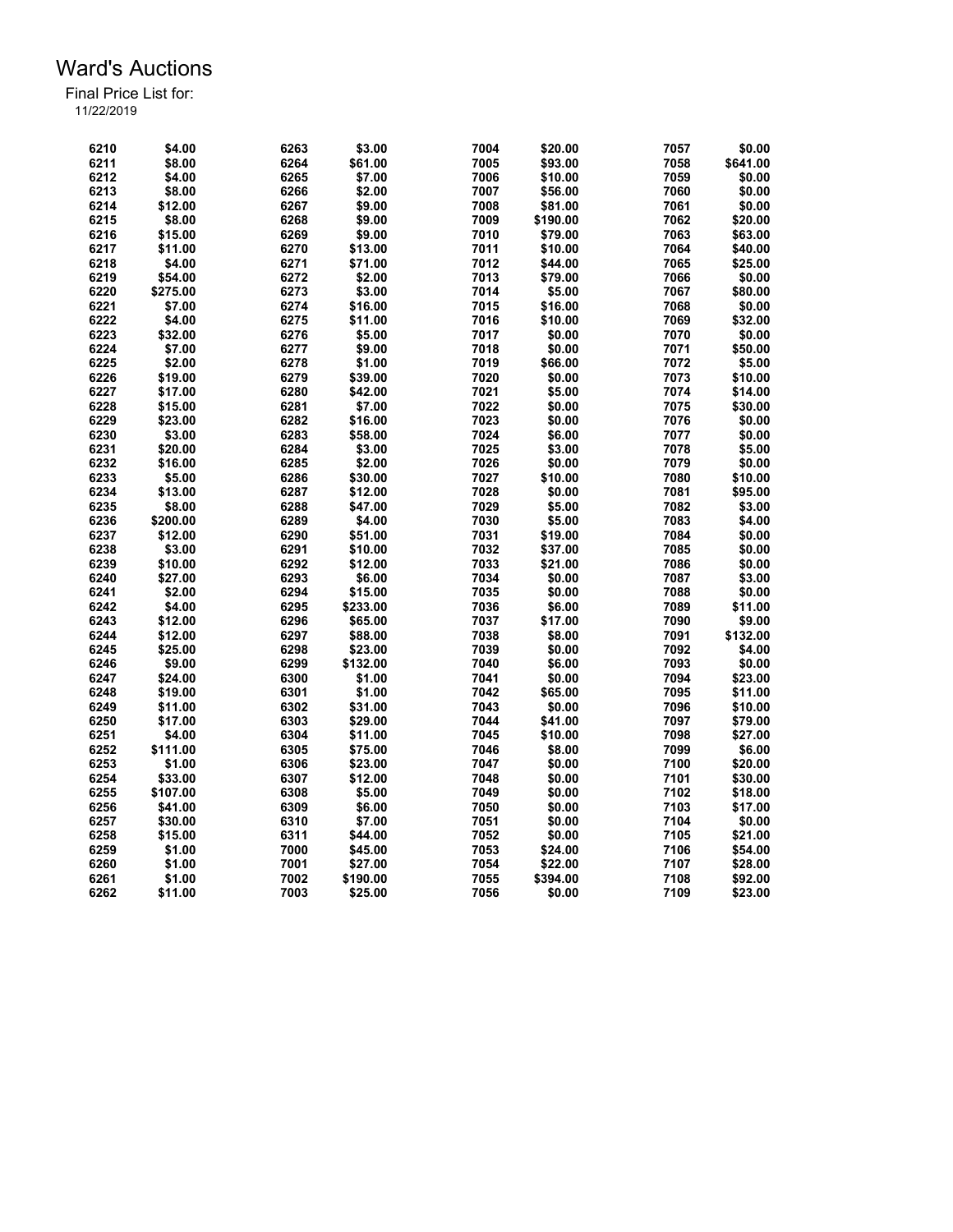| 7110 | \$10.00  | 7163 | \$0.00     | 8013 | \$2,940.00 | 8066 | \$62.00  |
|------|----------|------|------------|------|------------|------|----------|
| 7111 | \$102.00 | 7164 | \$6.00     | 8014 | \$1,764.00 | 8067 | \$27.00  |
| 7112 | \$35.00  | 7165 | \$5.00     | 8015 | \$840.00   | 8068 | \$0.00   |
| 7113 | \$29.00  | 7166 | \$10.00    | 8016 | \$142.00   | 8069 | \$13.00  |
| 7114 | \$0.00   | 7167 | \$5.00     | 8017 | \$350.00   | 8070 | \$8.00   |
| 7115 | \$0.00   | 7168 | \$53.00    | 8018 | \$343.00   | 8071 | \$15.00  |
| 7116 | \$5.00   | 7169 | \$0.00     | 8019 | \$47.00    | 8072 | \$21.00  |
| 7117 | \$6.00   | 7170 | \$5.00     | 8020 | \$58.00    | 8073 | \$23.00  |
| 7118 | \$0.00   | 7171 | \$45.00    | 8021 | \$78.00    | 8074 | \$1.00   |
| 7119 | \$10.00  | 7172 | \$0.00     | 8022 | \$950.00   | 8075 | \$0.00   |
| 7120 | \$12.00  | 7173 | \$58.00    | 8023 | \$1,050.00 | 8076 | \$37.00  |
| 7121 | \$0.00   | 7174 | \$4.00     | 8024 | \$501.00   | 8077 | \$29.00  |
| 7122 | \$37.00  | 7175 | \$3.00     | 8025 | \$919.00   | 8078 | \$7.00   |
| 7123 | \$0.00   | 7176 | \$11.00    | 8026 | \$150.00   | 8079 | \$28.00  |
| 7124 | \$5.00   | 7177 | \$6.00     | 8027 | \$279.00   | 8080 | \$5.00   |
| 7125 | \$35.00  | 7178 | \$5.00     | 8028 | \$0.00     | 8081 | \$39.00  |
| 7126 | \$8.00   | 7179 | \$11.00    | 8029 | \$297.00   | 8082 | \$18.00  |
| 7127 | \$5.00   | 7180 | \$62.00    | 8030 | \$373.00   | 8083 | \$7.00   |
| 7128 | \$16.00  | 7181 | \$79.00    | 8031 | \$49.00    | 8084 | \$3.00   |
| 7129 | \$11.00  | 7182 | \$10.00    | 8032 | \$125.00   | 8085 | \$14.00  |
| 7130 | \$74.00  | 7183 | \$13.00    | 8033 | \$0.00     | 8086 | \$168.00 |
| 7131 | \$35.00  | 7184 | \$14.00    | 8034 | \$166.00   | 8087 | \$10.00  |
|      |          |      |            |      |            |      |          |
| 7132 | \$36.00  | 7185 | \$9.00     | 8035 | \$0.00     | 8088 | \$5.00   |
| 7133 | \$4.00   | 7186 | \$15.00    | 8036 | \$50.00    | 8089 | \$15.00  |
| 7134 | \$7.00   | 7187 | \$32.00    | 8037 | \$52.00    | 8090 | \$37.00  |
| 7135 | \$0.00   | 7188 | \$53.00    | 8038 | \$0.00     | 8091 | \$51.00  |
| 7136 | \$10.00  | 7189 | \$7.00     | 8039 | \$210.00   | 8092 | \$6.00   |
| 7137 | \$4.00   | 7190 | \$15.00    | 8040 | \$210.00   | 8093 | \$48.00  |
| 7138 | \$8.00   | 7191 | \$12.00    | 8041 | \$151.00   | 8094 | \$174.00 |
| 7139 | \$10.00  | 7192 | \$4.00     | 8042 | \$150.00   | 8095 | \$57.00  |
| 7140 | \$11.00  | 7193 | \$62.00    | 8043 | \$221.00   | 8096 | \$24.00  |
| 7141 | \$6.00   | 7194 | \$5.00     | 8044 | \$0.00     | 8097 | \$77.00  |
| 7142 | \$0.00   | 7195 | \$21.00    | 8045 | \$25.00    | 8098 | \$13.00  |
| 7143 | \$27.00  | 7196 | \$37.00    | 8046 | \$17.00    | 8099 | \$54.00  |
| 7144 | \$25.00  | 7197 | \$5.00     | 8047 | \$27.00    | 8100 | \$27.00  |
| 7145 | \$20.00  | 7198 | \$4.00     | 8048 | \$32.00    | 8101 | \$9.00   |
| 7146 | \$0.00   | 7199 | \$19.00    | 8049 | \$11.00    | 8102 | \$15.00  |
| 7147 | \$32.00  | 7200 | \$8.00     | 8050 | \$37.00    | 8103 | \$10.00  |
| 7148 | \$53.00  | 7201 | \$42.00    | 8051 | \$14.00    | 8104 | \$7.00   |
| 7149 | \$4.00   | 7202 | \$27.00    | 8052 | \$0.00     | 8105 | \$35.00  |
| 7150 | \$4.00   | 7203 | \$21.00    | 8053 | \$6.00     | 8106 | \$5.00   |
| 7151 | \$0.00   | 7204 | \$6.00     | 8054 | \$23.00    | 8107 | \$34.00  |
| 7152 | \$9.00   | 7205 | \$5.00     | 8055 | \$65.00    | 8108 | \$17.00  |
| 7153 | \$4.00   | 7206 | \$16.00    | 8056 | \$27.00    | 8109 | \$40.00  |
| 7154 | \$4.00   | 7207 | \$4.00     | 8057 | \$51.00    | 8110 | \$16.00  |
| 7155 | \$0.00   | 7208 | \$4.00     | 8058 | \$6.00     | 8111 | \$79.00  |
| 7156 | \$16.00  | 7209 | \$3.00     | 8059 | \$10.00    | 8112 | \$5.00   |
| 7157 | \$0.00   | 7210 | \$18.00    | 8060 | \$7.00     | 8113 | \$5.00   |
| 7158 | \$0.00   | 7211 | \$13.00    | 8061 | \$4.00     | 8114 | \$8.00   |
| 7159 | \$2.00   | 7212 | \$4.00     | 8062 | \$104.00   | 8115 | \$17.00  |
| 7160 | \$10.00  | 8010 | \$200.00   | 8063 | \$92.00    | 8116 | \$11.00  |
| 7161 | \$13.00  | 8011 | \$2,383.00 | 8064 | \$10.00    | 8117 | \$3.00   |
| 7162 | \$3.00   | 8012 | \$1,654.00 | 8065 | \$13.00    | 8118 | \$6.00   |
|      |          |      |            |      |            |      |          |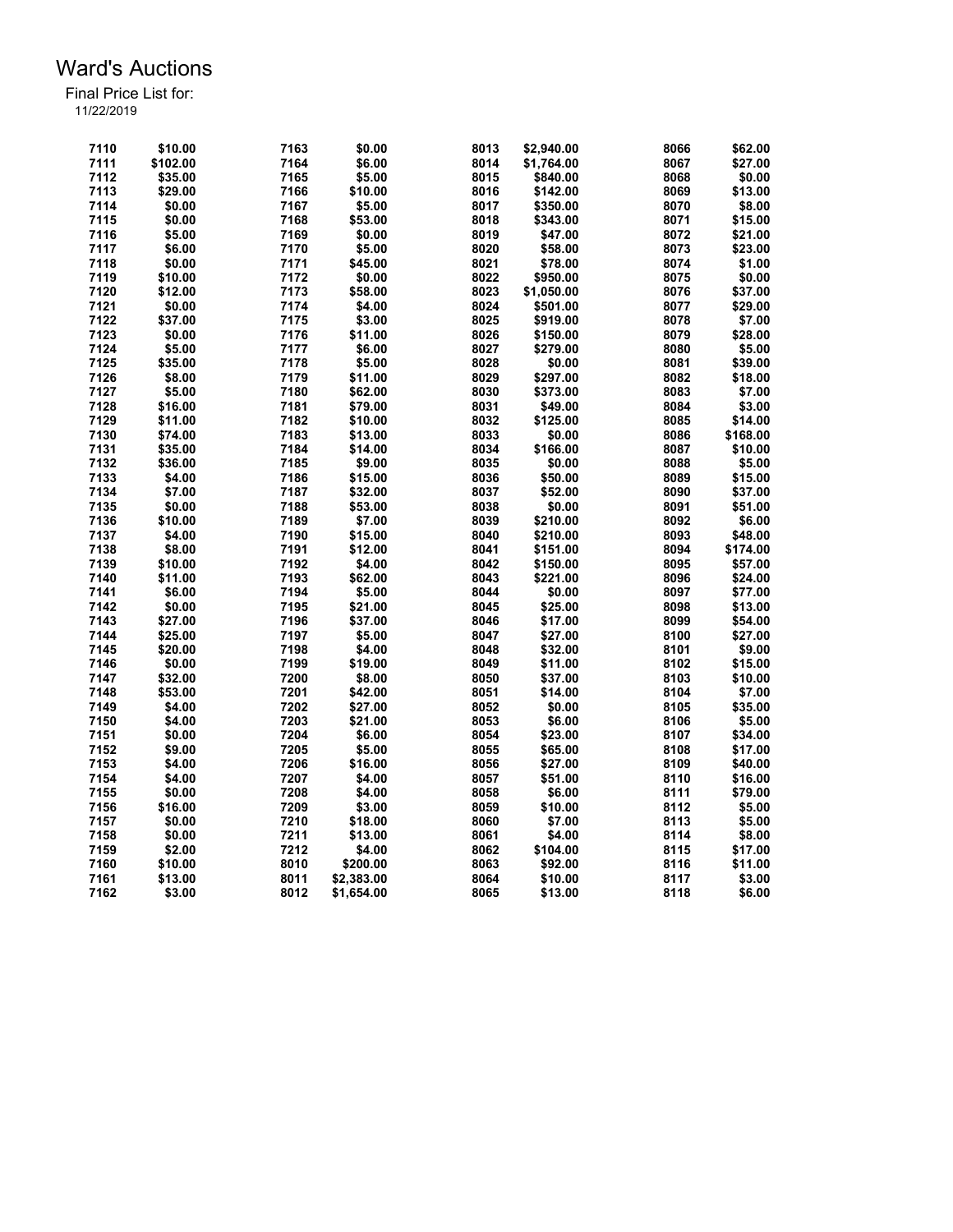| 8119 | \$3.00   | 8172 | \$64.00  | 9049 | \$25.00  | 9102 | \$40.00  |
|------|----------|------|----------|------|----------|------|----------|
| 8120 | \$3.00   | 8173 | \$8.00   | 9050 | \$8.00   | 9103 | \$263.00 |
| 8121 | \$8.00   | 8174 | \$25.00  | 9051 | \$11.00  | 9104 | \$111.00 |
| 8122 | \$6.00   | 8175 | \$32.00  | 9052 | \$13.00  | 9105 | \$132.00 |
| 8123 | \$8.00   | 8176 | \$18.00  | 9053 | \$13.00  | 9106 | \$34.00  |
| 8124 | \$19.00  | 8177 | \$5.00   | 9054 | \$37.00  | 9107 | \$32.00  |
| 8125 | \$16.00  | 8178 | \$21.00  | 9055 | \$28.00  | 9108 | \$16.00  |
| 8126 | \$4.00   | 8179 | \$10.00  | 9056 | \$12.00  | 9109 | \$34.00  |
| 8127 | \$11.00  | 8180 | \$116.00 | 9057 | \$15.00  | 9110 | \$51.00  |
| 8128 | \$1.00   | 8181 | \$5.00   | 9058 | \$189.00 | 9111 | \$24.00  |
| 8129 | \$3.00   | 8182 | \$5.00   | 9059 | \$19.00  | 9112 | \$51.00  |
| 8130 | \$3.00   | 9007 | \$870.00 | 9060 | \$30.00  | 9113 | \$24.00  |
| 8131 | \$4.00   | 9008 | \$788.00 | 9061 | \$25.00  | 9114 | \$42.00  |
| 8132 | \$15.00  | 9009 | \$784.00 | 9062 | \$53.00  | 9115 | \$23.00  |
| 8133 | \$6.00   | 9010 | \$69.00  | 9063 | \$16.00  | 9116 | \$12.00  |
| 8134 | \$15.00  | 9011 | \$50.00  | 9064 | \$12.00  | 9117 | \$45.00  |
| 8135 | \$10.00  | 9012 | \$104.00 | 9065 | \$15.00  | 9118 | \$51.00  |
| 8136 | \$13.00  | 9013 | \$0.00   | 9066 | \$63.00  | 9119 | \$25.00  |
| 8137 | \$7.00   | 9014 | \$12.00  | 9067 | \$32.00  | 9120 | \$18.00  |
| 8138 | \$1.00   | 9015 | \$35.00  | 9068 | \$35.00  | 9121 | \$9.00   |
| 8139 | \$30.00  | 9016 | \$25.00  | 9069 | \$48.00  | 9122 | \$48.00  |
| 8140 | \$5.00   |      | \$31.00  | 9070 | \$41.00  | 9123 | \$10.00  |
|      |          | 9017 |          |      |          |      |          |
| 8141 | \$50.00  | 9018 | \$30.00  | 9071 | \$25.00  | 9124 | \$8.00   |
| 8142 | \$77.00  | 9019 | \$31.00  | 9072 | \$5.00   | 9125 | \$13.00  |
| 8143 | \$13.00  | 9020 | \$23.00  | 9073 | \$25.00  | 9126 | \$32.00  |
| 8144 | \$16.00  | 9021 | \$23.00  | 9074 | \$8.00   | 9127 | \$114.00 |
| 8145 | \$24.00  | 9022 | \$15.00  | 9075 | \$29.00  | 9128 | \$101.00 |
| 8146 | \$48.00  | 9023 | \$14.00  | 9076 | \$15.00  | 9129 | \$21.00  |
| 8147 | \$6.00   | 9024 | \$21.00  | 9077 | \$13.00  | 9130 | \$13.00  |
| 8148 | \$25.00  | 9025 | \$8.00   | 9078 | \$0.00   | 9131 | \$26.00  |
| 8149 | \$13.00  | 9026 | \$8.00   | 9079 | \$8.00   | 9132 | \$6.00   |
| 8150 | \$13.00  | 9027 | \$23.00  | 9080 | \$30.00  | 9133 | \$5.00   |
| 8151 | \$33.00  | 9028 | \$21.00  | 9081 | \$19.00  | 9134 | \$27.00  |
| 8152 | \$31.00  | 9029 | \$21.00  | 9082 | \$200.00 | 9135 | \$3.00   |
| 8153 | \$15.00  | 9030 | \$12.00  | 9083 | \$109.00 | 9136 | \$11.00  |
| 8154 | \$25.00  | 9031 | \$9.00   | 9084 | \$116.00 | 9137 | \$0.00   |
| 8155 | \$16.00  | 9032 | \$12.00  | 9085 | \$37.00  | 9138 | \$9.00   |
| 8156 | \$13.00  | 9033 | \$29.00  | 9086 | \$31.00  | 9139 | \$15.00  |
| 8157 | \$8.00   | 9034 | \$12.00  | 9087 | \$30.00  | 9140 | \$34.00  |
| 8158 | \$18.00  | 9035 | \$16.00  | 9088 | \$0.00   | 9141 | \$50.00  |
| 8159 | \$163.00 | 9036 | \$12.00  | 9089 | \$11.00  | 9142 | \$0.00   |
| 8160 | \$0.00   | 9037 | \$11.00  | 9090 | \$40.00  | 9143 | \$5.00   |
| 8161 | \$12.00  | 9038 | \$20.00  | 9091 | \$17.00  | 9144 | \$3.00   |
| 8162 | \$27.00  | 9039 | \$20.00  | 9092 | \$8.00   | 9145 | \$3.00   |
| 8163 | \$29.00  | 9040 | \$53.00  | 9093 | \$25.00  | 9146 | \$0.00   |
|      |          |      |          |      |          |      |          |
| 8164 | \$2.00   | 9041 | \$7.00   | 9094 | \$35.00  | 9147 | \$342.00 |
| 8165 | \$47.00  | 9042 | \$38.00  | 9095 | \$20.00  | 9148 | \$75.00  |
| 8166 | \$3.00   | 9043 | \$25.00  | 9096 | \$13.00  | 9149 | \$65.00  |
| 8167 | \$37.00  | 9044 | \$0.00   | 9097 | \$10.00  | 9150 | \$126.00 |
| 8168 | \$60.00  | 9045 | \$111.00 | 9098 | \$10.00  | 9151 | \$65.00  |
| 8169 | \$37.00  | 9046 | \$42.00  | 9099 | \$15.00  | 9152 | \$22.00  |
| 8170 | \$39.00  | 9047 | \$42.00  | 9100 | \$5.00   | 9153 | \$20.00  |
| 8171 | \$18.00  | 9048 | \$21.00  | 9101 | \$13.00  | 9154 | \$12.00  |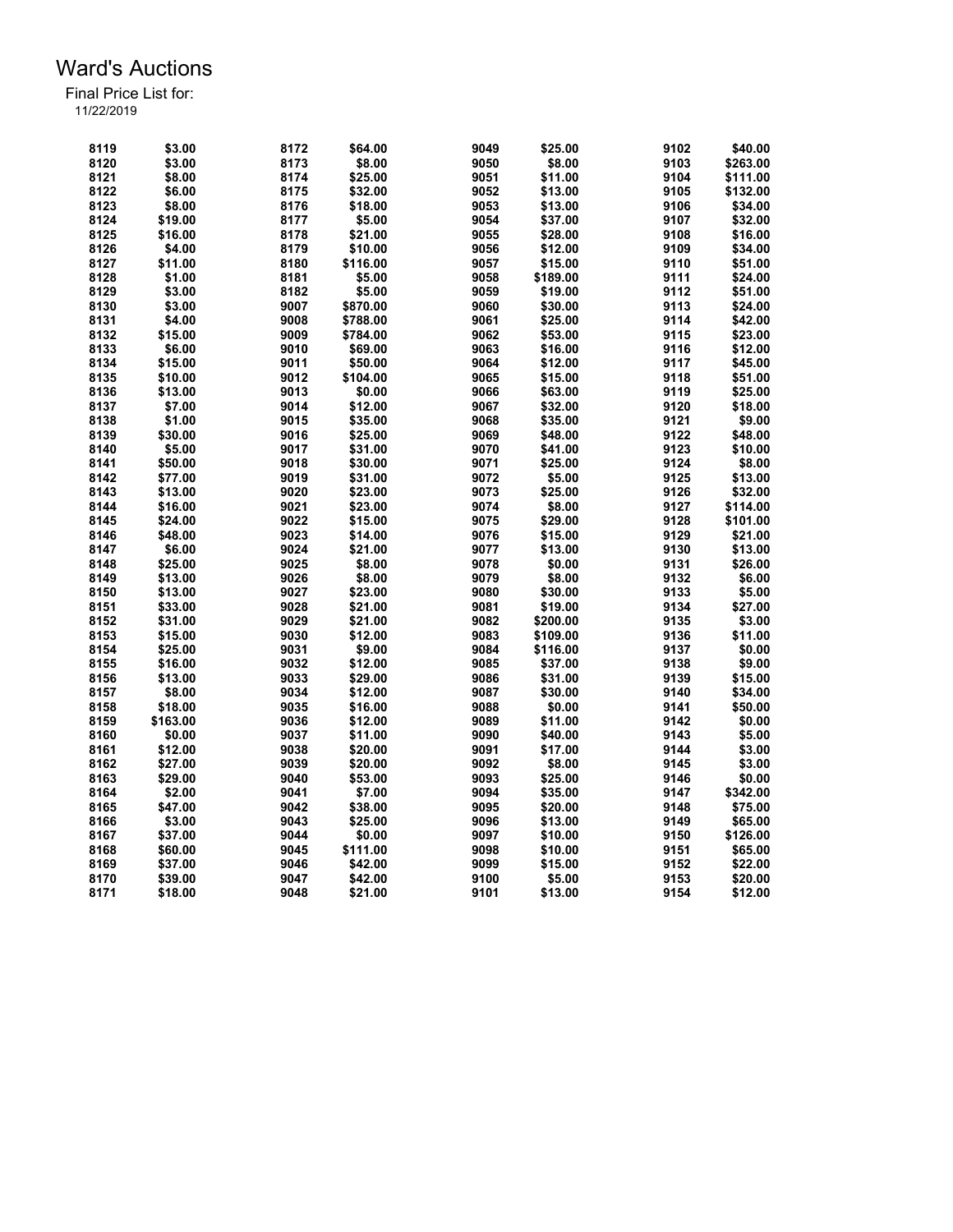| 9155         | \$20.00  | 9208 | \$16.00  | 9261         | \$12.00  | 9314         | \$1,544.00 |
|--------------|----------|------|----------|--------------|----------|--------------|------------|
| 9156         | \$0.00   | 9209 | \$10.00  | 9262         | \$13.00  | 9315         | \$27.00    |
| 9157         | \$75.00  | 9210 | \$15.00  | 9263         | \$10.00  | 9316         | \$11.00    |
| 9158         | \$13.00  | 9211 | \$6.00   | 9264         | \$0.00   | 9317         | \$21.00    |
| 9159         | \$5.00   | 9212 | \$5.00   | 9265         | \$190.00 | 9318         | \$31.00    |
| 9160         | \$13.00  | 9213 | \$0.00   | 9266         | \$811.00 | 9319         | \$50.00    |
| 9161         | \$13.00  | 9214 | \$5.00   | 9267         | \$0.00   | 9320         | \$41.00    |
| 9162         | \$37.00  | 9215 | \$5.00   | 9268         | \$100.00 | 9321         | \$50.00    |
| 9163         | \$15.00  | 9216 | \$5.00   | 9269         | \$0.00   | 9322         | \$42.00    |
| 9164         | \$3.00   | 9217 | \$0.00   | 9270         | \$50.00  | 9323         | \$27.00    |
| 9165         | \$3.00   | 9218 | \$0.00   | 9271         | \$51.00  | 9324         | \$29.00    |
| 9166         | \$25.00  | 9219 | \$0.00   | 9272         | \$9.00   | 9325         | \$55.00    |
| 9167         | \$0.00   | 9220 | \$0.00   | 9273         | \$58.00  | 9326         | \$0.00     |
| 9168         | \$20.00  | 9221 | \$37.00  | 9274         |          |              | \$45.00    |
|              |          | 9222 |          | 9275         | \$63.00  | 9327<br>9328 |            |
| 9169         | \$42.00  |      | \$47.00  |              | \$70.00  |              | \$25.00    |
| 9170         | \$0.00   | 9223 | \$0.00   | 9276         | \$15.00  | 9329         | \$48.00    |
| 9171         | \$45.00  | 9224 | \$28.00  | 9277         | \$10.00  | 9330         | \$11.00    |
| 9172         | \$39.00  | 9225 | \$31.00  | 9278         | \$11.00  | 9331         | \$27.00    |
| 9173         | \$5.00   | 9226 | \$11.00  | 9279         | \$15.00  | 9332         | \$95.00    |
| 9174         | \$3.00   | 9227 | \$4.00   | 9280         | \$15.00  | 9333         | \$15.00    |
| 9175         | \$15.00  | 9228 | \$9.00   | 9281         | \$21.00  | 9334         | \$12.00    |
| 9176         | \$10.00  | 9229 | \$13.00  | 9282         | \$10.00  | 9335         | \$0.00     |
| 9177         | \$378.00 | 9230 | \$15.00  | 9283         | \$15.00  | 9336         | \$0.00     |
| 9178         | \$20.00  | 9231 | \$30.00  | 9284         | \$16.00  | 9337         | \$71.00    |
| 9179         | \$24.00  | 9232 | \$21.00  | 9285         | \$0.00   | 9338         | \$0.00     |
| 9180         | \$25.00  | 9233 | \$23.00  | 9286         | \$15.00  | 9339         | \$0.00     |
| 9181         | \$104.00 | 9234 | \$19.00  | 9287         | \$15.00  | 9340         | \$0.00     |
| 9182         | \$3.00   | 9235 | \$6.00   | 9288         | \$24.00  | 9341         | \$29.00    |
| 9183         | \$130.00 | 9236 | \$10.00  | 9289         | \$10.00  | 9342         | \$55.00    |
| 9184         | \$27.00  | 9237 | \$19.00  | 9290         | \$45.00  | 9343         | \$16.00    |
| 9185         | \$48.00  | 9238 | \$5.00   | 9291         | \$47.00  | 9344         | \$37.00    |
| 9186         | \$1.00   | 9239 | \$0.00   | 9292         | \$0.00   | 9345         | \$27.00    |
| 9187         | \$11.00  | 9240 | \$9.00   | 9293         | \$35.00  | 9346         | \$10.00    |
| 9188         | \$6.00   | 9241 | \$7.00   | 9294         | \$53.00  | 9347         | \$0.00     |
| 9189         | \$31.00  | 9242 | \$17.00  | 9295         | \$70.00  | 9348         | \$4.00     |
| 9190         | \$8.00   | 9243 | \$27.00  | 9296         | \$0.00   | 9349         | \$5.00     |
| 9191         | \$13.00  | 9244 | \$8.00   | 9297         | \$77.00  | 9350         | \$0.00     |
| 9192         | \$56.00  | 9245 | \$100.00 | 9298         | \$69.00  | 9351         | \$20.00    |
| 9193         | \$0.00   | 9246 | \$25.00  | 9299         | \$8.00   | 9352         | \$33.00    |
| 9194         | \$5.00   | 9247 | \$18.00  | 9300         | \$20.00  | 9353         | \$11.00    |
|              |          |      |          |              |          | 9354         |            |
| 9195<br>9196 | \$4.00   | 9248 | \$21.00  | 9301<br>9302 | \$35.00  | 9355         | \$5.00     |
|              | \$12.00  | 9249 | \$37.00  |              | \$18.00  |              | \$19.00    |
| 9197         | \$16.00  | 9250 | \$7.00   | 9303         | \$21.00  | 9356         | \$55.00    |
| 9198         | \$12.00  | 9251 | \$5.00   | 9304         | \$150.00 | 9357         | \$38.00    |
| 9199         | \$11.00  | 9252 | \$25.00  | 9305         | \$32.00  | 9358         | \$8.00     |
| 9200         | \$8.00   | 9253 | \$70.00  | 9306         | \$0.00   | 9359         | \$8.00     |
| 9201         | \$105.00 | 9254 | \$0.00   | 9307         | \$11.00  | 9360         | \$5.00     |
| 9202         | \$12.00  | 9255 | \$25.00  | 9308         | \$10.00  | 9361         | \$26.00    |
| 9203         | \$10.00  | 9256 | \$6.00   | 9309         | \$9.00   | 9362         | \$45.00    |
| 9204         | \$15.00  | 9257 | \$0.00   | 9310         | \$42.00  | 9363         | \$8.00     |
| 9205         | \$13.00  | 9258 | \$0.00   | 9311         | \$58.00  | 9364         | \$41.00    |
| 9206         | \$6.00   | 9259 | \$0.00   | 9312         | \$80.00  | 9365         | \$16.00    |
| 9207         | \$12.00  | 9260 | \$35.00  | 9313         | \$27.00  | 9366         | \$1.00     |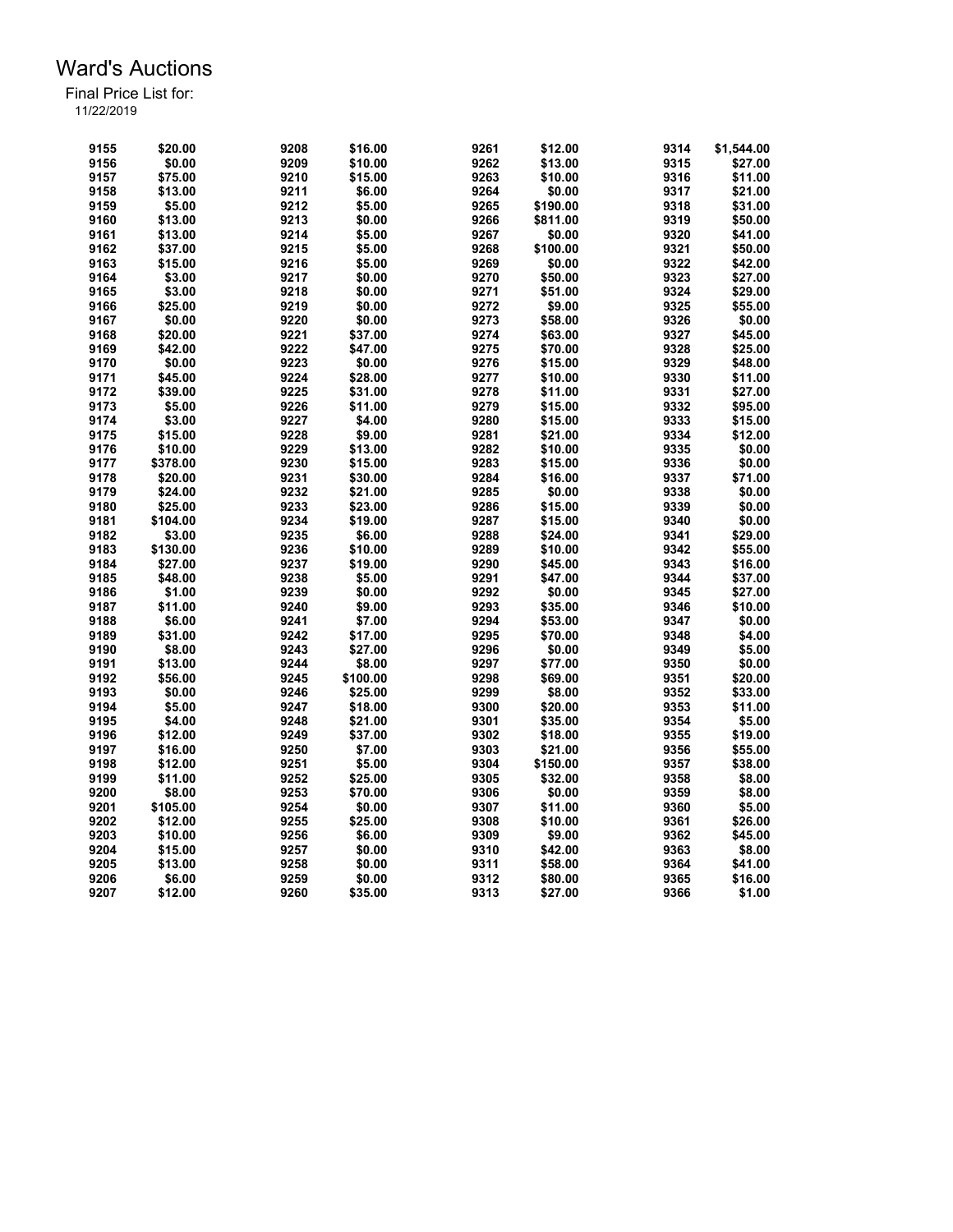| 9367 | \$11.00  | 9420 | \$32.00    | 9473 | \$24.00  | 9526 | \$0.00   |
|------|----------|------|------------|------|----------|------|----------|
| 9368 | \$10.00  | 9421 | \$16.00    | 9474 | \$21.00  | 9527 | \$11.00  |
| 9369 | \$107.00 | 9422 | \$19.00    | 9475 | \$25.00  | 9528 | \$6.00   |
| 9370 | \$13.00  | 9423 | \$80.00    | 9476 | \$81.00  | 9529 | \$6.00   |
| 9371 | \$17.00  | 9424 | \$50.00    | 9477 | \$27.00  | 9530 | \$6.00   |
| 9372 | \$15.00  | 9425 | \$0.00     | 9478 | \$0.00   | 9531 | \$5.00   |
| 9373 | \$45.00  | 9426 | \$9.00     | 9479 | \$16.00  | 9532 | \$21.00  |
| 9374 | \$8.00   | 9427 | \$0.00     | 9480 | \$447.00 | 9533 | \$13.00  |
| 9375 | \$32.00  | 9428 | \$17.00    | 9481 | \$93.00  | 9534 | \$6.00   |
| 9376 | \$69.00  | 9429 | \$11.00    | 9482 | \$9.00   | 9535 | \$6.00   |
| 9377 | \$268.00 | 9430 | \$32.00    | 9483 | \$23.00  | 9536 | \$6.00   |
| 9378 | \$42.00  | 9431 | \$12.00    | 9484 | \$50.00  | 9537 | \$5.00   |
| 9379 | \$9.00   | 9432 | \$126.00   | 9485 | \$0.00   | 9538 | \$6.00   |
| 9380 | \$12.00  | 9433 | \$0.00     | 9486 | \$99.00  | 9539 | \$48.00  |
| 9381 | \$32.00  | 9434 | \$158.00   | 9487 | \$45.00  | 9540 | \$11.00  |
| 9382 | \$76.00  | 9435 | \$5.00     | 9488 | \$0.00   | 9541 | \$3.00   |
| 9383 | \$17.00  | 9436 | \$0.00     | 9489 | \$12.00  | 9542 | \$6.00   |
| 9384 | \$0.00   | 9437 | \$0.00     | 9490 | \$27.00  | 9543 | \$16.00  |
| 9385 | \$8.00   | 9438 | \$5.00     | 9491 | \$5.00   | 9544 | \$3.00   |
| 9386 | \$25.00  | 9439 | \$0.00     | 9492 | \$45.00  | 9545 | \$11.00  |
| 9387 | \$0.00   | 9440 | \$10.00    | 9493 | \$42.00  | 9546 | \$21.00  |
| 9388 | \$11.00  | 9441 | \$0.00     | 9494 | \$168.00 | 9547 | \$6.00   |
| 9389 | \$54.00  | 9442 | \$6.00     | 9495 | \$53.00  | 9548 | \$5.00   |
| 9390 | \$51.00  | 9443 |            | 9496 | \$10.00  |      | \$0.00   |
|      |          |      | \$21.00    |      |          | 9549 | \$3.00   |
| 9391 | \$44.00  | 9444 | \$212.00   | 9497 | \$31.00  | 9550 |          |
| 9392 | \$31.00  | 9445 | \$0.00     | 9498 | \$45.00  | 9551 | \$9.00   |
| 9393 | \$58.00  | 9446 | \$0.00     | 9499 | \$5.00   | 9552 | \$38.00  |
| 9394 | \$48.00  | 9447 | \$16.00    | 9500 | \$5.00   | 9553 | \$21.00  |
| 9395 | \$48.00  | 9448 | \$30.00    | 9501 | \$8.00   | 9554 | \$24.00  |
| 9396 | \$252.00 | 9449 | \$0.00     | 9502 | \$0.00   | 9555 | \$61.00  |
| 9397 | \$111.00 | 9450 | \$10.00    | 9503 | \$7.00   | 9556 | \$41.00  |
| 9398 | \$132.00 | 9451 | \$210.00   | 9504 | \$24.00  | 9557 | \$16.00  |
| 9399 | \$32.00  | 9452 | \$16.00    | 9505 | \$31.00  | 9558 | \$11.00  |
| 9400 | \$67.00  | 9453 | \$150.00   | 9506 | \$63.00  | 9559 | \$13.00  |
| 9401 | \$12.00  | 9454 | \$100.00   | 9507 | \$22.00  | 9560 | \$114.00 |
| 9402 | \$168.00 | 9455 | \$117.00   | 9508 | \$13.00  | 9561 | \$123.00 |
| 9403 | \$53.00  | 9456 | \$2,877.00 | 9509 | \$54.00  | 9562 | \$100.00 |
| 9404 | \$48.00  | 9457 | \$315.00   | 9510 | \$49.00  | 9563 | \$6.00   |
| 9405 | \$0.00   | 9458 | \$158.00   | 9511 | \$5.00   | 9564 | \$38.00  |
| 9406 | \$20.00  | 9459 | \$0.00     | 9512 | \$69.00  | 9565 | \$3.00   |
| 9407 | \$47.00  | 9460 | \$11.00    | 9513 | \$28.00  | 9566 | \$27.00  |
| 9408 | \$5.00   | 9461 | \$6.00     | 9514 | \$8.00   | 9567 | \$6.00   |
| 9409 | \$3.00   | 9462 | \$42.00    | 9515 | \$1.00   | 9568 | \$42.00  |
| 9410 | \$12.00  | 9463 | \$17.00    | 9516 | \$23.00  | 9569 | \$11.00  |
| 9411 | \$0.00   | 9464 | \$0.00     | 9517 | \$8.00   | 9570 | \$32.00  |
| 9412 | \$10.00  | 9465 | \$0.00     | 9518 | \$0.00   | 9571 | \$13.00  |
| 9413 | \$0.00   | 9466 | \$12.00    | 9519 | \$7.00   | 9572 | \$23.00  |
| 9414 | \$8.00   | 9467 | \$71.00    | 9520 | \$29.00  | 9573 | \$34.00  |
| 9415 | \$0.00   | 9468 | \$0.00     | 9521 | \$65.00  | 9574 | \$112.00 |
| 9416 | \$28.00  | 9469 | \$10.00    | 9522 | \$14.00  | 9575 | \$15.00  |
| 9417 | \$19.00  | 9470 | \$21.00    | 9523 | \$28.00  | 9576 | \$126.00 |
| 9418 | \$53.00  | 9471 | \$0.00     | 9524 | \$15.00  | 9577 | \$0.00   |
| 9419 | \$11.00  | 9472 | \$10.00    | 9525 | \$34.00  | 9578 | \$15.00  |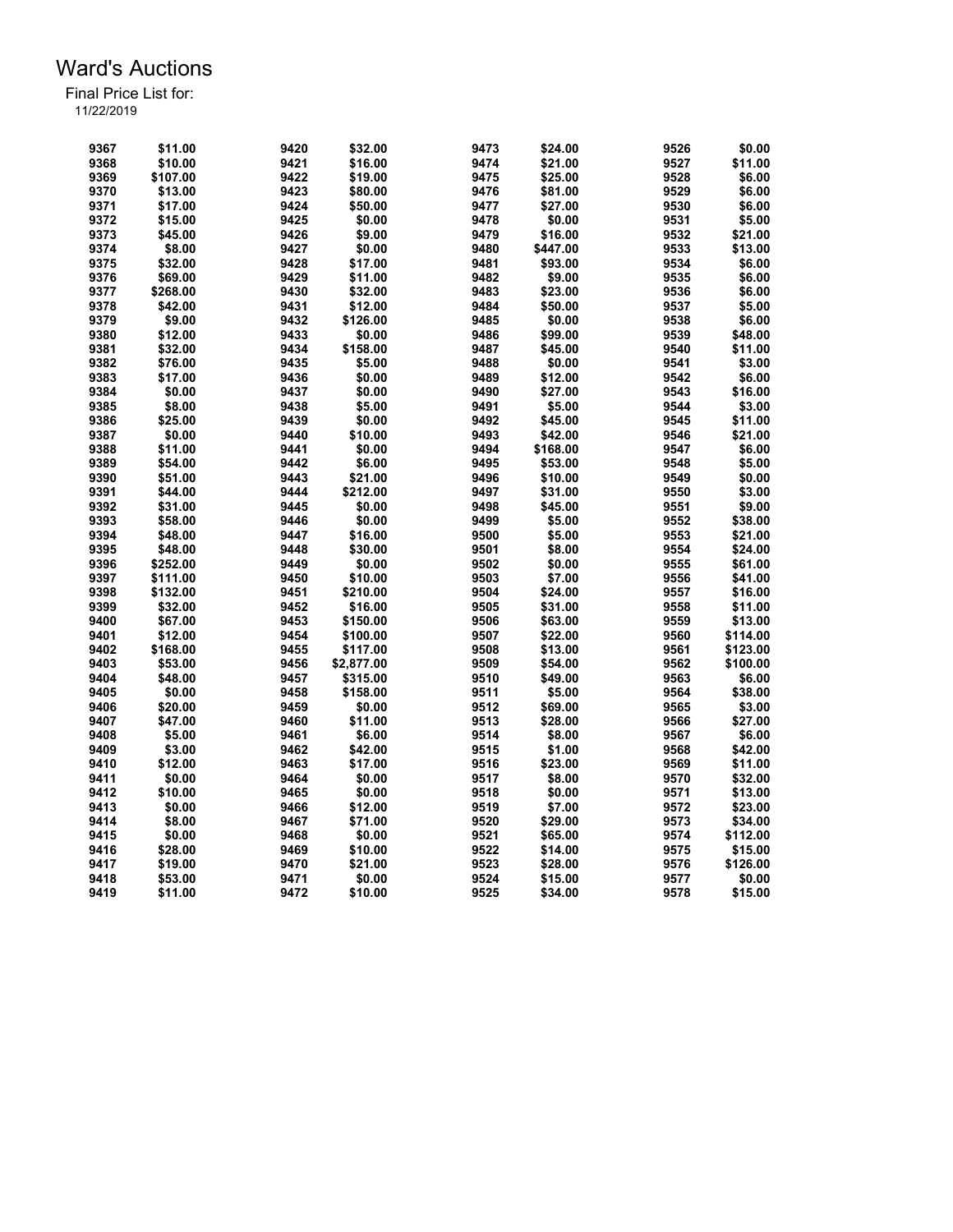| 9579 | \$63.00  | 9632 | \$6.00   | 9685 | \$18.00  | 9738         | \$17.00  |
|------|----------|------|----------|------|----------|--------------|----------|
| 9580 | \$80.00  | 9633 | \$29.00  | 9686 | \$20.00  | 9739         | \$0.00   |
| 9581 | \$90.00  | 9634 | \$23.00  | 9687 | \$32.00  | 9740         | \$5.00   |
| 9582 | \$105.00 | 9635 | \$184.00 | 9688 | \$8.00   | 9741         | \$11.00  |
| 9583 | \$443.00 | 9636 | \$130.00 | 9689 | \$7.00   | 9742         | \$4.00   |
| 9584 | \$21.00  | 9637 | \$12.00  | 9690 | \$25.00  | 9743         | \$9.00   |
| 9585 | \$5.00   | 9638 | \$41.00  | 9691 | \$9.00   | 9744         | \$9.00   |
| 9586 | \$16.00  | 9639 | \$70.00  | 9692 | \$21.00  | 9745         | \$1.00   |
| 9587 | \$86.00  | 9640 | \$27.00  | 9693 | \$12.00  | 9746         | \$17.00  |
| 9588 | \$6.00   | 9641 | \$23.00  | 9694 | \$176.00 | 9747         | \$7.00   |
| 9589 | \$1.00   | 9642 | \$15.00  | 9695 | \$9.00   | 9748         | \$21.00  |
| 9590 | \$15.00  | 9643 | \$11.00  | 9696 | \$36.00  | 9749         | \$12.00  |
| 9591 | \$8.00   | 9644 | \$133.00 | 9697 | \$15.00  | 9750         | \$14.00  |
| 9592 | \$16.00  | 9645 | \$10.00  | 9698 | \$39.00  | 9751         | \$27.00  |
| 9593 | \$25.00  | 9646 | \$25.00  | 9699 | \$17.00  | 9752         | \$7.00   |
| 9594 | \$14.00  | 9647 | \$17.00  | 9700 | \$12.00  | 9753         | \$18.00  |
| 9595 | \$117.00 | 9648 | \$50.00  | 9701 | \$8.00   | 9754         | \$5.00   |
| 9596 |          |      |          |      |          |              |          |
|      | \$14.00  | 9649 | \$37.00  | 9702 | \$32.00  | 9755         | \$12.00  |
| 9597 | \$50.00  | 9650 | \$44.00  | 9703 | \$7.00   | 9756         | \$11.00  |
| 9598 | \$11.00  | 9651 | \$90.00  | 9704 | \$4.00   | 9757         | \$40.00  |
| 9599 | \$5.00   | 9652 | \$39.00  | 9705 | \$13.00  | 9758         | \$11.00  |
| 9600 | \$111.00 | 9653 | \$102.00 | 9706 | \$121.00 | 9759         | \$11.00  |
| 9601 | \$13.00  | 9654 | \$6.00   | 9707 | \$165.00 | 9760         | \$5.00   |
| 9602 | \$11.00  | 9655 | \$5.00   | 9708 | \$17.00  | 9761         | \$33.00  |
| 9603 | \$79.00  | 9656 | \$86.00  | 9709 | \$5.00   | 9762         | \$0.00   |
| 9604 | \$11.00  | 9657 | \$13.00  | 9710 | \$19.00  | 9763         | \$16.00  |
| 9605 | \$12.00  | 9658 | \$25.00  | 9711 | \$14.00  | 9764         | \$27.00  |
| 9606 | \$39.00  | 9659 | \$35.00  | 9712 | \$5.00   | 9765         | \$16.00  |
| 9607 | \$3.00   | 9660 | \$8.00   | 9713 | \$0.00   | 9766         | \$6.00   |
| 9608 | \$0.00   | 9661 | \$48.00  | 9714 | \$25.00  | 9767         | \$32.00  |
| 9609 | \$25.00  | 9662 | \$13.00  | 9715 | \$17.00  | 9768         | \$7.00   |
| 9610 | \$23.00  | 9663 | \$6.00   | 9716 | \$130.00 | 9769         | \$12.00  |
| 9611 | \$5.00   | 9664 | \$5.00   | 9717 | \$28.00  | 9770         | \$11.00  |
| 9612 | \$23.00  | 9665 | \$10.00  | 9718 | \$17.00  | 9771         | \$18.00  |
| 9613 | \$16.00  | 9666 | \$21.00  | 9719 | \$13.00  | 9772         | \$11.00  |
| 9614 | \$27.00  | 9667 | \$13.00  | 9720 | \$16.00  | 9773         | \$25.00  |
| 9615 | \$21.00  | 9668 | \$4.00   | 9721 | \$201.00 | 9774         | \$19.00  |
| 9616 | \$10.00  | 9669 | \$20.00  | 9722 | \$10.00  | 9775         | \$45.00  |
| 9617 | \$63.00  | 9670 | \$100.00 | 9723 | \$35.00  | 9776         | \$16.00  |
| 9618 | \$19.00  | 9671 | \$10.00  | 9724 | \$14.00  | 9777         | \$40.00  |
| 9619 | \$8.00   | 9672 | \$27.00  | 9725 | \$26.00  | 9778         | \$31.00  |
| 9620 | \$20.00  | 9673 | \$23.00  | 9726 | \$3.00   | 9779         | \$25.00  |
| 9621 | \$21.00  | 9674 | \$81.00  | 9727 | \$11.00  | 9780         | \$12.00  |
| 9622 | \$7.00   | 9675 | \$9.00   | 9728 | \$4.00   | 9781         | \$34.00  |
| 9623 | \$14.00  | 9676 | \$9.00   | 9729 | \$7.00   | 9782         | \$17.00  |
| 9624 | \$9.00   | 9677 | \$5.00   | 9730 | \$10.00  | 9783         | \$24.00  |
| 9625 | \$48.00  | 9678 | \$14.00  | 9731 | \$23.00  | 9784         | \$42.00  |
| 9626 | \$38.00  | 9679 |          | 9732 |          | 9785         |          |
|      |          |      | \$6.00   |      | \$26.00  |              | \$24.00  |
| 9627 | \$524.00 | 9680 | \$37.00  | 9733 | \$5.00   | 9786         | \$22.00  |
| 9628 | \$6.00   | 9681 | \$23.00  | 9734 | \$70.00  | 9787<br>9788 | \$18.00  |
| 9629 | \$3.00   | 9682 | \$7.00   | 9735 | \$70.00  |              | \$125.00 |
| 9630 | \$189.00 | 9683 | \$27.00  | 9736 | \$7.00   | 9789         | \$12.00  |
| 9631 | \$15.00  | 9684 | \$23.00  | 9737 | \$9.00   | 9790         | \$11.00  |